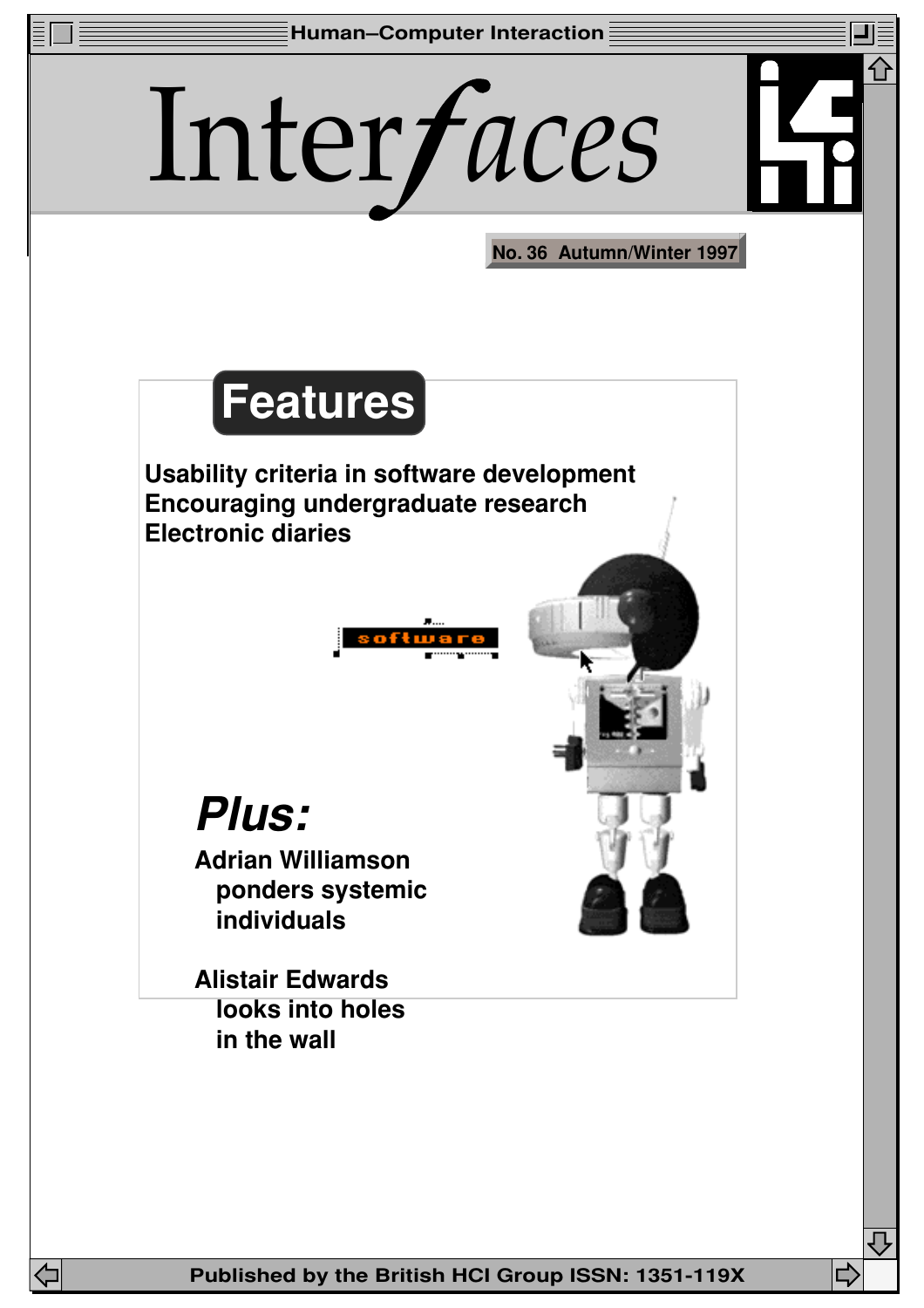## **Editorial**

## **contents Preface**

- **3 Feature How hard can it be to design a hole in the wall?**
- **4 Feature The use of usability criteria**
- **9 Feature A hard day at the office**
- **10 Book reviews**
- **11 Conference Review HCI'97**
- **13 Feature The HCI Professional**
- **14 HCI'98**
- **15 Diary**
- **19 Feature Cyderspace**
- **20 My Thesis**
- **22 Profile Janet Finlay**
- **23 Feature Reading and writing in electronic diaries**
- **26 Feature Encouraging students to carry out research**
- **28 Workshop Report Time and the Web**
- **32 HCI Executive** *Contact list*

*Andrew Monk was elected Chair of the British HCI Group at the AGM this August in Bristol. He takes over from David Jennings. Previously he was Secretary and Membership Secretary, a job now taken by Ismail Ismail.*

## **From the Chair**

HCI has now to be considered to be a discipline in its own right. We have our own journals and conferences. We have our own way of judging what is good practice and good research. We know that this is our way and not someone else's because these judgements are often at odds with the criteria applied elsewhere in the places we work. HCI researchers working in Computer Science or Psychology departments face pressures to research or teach in ways they are not entirely comfortable with. Practitioners in industry face similar pressures from the engineers they work with. We know what we want to do. It is time we took control of our future and did it.

The problem is that very few people know about us; even fewer understand that there is an HCI way of doing things. We have two unprecedented opportunities to do something about this at the moment and we should grasp them with both hands. Unlikely as it may seem, they are ISO 9241 and the Web.

ISO 9241 is the *International Standard for Ergonomic Requirements for Office Work with Visual Display Terminals*. It has 17 parts covering diverse issues such as:

- work design, workstation layout, keyboard and display ergonomics;
- design principles for menus, form filling and direct manipulation;
- processes for user-centred design as well as testing conformance to the standard.

Many of the parts have been voted on and have the full status of international standards. All the other parts are close to achieving this status. ISO 9241 is likely to be very influential in the near future as aspects of it will become European law. The very existence of this standard makes the point that there is well accepted HCI knowledge out there and ready to be used.

## **2 Interfaces 36**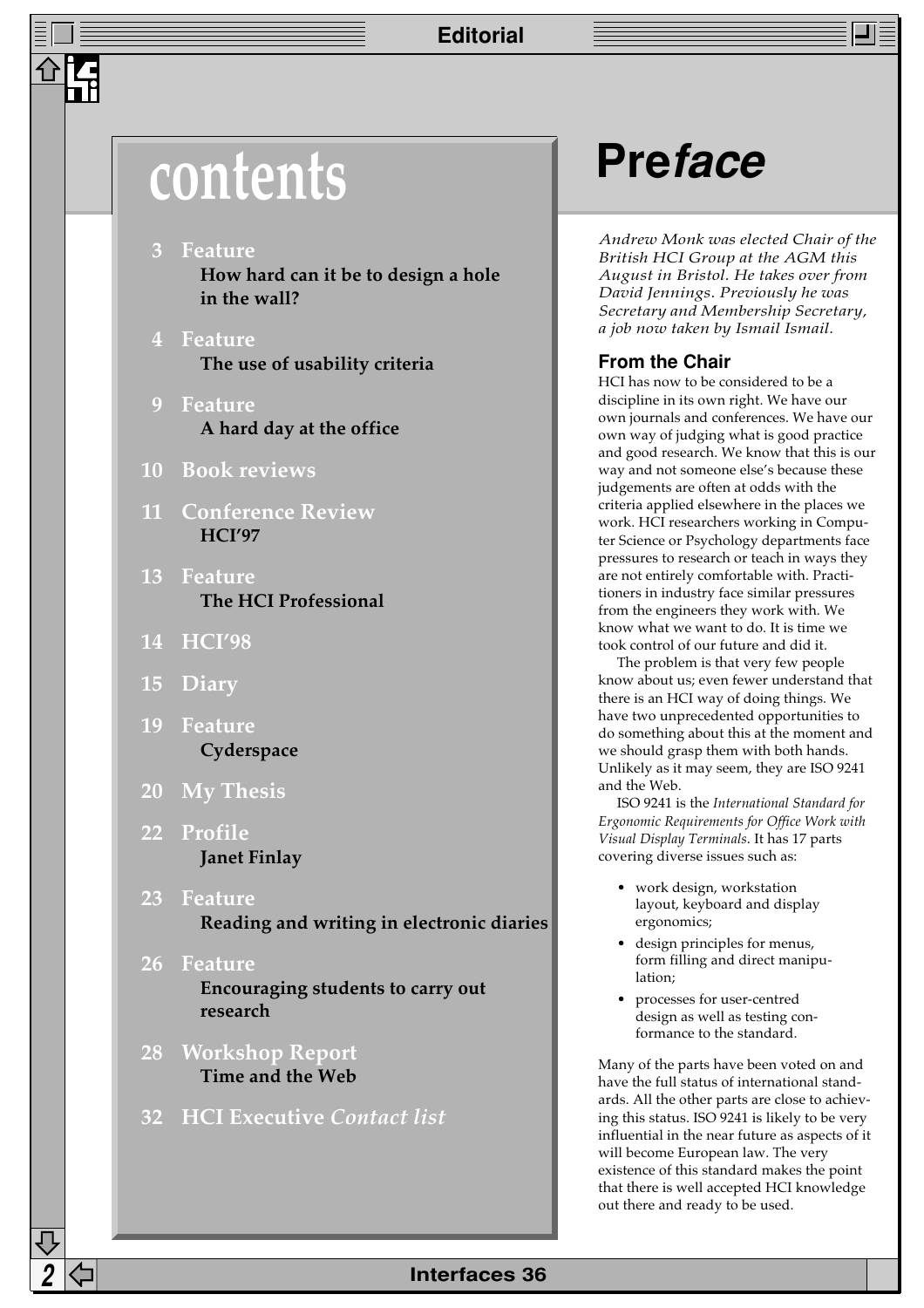## **How hard can it be to design a hole in the wall?**

In fact, HCI standards have had an enormous influence on the computer industry already. I am thinking of the proprietary standards, the Apple Human Interface Guidelines, IBM's Common User Access (CUA) and the Windows style guides. These incorporate years of HCI research and development work. Ten years ago it would have been unimaginable that a secretary could be expected to do a complex task like page layout with a computer. The HCI knowledge encapsulated in proprietary standards for graphical interfaces is what has made it possible for people with no technical background to do tasks like this with computers. This knowledge was hard won by HCI researchers and practitioners and we need to tell the world that it was us that did it. ISO 9241 is much broader in scope than a style guide as it covers the process of design and the nature of the work done with VDTs. It therefore stands to be even more influential.

The Web is our other opportunity. My generation is old enough to remember the large HCI research effort in the 1980s investigating Hypertext, and before that menus. Now when every man and his dog has a web page all this good research appears to have been forgotten. HCI professionals know how to design usable web pages. We know that it is rubbish to insist on a limit of 7 plus or minus 2 links from any page. We know that good screen design is only possible by giving some thought to what purpose the reader of that page has in accessing it. Web users are beginning to realise some pages are more usable than others and that a rating on the 'wow factor' is not the best way to judge a page. This has to be an excellent opportunity to demonstrate what can be achieved by applying HCI knowledge. Conveniently, it offers us a completely new audience to present our ideas to.

Phew! I had not imagined that becoming Chair of this eminent body would change me, but it has. It seems I am becoming an HCI evangelist. So I say to you – go out – spread the word!

*Andrew Monk Chair of the British HCI Group*

# Where does the

average person come into direct contact with a computer interface most often? It is

surely the cash dispenser. These machines have been around for over twenty years, and their function is very simple. So why are their interfaces so badly designed? Their designers do not even display common sense, never mind HCI knowledge (at least not in the machines I use).

One of the annoying traits I have observed is their promising what they cannot deliver. The worst case was one which let me go through all the stages of specifying how much money I wanted before telling me that it was unable to dispense cash. Was there some reason why the Welcome screen did not simply say 'This machine is unable to dispense cash, but all other services are available.'?

A slightly less restrictive version is in machines which offer standard amounts of cash. In other words, one can select £20, £30, £40, £50 and so on, by pressing the corresponding button. I have been in situations where I have pressed the £50 button – and then the machine has told me that I can only have multiples of £20! If that is the case why offer me amounts which are not multiples? Similarly a receipt is usually offered with my cash – so it is again annoying to have selected the option and then be told I cannot have the receipt.

The machine has knowledge of its current status (filled with only £20 notes, out of paper in the printer or

**Alistair D. N. Edwards**

whatever). So surely it would be a trivial programming task to only offer amounts which it can dispense, or not to offer receipts (perhaps with a note on the screen from which one would expect to select that option)?

Another machine allowed me to submit a request for cash (with a receipt) without having specified what amount I wanted. It eventually informed me that the amount I had entered was not a multiple of £10 – but I had not entered any amount.

My latest experience is still puzzling me. I selected my usual £50 with a receipt and was given the warning 'an unusual document mix may be dispensed'. What does that mean? Might I receive lottery tickets instead of cash, a birthday card instead of my receipt? And note that the message was that I 'may' receive this unusual mix. I still don't know whether I did or not.

I haven't the time or the bank balance to keep teasing these machines to see how else they will surprise me. Perhaps other readers have other stories, but the question remains: Why are these interfaces so naive and badly designed? Designing a cash dispenser interface is the sort of project you might give to undergraduates on an HCI course, and I would penalize anyone whose design had some of the above basic flaws, so why can the professionals not do better? Cash dispensers are ubiquitous, used by large numbers of nonexpert people and have been around for over 20 years. Surely their user interfaces could and should be models of good practice, not a source of HCI howlers.

*Alistair Edwards University of York Heslington, York YO1 5DD Email: alistair@minster.york.ac.uk*

With thanks to: Commissioning editors: Dave Clarke, Alistair Kilgour, Stella Mills, Andrew Monk. Interfaces is looking for additional commissioning editors. Please contact the editor for details.

To receive your own copy of Interfaces, join the British HCI Group by filling in the form on page 18 and sending it to the address given.

cover image © Ines Pach, Lars Eberle and Vassilios Alexiou, Cyderspace project (see page 19)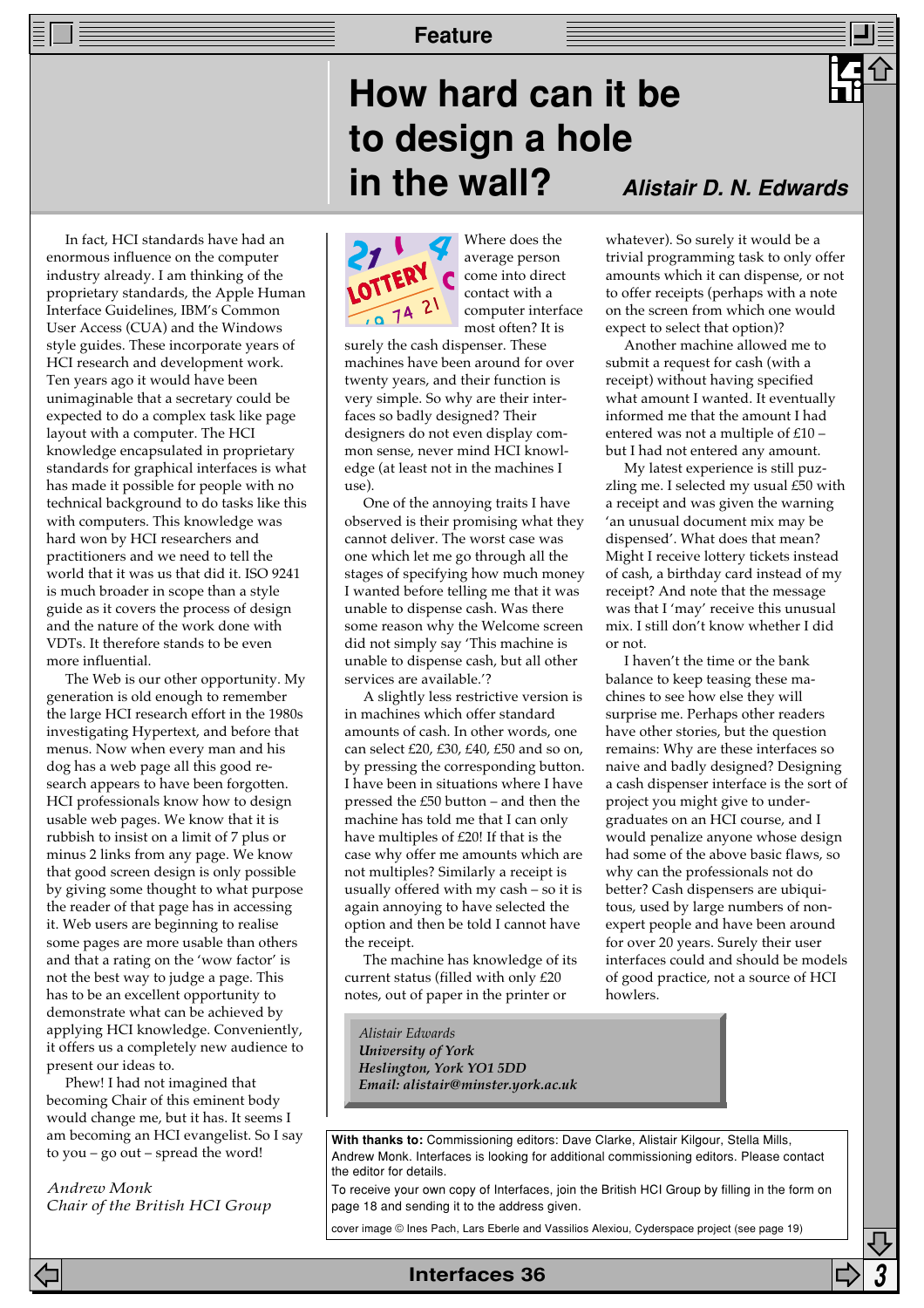## **The use of usability criteria**

## **in commercial software development in Great Britain**

This regular series on 'Software Support for HCI' is designed to give leading practitioners and researchers the opportunity to discuss how software tools and environments, along with supporting methods and techniques, can aid in the development of effective human–computer interfaces.

## **Introduction**

Usability is becoming more important in the design of computer systems and software, with the emergence of international standards on the one hand and new, interactive multimedia systems on the other. This article examines the extent to which commercial software developers in Great Britain use usability criteria in software development, their understanding of the term usability, and the extent to which they find usability guidelines, standards, etc., themselves usable in the software development process. The results of the survey suggest that while there is consensus as to what constitutes usability, its measurement is largely informal and artefacts such as standards and guidelines are perceived as difficult to use by developers.

## **Usability and its role in systems development**

The last decade has seen a growing emphasis on the human–computer interface in the construction of information systems. The period has seen a transition from text-based visual display terminals and software, such as Lotus 1-2-3 and Ashton-Tate/Borland's dBase, to the current crop of graphical interface Windows software typified by products such as Microsoft Access and Excel. Such moves have been driven by the success of graphical user interfaces such as that of the Apple Macintosh, Open Look and others, and there is general consensus that such graphical interfaces hold out the prospect of greater usability. Recent developments require that software is easy to use, intuitive, easy to learn, adaptable, etc. The International Standards Organisation<sup>1</sup> proposes that:

The usability of a product is the degree to which specific users can achieve specific goals within a particular environment effectively, efficiently, comfortably, and in an acceptable manner.

The extent to which human–computer interaction experts agree with the ISO 9241 usability proposals has been investigated by Beimel et al.<sup>2</sup> who found:

81% felt the standard promoted a user-centred approach

- 64% felt it provided a framework for the design and evaluation of dialogue systems
- 74% agreed with the theoretical foundations of the standard
- 58% felt it was mature enough to be published as an international recommendation
- 66% felt it would promote developments in dialogue systems design.

Another survey<sup>3</sup> of current usability engineering practice in Europe found that software designers saw usability in terms of quick, easy training, intuitiveness and ease of use, but that the concept of usability hasn't been defined adequately for those involved in the design of systems. Such designers showed awareness of the need for usability testing, but this was often conducted in informal and superficial ways. The survey concluded that much usability practice is superficial and that the development of standards would be of benefit to designers.

The debate about how to operationalise usability has been clouded by the lack of actual data from practitioners, and the aim of the current research is to gain a clearer picture of the situation among software developers in Great Britain and to interpret it within the context of the development of system design methods.

In the 1970s informal approaches to systems design gave way to methods which emphasised structured programming rather than 'spaghetti' code; structured systems design with an emphasis on the processes performed on data, and project management to try and reduce the tendency for systems to go way over budget and schedule. Techniques associated with this period included data flow diagrams (DFDs), structure charts and functional decomposition, whereby processes were broken down into their components; decision tables and trees, and mini-specifications expressed in pseudo code.

Methods included the structured analysis techniques of Gane and Sarson4 , de Marco5 , and Jackson Structured Programming/Design (JSP/JSD)6 . It was this era that gave rise to the 'waterfall' model of systems development, where the outputs of one completed stage flowed into the start of the next stage. In the waterfall model, development proceeds from one stage to the next, in a linear progression. Earlier activities are completed before commencement of each successive stage.

Such structured methods are fairly widely used today in the UK, a recent survey $^7$  suggesting that  $44\%$  of organisations surveyed used a named method, with a further 38% claiming to use in-house methods, leaving only 18% using no method at all.

Alongside the development of these methods there has been a corresponding development of the methods of HCI. Central to this has been the rise of the concept of 'usability' – initially seen as a substitute for notions such as 'userfriendliness' – and subsequently refined through definitions, guidelines and standards. Such developments in HCI have

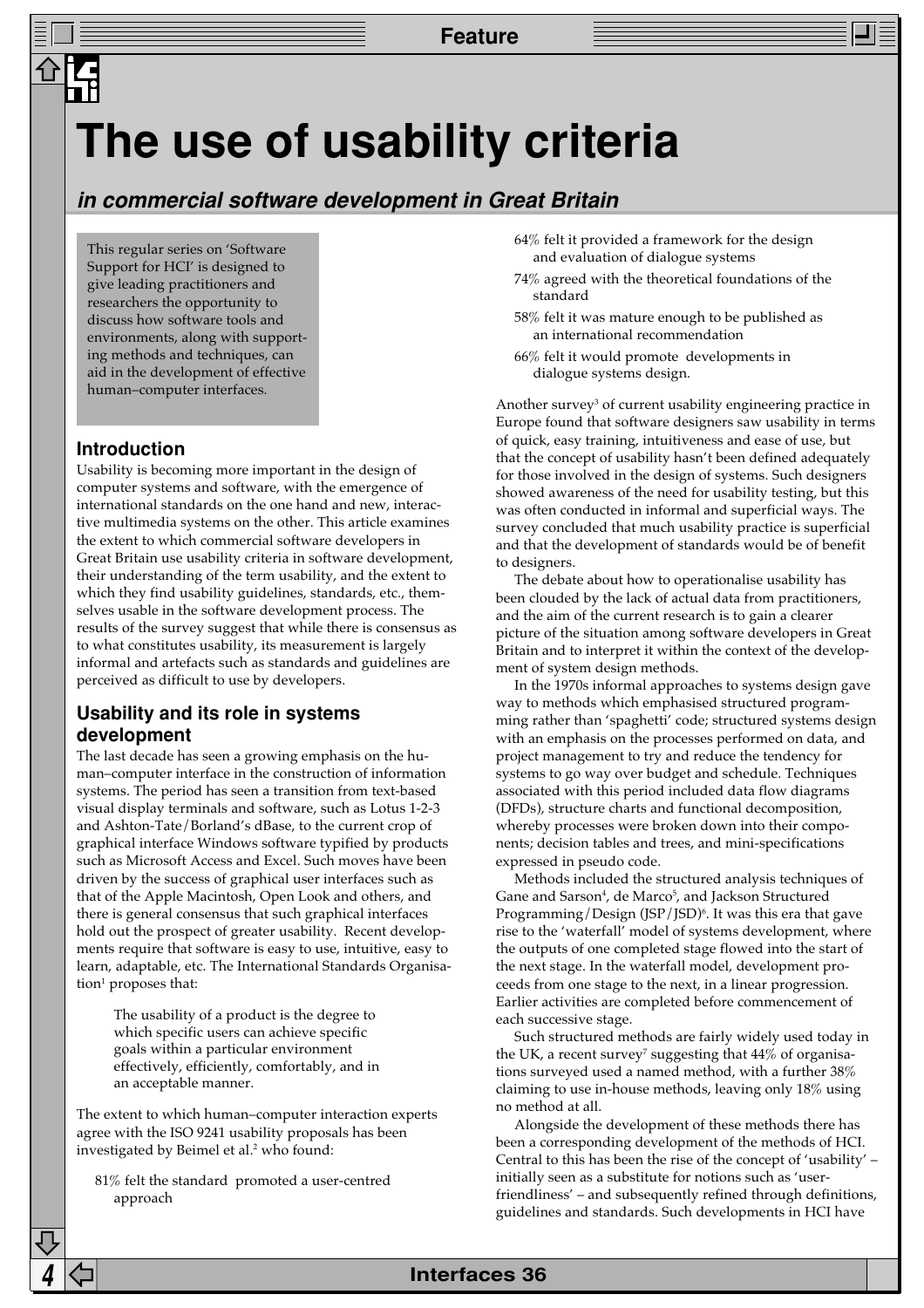**Feature**

not generally been grounded in the practice of software development, but have occurred independently from mainstream work in systems analysis and design, and are discussed in detail in Hill, Crum & Stockman<sup>s</sup> (forthcoming 1997). As a consequence of the free-floating nature of much usability research and its lack of grounding within a method of analysis and design, software developers appear to have treated usability in terms of their own perceptions of its definition, operationalisation and relevance at specific stages of project development, and not as a central activity *per se*.

## **Survey of usability practice in UK organisations**

The aim of the survey was to investigate the relative importance attached to usability by software developers in the UK, with particular emphasis on small systems developers, since accounts of development in large organisations are available elsewhere<sup>9</sup> and there are general tendencies in the economy towards down-sizing and out-sourcing of as many functions as possible.

### **Determination of the population, sample frame and sample**

It was decided to sample mainland British companies marketing themselves as engaging in systems development. While such a definition might omit larger organisations who only engage in in-house development for their own organisation, it was felt that in the light of the comments in the preceding paragraph this was appropriate. Various sample frames were considered, with a shortlist of Kompass and Yellow Pages directories. On inspection, it was felt that Kompass's emphasis on manufacturing organisations who were CBI members would bias it towards larger organisations. On the other hand, Yellow pages were assumed to be extremely well known to all software developers, and were cheap to advertise in, with basic entries costing typically £200 per annum. After inspecting all computing classifications, the 'computer consultancy' category was chosen as best representing the population under study.

Multi-stage sampling was chosen to ensure representation of all geographical regions of mainland Britain, with a first-stage sample of British Yellow Pages telephone directories for mainland areas only being taken, using a random-number generator to choose the sample. Within each sample Yellow Pages directory, sample size was determined by weighting the sample in proportion to the total number of entries in the 'computer consultancy' category. The random-number generator was then used to generate the required number of respondents for that directory, each of which was then sent a postal questionnaire. Resources available limited sample size to 200 questionnaires, of which 29 were completed and returned, a response rate of 14.5%.

## **S. P. Hill, G. Crum, A. G. Stockman**

In view of the response rate, which is in line with other similar surveys $^7$  and size of the sample, it is not possible to reliably generalise from these results. However, 90% of respondents described their organisation as a software house/consultancy or computer manufacturer, indicating that an appropriate target group was surveyed.

## **Analysis of findings**

## Type of organisation

Figure 1 shows that approximately 90% of respondents described their organisation as a consultancy, software house or computer manufacturer, indicating that an appropriate target group had been sampled.

## Primary work role of respondent

Figure 2 shows that 75% of respondents cited roles directly related to analysis, design, project management or human factors, again suggesting that the target group – those engaged in software development – had been reached by the survey.



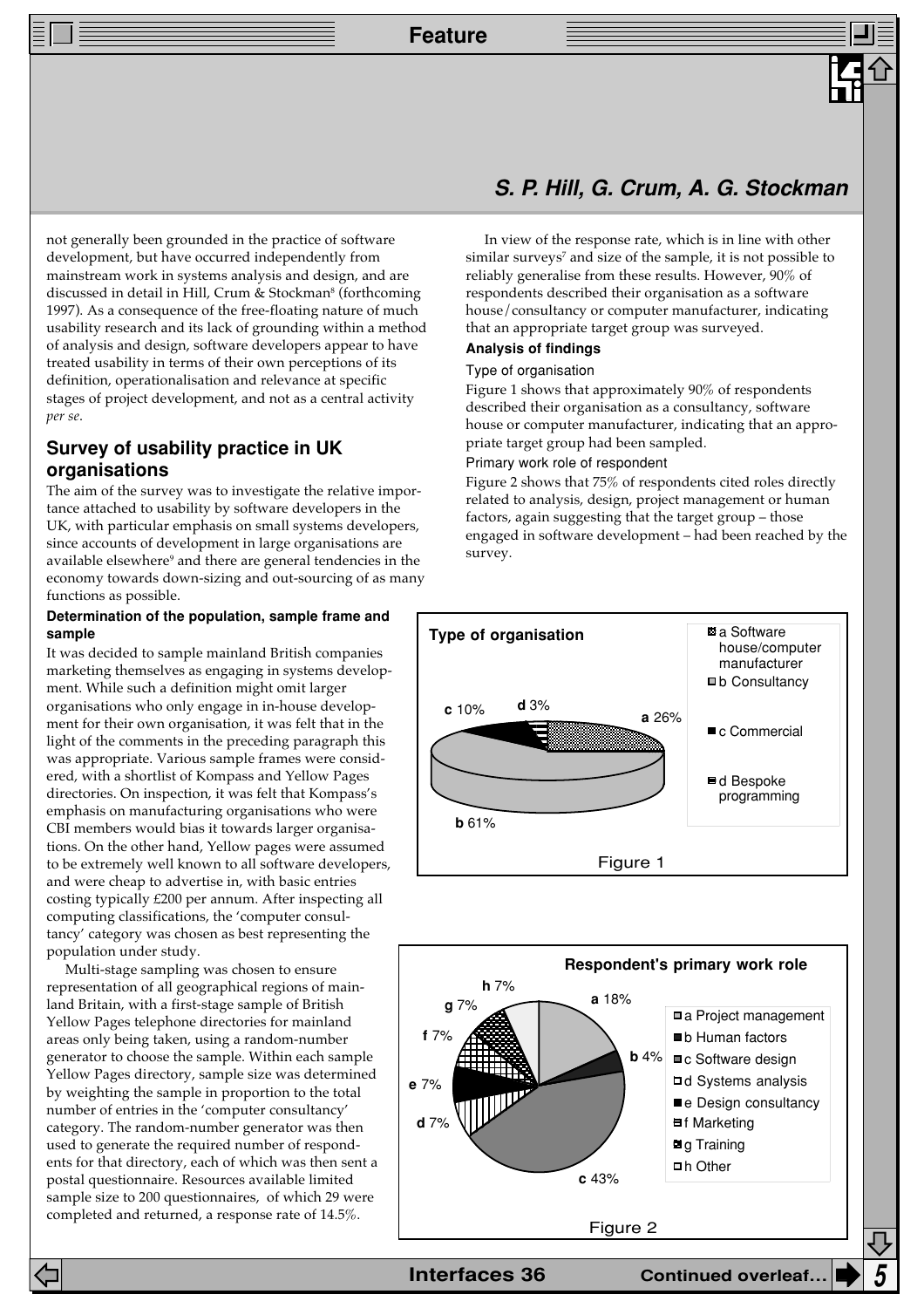## **The use of usability criteria**

#### Definitions of usability

Figure 3 shows that most respondents (96%) defined usability in terms of ease of use/minimum of training needed, indicating a high degree of consensus.

## Need to evaluate usability

Figure 4 shows that 83% thought it important or essential to evaluate usability, with only 11% not considering usability evaluation to be essential or important.

#### Need to take account of the context of use

Figure 5 shows that 69% rated this as important or essential, demonstrating an awareness of the need to evaluate products in their context of use rather than in isolation. Only 17% didn't regard contextual information as important.

### Dedicated usability staff and facilities

Only 14% had dedicated usability staff, and only 7% dedicated facilities, indicating a reliance on informal usability evaluation methods.

## Stage at which usability assessed

52% assessed at all stages of development, 24% at the specification stage only. These figures suggest that, as far as usability assessment is concerned, an iterative design approach with prototyping is practised by only around half of respondents, a somewhat surprising finding given the availability of rapid prototyping tools such as Visual Basic etc.

### Types of evaluation

Figure 6 shows that only 14% used formal usability testing with end-users, while 70% used informal or system designer evaluation. It would have been useful to have obtained further information on the informal methods used, since this is far and away the dominant form of usability 'testing' used.

Usability of artefacts used for evaluation Figures 7 and 8 show that 62% used either guidelines or standards, with guidelines rated as relatively easy to use by 70% of those using them, compared with 80% of standards

users rating them as relatively difficult to use. Guidelines were far and away the first choice for assessment of usability, being rated in first place by 55% of respondents. Human factors experts were cited by 35%, but interestingly 60% of respondents rated them as difficult to use! However, studies<sup>10,11,12</sup> that have attempted to evaluate ways of measuring usability have found that compliance with guidelines and/or standards are poor predictors of actual







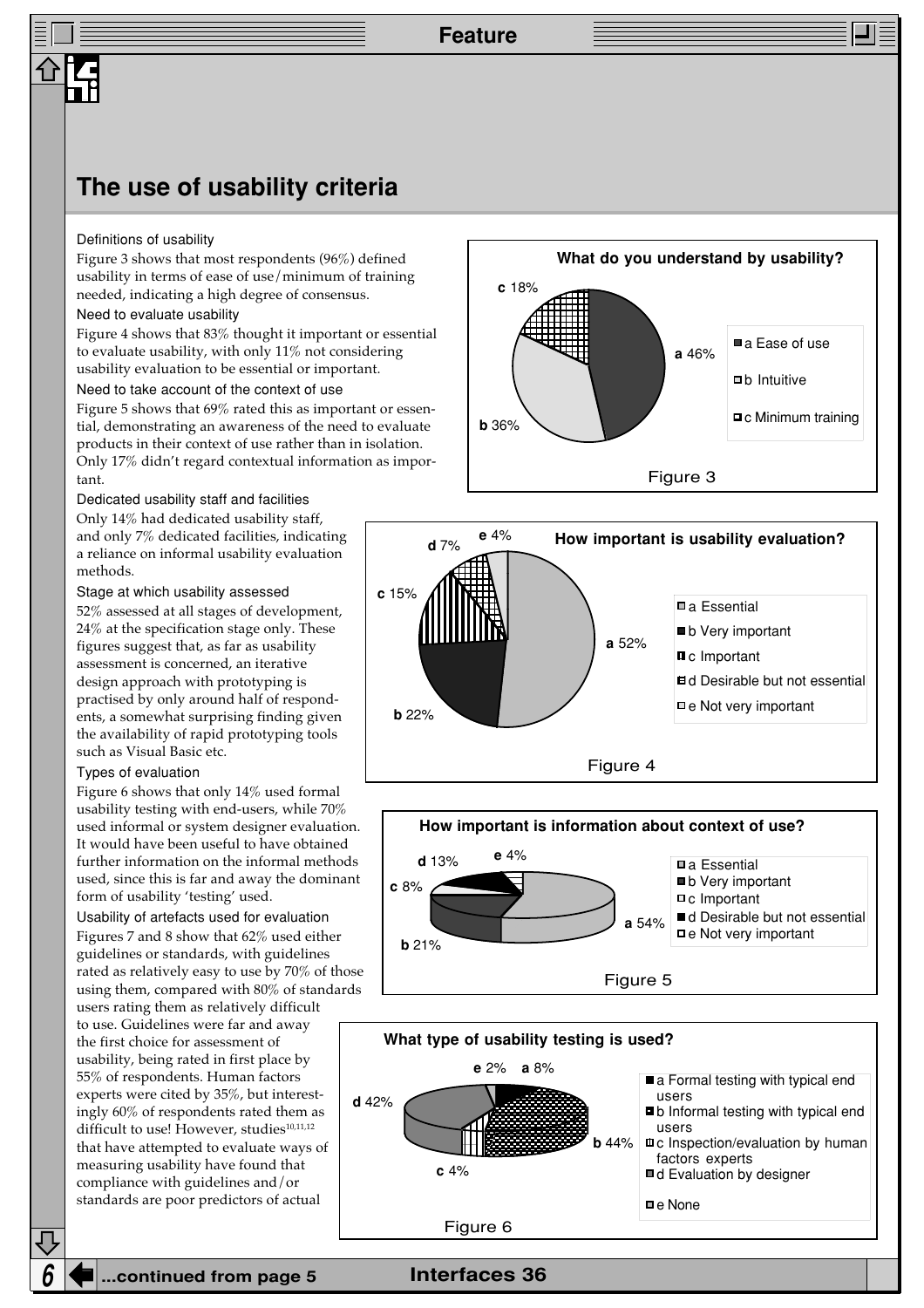**Feature**







## **S. P. Hill, G. Crum, A. G. Stockman**

usability. Usability standards would appear to lack ease of use according to respondents.

#### Rating of importance of contextual factors

Task and environmental factors were rated as more important than user factors in a ratio of about 2:1. Task procedures and goals were rated highest. Social structure and gender factors were seen as the least important factors.

Methods of collecting contextual information

Figure 9 shows that user information was mainly collected by interviews, site visits, observation or was provided by the client.

Task information was mainly collected by information provided by the client, by observation, site visits and by the system specification.

Environment information was mainly collected by site visits, observation or was client provided.

Human factors consultants were rarely used for collecting contextual information.

Factors limiting ability to evaluate usability

69% cited limited time/resources, 31% the lack of suitable metrics and 21% the lack of skilled human factors staff.

## **Discussion and conclusions**

The survey results indicate that there is widespread consensus as to the definition of usability, and the importance of its measurement in ways that take account of the context of the system rather than just evaluating products in isolation, but that evaluation practice is largely informal in nature, using guidelines, which studies<sup>10,11,12</sup> have shown to be poor predictors of usability, in a background where lack of resources is seen as the main impediment to more thorough usability evaluation. Usability standards (as distinct from guidelines), training courses on usability and human factors experts were all rated poorly on ease of use, a somewhat paradoxical finding. Despite the lack of research evidence supporting the use of guidelines, they are far and away the preferred choice of evaluation artefact amongst respondents.



The above results are largely consistent with Dillon, Sweeney & Maguire's findings<sup>3</sup> of a lack of rigour in usability evaluation and a demand for guidelines and standards to aid the evaluation of usability. Given the evidence that guidelines are difficult to apply and poor at measuring actual usability, it may be more appropriate to publicise more widely amongst systems developers the use of heuristics<sup>13</sup> and walkthroughs<sup>14</sup>. In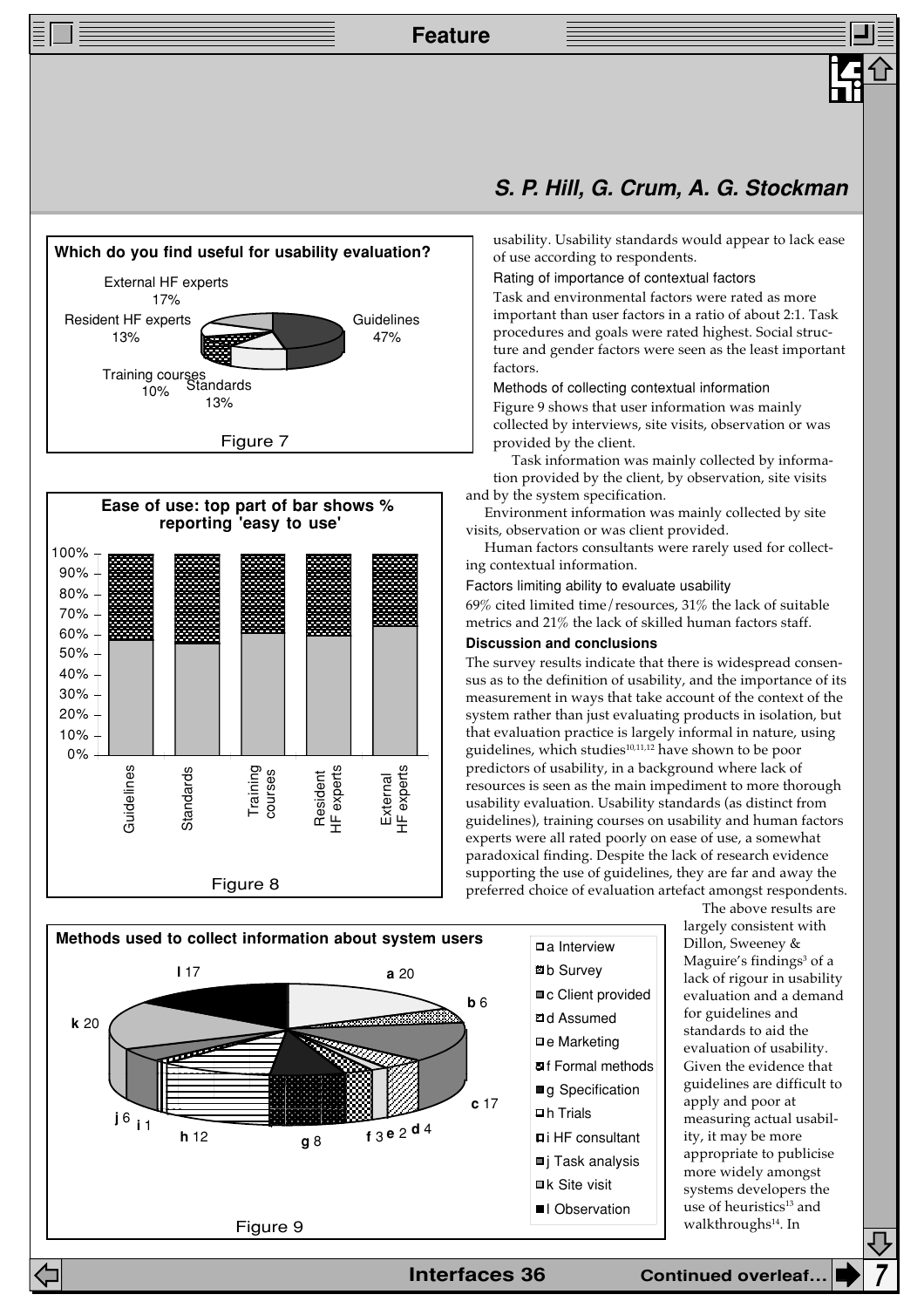particular, it may be possible to develop (and evaluate) guidelines that build on and extend Molich & Nielsen's heuristics<sup>13</sup> into an easy to use, reliable and valid method for design and evaluation of usability of systems.

### **References**

- 1. International Standards Organisation draft ISO 9241, part 10, Dialogue Principles, 1993
- 2. Beimel, J., Schindler, R. & Wandke, H., Do Human Factors Experts Accept The ISO 9241 Part 10 Standard? *Behaviour & Information Technology* **13**(4), 1994
- 3. Dillon, Sweeney & Maguire, A Survey Of Usability Engineering Within The European IT Industry – Current Practice And Needs. *People and computers VIII*, Cambridge, 1993
- 4. Gane, C. & Sarson, T., *Structured Systems Analysis: Tools & Techniques*. Prentice-Hall, 1979
- 5. de Marco, T.*, Structured Analysis And Systems Specification*. Yourdon Press, 1983
- 6. Jackson, M., *System Development*. Prentice-Hall, 1983
- 7. Hardy, Thompson & Edwards, The Use, Limitations & Customization Of Structured Systems Development Methods In The UK. *Inf. & Soft. Technol*. **37**(9), 1995
- 8. Hill, S. P., Crum, G. & Stockman, A. G., forthcoming, 1997
- 9. *Behaviour & Information Technology* **13**(1/2), 1994. Special issue on evaluation.
- 10. Cuomo, D. L. & Bowen, C. D., Understanding Usability Issues Addressed By Three User-System Interface Evaluation Techniques. *Interacting with Computers* **6**(1), 1994
- 11. Jeffries, R., Miller, J. R., Wharton, C. & Uyeda, K. M., User Interface Evaluation In The Real World: A Comparison Of Four Techniques. In *CHI'91*, ACM Press, 1991
- 12. Karat, Campbell & Fiegel, Comparison Of Empirical Testing And Walkthrough Methods. In Bauersfield, Bennet & Lynch (eds), *Human Factors In Computing CHI'92 Conference Proceedings*, ACM press, 1992
- 13. Molich, R. & Nielsen, J., Improving A Human-Computer Dialogue. *Comm. of the ACM* **33**(3), 1990
- 14. Gould, J. D. & Lewis, C. Designing for Usability. *Comm. of the ACM* **28**, 1985

## **About the authors**

The authors all teach information systems within the HCI group of the School of Computing, Staffordshire University, and have worked in a variety of information systems environments.

*S. P. Hill, G. Crum, A. G. Stockman Information Systems Group School of Computing Staffordshire University PO Box 334 Stafford ST18 0DG, UK Tel: (+44) (0) 1785 353272 Email: S.P.Hill@soc.staffs.ac.uk*

## **The use of usability criteria S. P. Hill, G. Crum, A. G. Stockman**

**Interested in writing an article on Software Support for HCI? We are always on the lookout for interesting articles for publication. This particular series is designed to give leading practitioners and researchers the opportunity to discuss how user interface software tools, along with supporting methods and techniques, can aid in the production of good human-computer interfaces. Possible topics include:**

- User interface specification, design and construction tools
- Specification and design methods to support their use
- Tools which aid in interface evaluation and testing
- Case studies on such tools and their success (or not, as the case may be!)
- Intelligent and adaptive front-ends
- Visual Programming
- Programming by example and demonstration systems

The list above is by no means an exhaustive one, and any article submitted which fits under the heading of 'Software Support for HCI' will be considered for publication. Please send your submissions to: Dave Clarke; email: Dave@visualize.demon.co.uk (or on disk c/o Interfaces, address on back cover). Articles should be sent in MS Word, RTF or straight ASCII format. Length should not exceed 3000 words. Figures and references may be included where appropriate.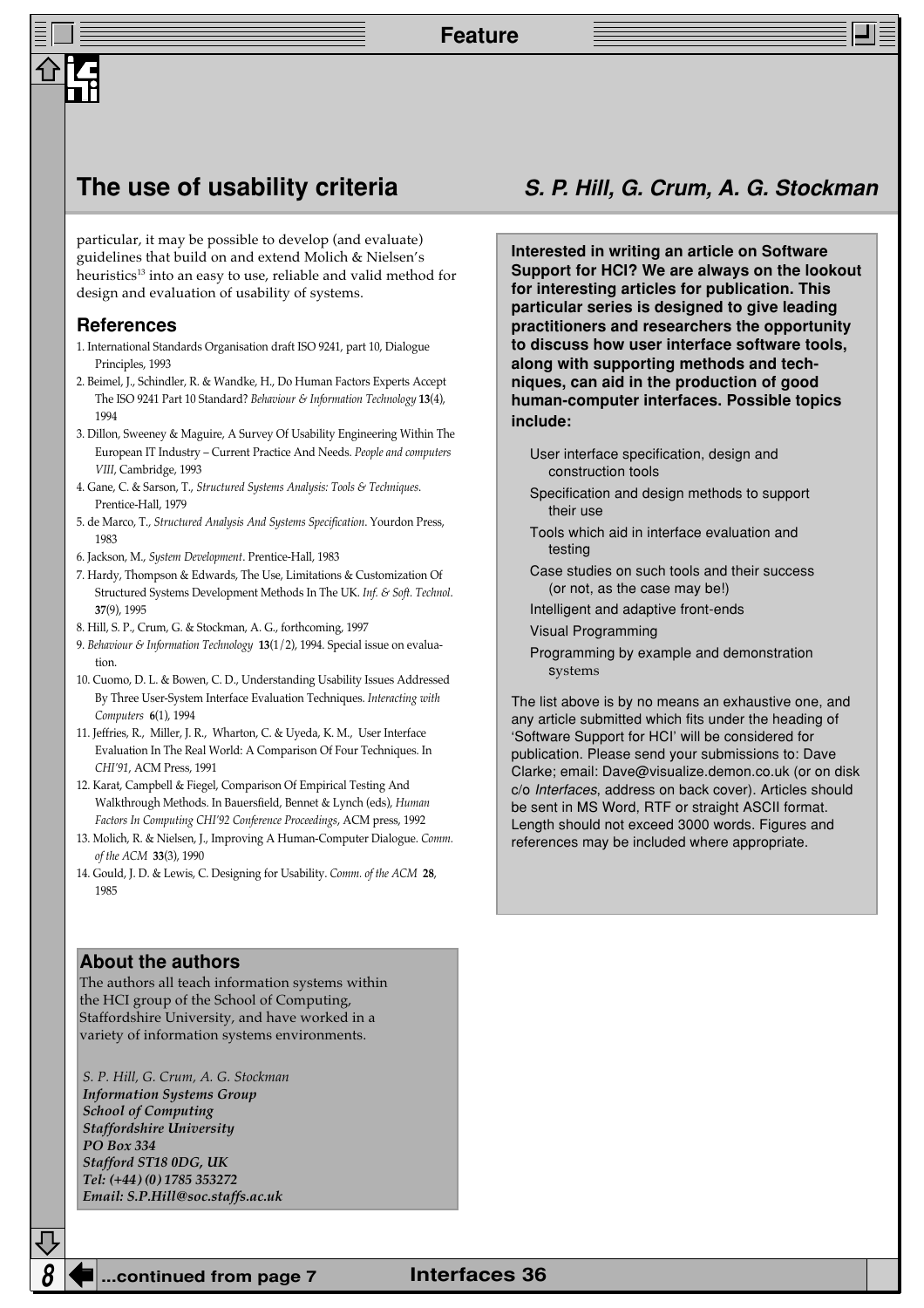## **A hard day at the office**

**a light-hearted look at some day to day HCI problems… Lon Barfield**

I can remember General Design's first ever contract way back in 1994. It was to design the user interface of a publicity floppy for a pan-European financial product that was to be distributed throughout several European countries. It was a frightening thing, designed and built by programmers to be used by ordinary people. Full of those little tricks that programmers love to point out to you but that without the programmer looking over your shoulder you would never be able to understand. The programmer is actually a vital component of the user interface. Without him there it is unusable. I can imagine it in the shops. 'Oh here's your CD-ROM encyclopedia and here's the free programmer that accompanies it, don't forget to feed him lots of crisps.'

The usability was rendered more difficult by the instructions. Sounds strange, but I'll explain. Part of the simulation on the floppy was that you could go (simulated) to another country and use the financial product. When you clicked on 'Go to Italy' everything became Italian, the graphic design, the colours, the images. The problem was that even the instructions suddenly appeared in Italian, meaning that to use the demo effectively you had to be well up on your technical Italian and French and German etc. If you weren't then you were stuck for ever in Italian mode until someone told you the Italian for 'go to Britain'. (You must have heard the one about the mobile telephone with the 'switch to Japanese display mode' – the owner tried it and didn't know enough Japanese to be able to switch it back to English display mode.)

Anyway we did a good usability work-over and collaborated closely with the programmer who had built (and designed?) the first version. One of the features of the first version was the language choice at the beginning. You could click on six little buttons depicting countries to choose the language of the instructions (until, that is, the system started imposing

other languages upon you as you travelled through Europe).

One of the buttons depicted Belgium. Now, Belgium is an example of a European country where the inhabitants speak two different languages, and it is not simply that everybody speaks both languages. No. The top half of the land speak one language (Flemish) and the bottom half speak another (French). When we questioned the fact that these two languages were represented by one button the programmer described (with pride in his voice) how they once had someone ring up from the Flemish half to complain that when they clicked on the Belgium button everything was in French. They explained to him that it depended which half of the button you clicked on; click on the top half and it's Flemish, click on the bottom half and it's French! What a neat trick. Two choices disguised as one in such a way that no one except the development team knows how it works. Here was this programmer proud of the fact that someone in another country had been insulted enough by the demo to pick up the phone and complain about it.

Well we went to work on the problem and quickly discovered that 10% of our effort was going into designing the solution and the other 90% was going into trying to persuade the wily programmer to implement our solutions. 'It's not my fault that they speak two different languages there' he complained at one point.

In my imagination I heard a chorus of programmers saying 'It's not my fault that the user can't understand hard disk partitioning', 'It's not my fault that the user can't convert from hexadecimal to RGB in their head', 'It's not my fault that the user can't quickly fathom out interfaces devoid of logic', 'It's not my fault that...'

Anyway, we eventually reached a compromise. Belgium was two buttons squished together as one. It was still a case of which half you clicked on (happy programmer) but the visual design made it clear that



the top and bottom were two distinct choices (happy user interface designers).

Important lessons learned were that it is vital to separate the different language/country choices in an interface. Here there were three choices: the land you live in (governing your stating currency), the language you want (governing the language of the interface) and the country you were visiting (governing language/design elements in the context). The other important thing was a first lesson in programmer oriented diplomacy (POD), a vital skill for user interface designers.

*Lon Barfield (lon@design.nl) is a usability expert working at General Design Internet Solutions and lecturing at the Utrecht School of the Arts and the University of Delft. He is author of 'The User Interface, Concepts and Design' (Addison-Wesley) and has a regular column in the SIGCHI Bulletin.*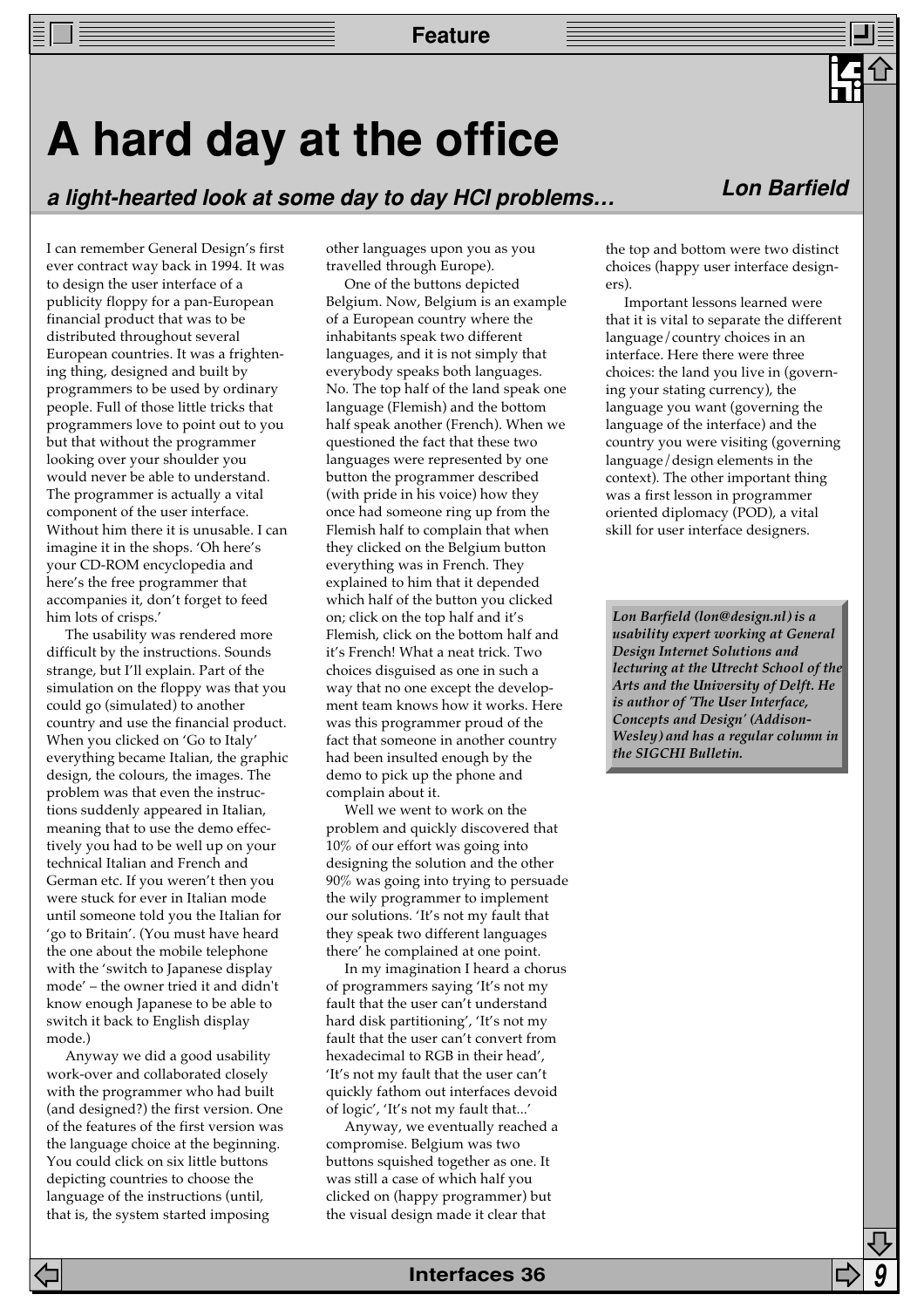## **Human–Computer Interaction INTERACT '97**

**S. Howard, J. Hammond & G. Lingaard Chapman & Hall 1997**

Howard, Steve, Hammond, Judy and Lingaard, Gitte, 1997, Human–Computer Interaction INTERACT '97, IFIP TC13 International Conference on Human–Computer Interaction, 14th–18th July, 1997, Sydney, Australia; London: Chapman & Hall on behalf of the International Federation for Information Processing (IFIP), 713 + xxv pages, £115.00.

As one who would have liked very much to be able to go to INTERACT '97, had commitments allowed, this book is the next best thing, at least as far as the academic aspect is concerned. The book contains 116 papers, made up of three keynote summaries, 82 technical papers, 19 poster sessions, three video papers and nine doctoral discussions, as well as summaries of 16 tutorials and eight workshops. As one would expect most aspects of Human–Computer Interaction (HCI) are covered but perhaps the difference between this book and most other conference proceedings is that the topics are virtually all leading-edge. This does not only apply to the key-note addresses (Part 1) but also to the papers in general. Thus choosing fairly randomly from the main body of papers (Part 2) but listing in ascending order, yields papers on supporting the individual in navigation (Paper 7), three-dimensional graphical user interfaces (Paper 12), three-dimensional animation (Paper 17), making interfaces complicated (Paper 30), Earcons (Paper 62), guidelines for wearable computers (Paper 75) and browsing the world wide web using collaborative virtual environments (Paper 81). Of course, more traditional areas are included such as special needs (Papers 39 to 41) usability aspects (Papers 4 to 6 and 13 to 15) and design issues (Papers 29 to 31 and 49 to 51). Also included are summaries of panel discussions and forum sessions.

The general high level of work is continued in the poster papers (Part 3), videos (Part 4) and doctoral consortium (Part 5). The tutorials (Part 6) are summarised and cover more well-known methods and ideas such as task analysis for design (Paper 118) and the MUSE method (Paper 128). Part 7 is devoted to workshops which again are summarised sometimes in the form of their notification details rather than an account of the findings which could have proved to be useful for the HCI community. There are indices of contributors and keywords.

Remarkably in a book with such a large number of contributors, the production is accurate with negligible grammatical and typographical errors. A small gripe is that the index is very limited. For example, I was looking for references about safety critical systems and while I was directed by the keyword index to the correct part of the book, it failed to inform me of some useful points made in another paper classified under the section on Issues in Design 1. Given the width of these papers generally, their use may be somewhat restricted as this is a book for referring to for up-to-date information rather than reading like a novel! Even so, it should be on the bookshelf of all persons interested in HCI and I am sure it will soon become well used by those actively researching in any applicable area. Should the (rather steep) cost make this understandably impossible for you, then the library will surely benefit from having a copy.

#### *Stella Mills*

*Cheltenham & Gloucester College of Higher Education Tel: +44(0) 1242 543231 Email: smills@chelt.ac.uk*

## **Auditory User Interfaces**

## **T. V. Raman Kluwer Academic, ISBN 0-7923-9984-6**

There are a number of reasons for a growing interest in the possibility of using auditory displays. Not the least is that they can provide a means of access to computers for people who are blind, which is the main motivation of the author of this book.

It is common for authors and publishers to promise more in the title of a book than in its content. Contrary to its title, this book is not so much about auditory user interfaces in plural, but about an auditory interface. The introductory chapters do give some useful background on auditory interfaces in general, but thereafter it is mainly about the particular Emacspeak interface.

Raman presents his own paradigm for auditory access to visual interfaces. He points out the shortcomings of the conventional screen-reader approach and instead advocates one based on 'conversational gestures'. The problem is that while he demonstrates what the resultant Emacspeak interface does, he says little about how it does it, what the principles are that he has applied.

Emacspeak software is freely available on the Internet, so it is likely to have a wide user base, but no objective evaluation is mentioned in the book, so that one cannot help wondering to what extent it reflects just the personal opinions and ideas of the author. Some of the designs presented contradict principles

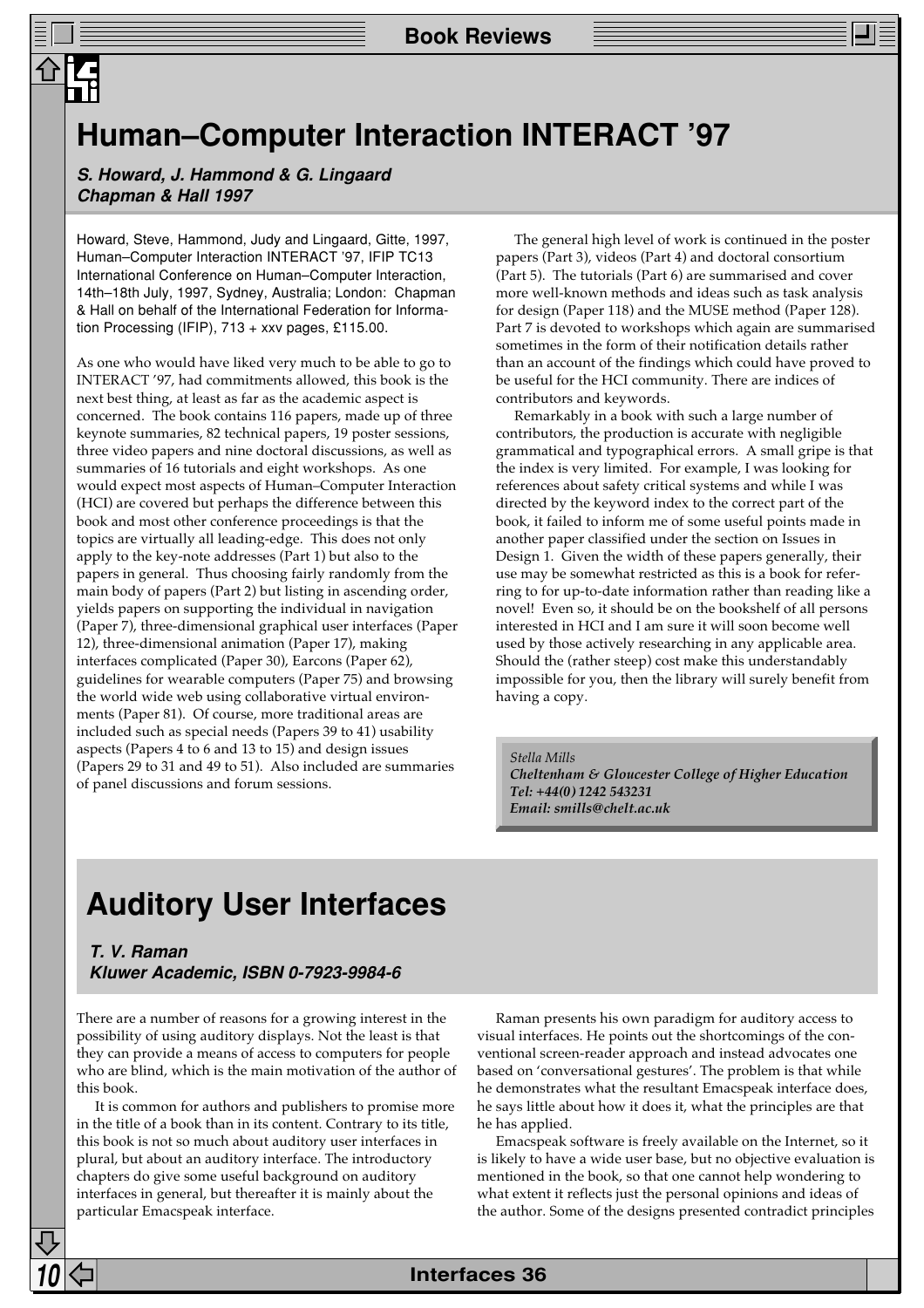## **Conference Review**

suggested by other researchers but then there is scant reference to any other related work. While the author may think that other auditory interfaces (such as Mathtalk, Mercator, or Guib) are examples of the inadequate screenreader paradigm, he might have compared them with Emacspeak – even if only to point out their shortcomings.

Access to the Web is an important current topic and people with visual disabilities are the most disadvantaged at the moment. The book has a contribution to make in that area. It describes a Web browser extension to Emacspeak. This is based on the concept of audio cascaded style sheets (ACSSs) which are themselves an extension of cascaded style sheets (CSSs) for HTML. As new concepts, those interested in making the Web accessible may find their description in chapter 5 useful.

The book comes to an abrupt stop in the chapter on the Web. I genuinely made a check against the contents list to see whether the pages of some concluding chapter had been omitted in error.

The book would be quite useful to anyone working in the field, perhaps contemplating building an auditory interface. The early chapters do provide some succinct background and some pointers to related work. Thereafter, however, such a reader might regard this as an exposition of one way of designing an auditory interface against which they might compare their ideas and designs.

*Alistair Edwards University of York Heslington, York YO1 5DD Email: alistair@minster.york.ac.uk*

## **HCI'97**



HCI'97, the 12th annual meeting of the British HCI group, was held on the Frenchay campus of the University of the West of England in Bristol in sweltering

**Mark Treglown**

heat, making the traditional late-night opportunities for re-hydration doubly missed. Five years ago the conference subtitle denoting the invited aims and themes of papers and

work finally presented was left off the cover of the HCI proceedings. This year attempts to group and classify papers within sessions were also abandoned, session chairs sometimes struggling to segue presentations. Far from being the result of poor planning, however, this was a reflection of the wide range of issues explored by researchers and the suggestions of the keynote speakers to examine the wider context in which HCI is located.The keynote speakers were from a far greater range of disciplines than in previous years and than might be expected to appear at an HCI conference: Bonnie Nardi (Apple), Darrel Rhea (Cheskin & Masten/ ImageNet), Rosalind Picard (MIT Media Lab), David Lyon (Queen's University Ontario), Robert Kraut (Carnegie Mellon) and John Worthington (University of York).

Despite the disparate backgrounds of the keynote speakers, a coherent notion of the wider issues HCI researchers should be aware of was formed. Darrel Rhea, an advertising and marketing consultant, spoke on the considerable efforts undertaken to 'understand culture' and to follow trends and behaviour of fairly unconventionally classified groups within the principal target market for most computing products. Some relief was felt at the news that the 'stoners and drop-outs' group, typified by a photograph of an American teenager upon whom the movie 'Taxi Driver' had clearly had quite an effect, did not buy computing machinery and did not need closer study. There was also interest expressed in the efforts needed to develop systems for markets other than the traditional consumers of software.

Bonnie Nardi of Apple continued the theme of needing to understand context in design and reminded delegates of attempts to apply activity theory in understanding the wider context of use and as a design process. Robert Kraut was able to provide much valuable data from an ongoing project providing households with access to the internet. His comments on the uses of email and the web by people unlike those who create technology were received with interest. Particularly his claims that email is more popular than the world-wide web and remains useful even after other uses of the internet have stopped. Email grows in use and perceived usefulness, even after periods of intensive communication with others, whereas the web seems to diminish in appeal after information has been sought for specific needs. The unchanging content of most web pages was found to lead to internet users having no reason to visit pages again, usage statistics showed how little attention most sites receive, with only indexes and search engines receiving frequent visits. Email, from Kraut's data, provides increased opportunities for communication, and opens

**Interfaces 36 Continued overleaf.**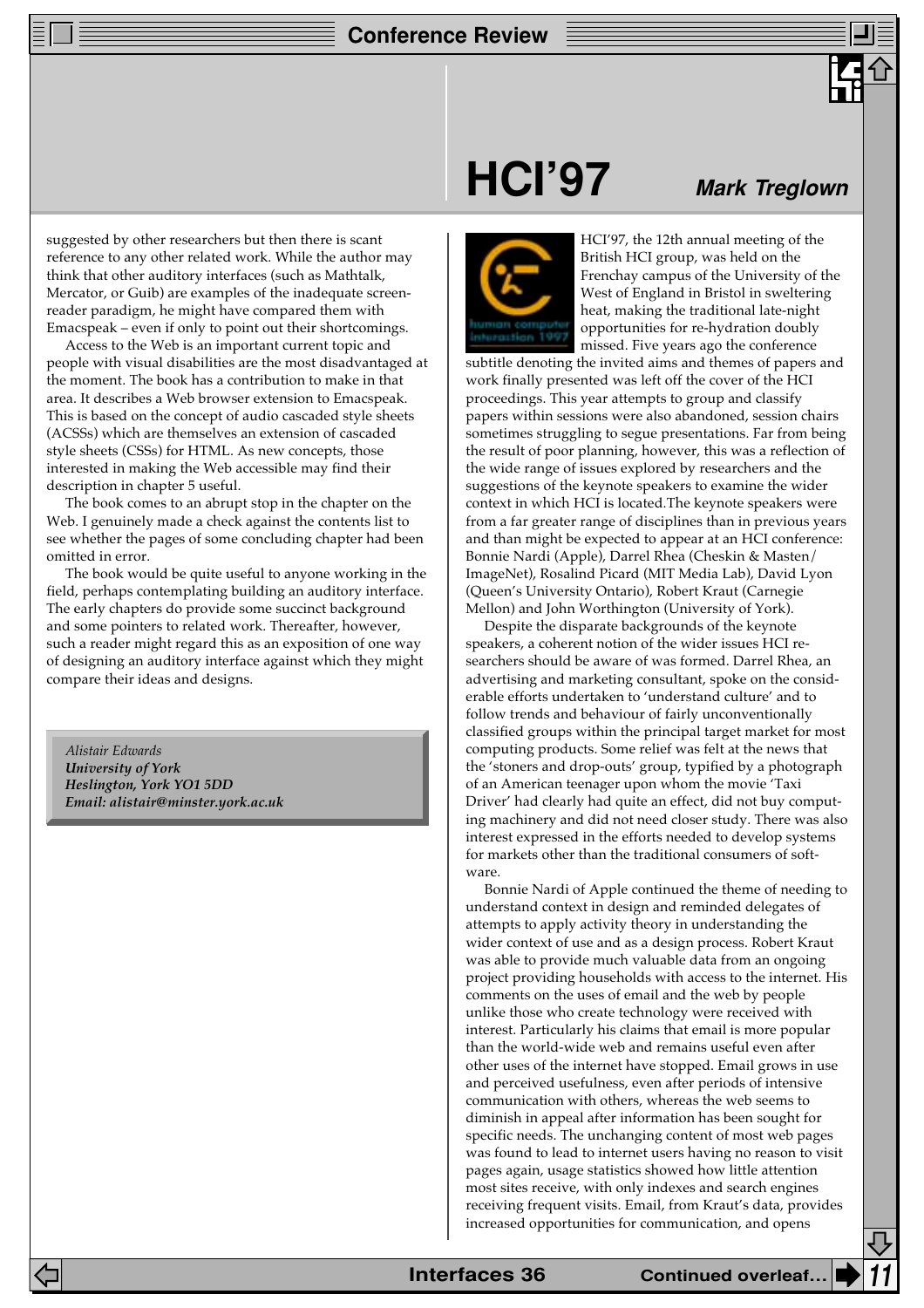channels of communication between individuals where none existed before. The most visible (and audible) reaction came though to the news that a surprisingly high percentage of the participants in Kraut's study now use the internet for an average of 37 hours a week, almost as high a figure as for average television viewing in the United States.

A number of attempts to make analogies between architecture and user interface software development were heard during panel sessions. John Worthington discussed the direct relationship between building and workplace design and information and communications technologies. Again, the need to understand the culture and context, in this case of the workplace, in which technology is used was stressed. In particular the need to plan ahead was noted, the lifespan of the technological infrastructure being shorter than the time it may take to construct the building in which it is to be installed.

The other two keynote speakers discussed a far closer relationship between humans and computers, the sociologist David Lyon spoke on the changing notions of self-identity in a technological age, and the ethical considerations HCI practitioners should be aware of. The best-received talk, however, was given by Rosalind Picard who presented work by herself and graduate students at the MIT Media Lab on wearable computers, and those systems of which she sees wearable computers being a subset, affective computers. Affective computers are those that have a closer relationship with the human body than just a flat screen, sound and pressure on mouse buttons, and are aware far more than existing systems of the user's emotional state, and which can alter their behaviour to suit the user. Many potential sources of user input were described, facial gestures, direction of gaze, heart rate, and so forth as well as the difficult pattern-matching problems that remain to be solved if computers are to understand us better and become more usable.

The usual mix of theoretical, empirical and systems papers can be found in the two volumes of papers, the proceedings proper and the adjunct proceedings containing short papers, doctoral consortium summaries, keynote abstracts and papers; but reflections of the wider context were apparent in much of the work presented by authors. The use of sound, in the forms of earcons and sonic browsing, was discussed and applied to real tasks performed by an intended user population. User interface problems encountered in the workplace were also examined; the management of email, the use of passwords, understanding ambulance control, and people's anxiety about using computing equipment. The user interface design process itself received attention, with theories, techniques and tools for planning, domain knowledge capture, validation and interaction design being presented. The world-wide web still attracts considerable research effort, and was the most popular topic of papers presented. In addition to questions of web site usability and navigation, authoring of web sites and the use of the web as an educational device were also popular issues.

**HCI'97 Mark Treglown**

Considering distributed and group working systems in general accounts for half the total conference papers, and it was on these themes that the largest contributions and the messages of the conference were presented. Chris Johnson of Glasgow University discussed his involvement in the use of mobile computing equipment by engineers of a major utility company, and introduced the importance of place in addition to the known and important factor of time in attempting to predict and understand the behaviour and usability of interaction in distributed systems. His message, echoed by a panel session on how HCI can be made effective, is that HCI designers should plan ahead. HCI practitioners can change the world as well as understand with hindsight how technologies failed. The messages sent out by the HCI'97 conference are that a far wider context of use must be understood, and with many of the predicted technologies of importance, HCI designers should explore the problems of these technologies' use in the wider context now and make a positive difference, if, contrary to the worst-possible prediction made during a panel session, HCI is to survive as a credible, effective, and funded discipline.

The next HCI conference will be held at Sheffield Hallam University on 1–4 September 1998. See: http://www.shu.ac.uk/hci98

*Mark Treglown Department of Electrical and Electronic Engineering University of Bristol Merchant Venturers Building Bristol BS8 1UB*

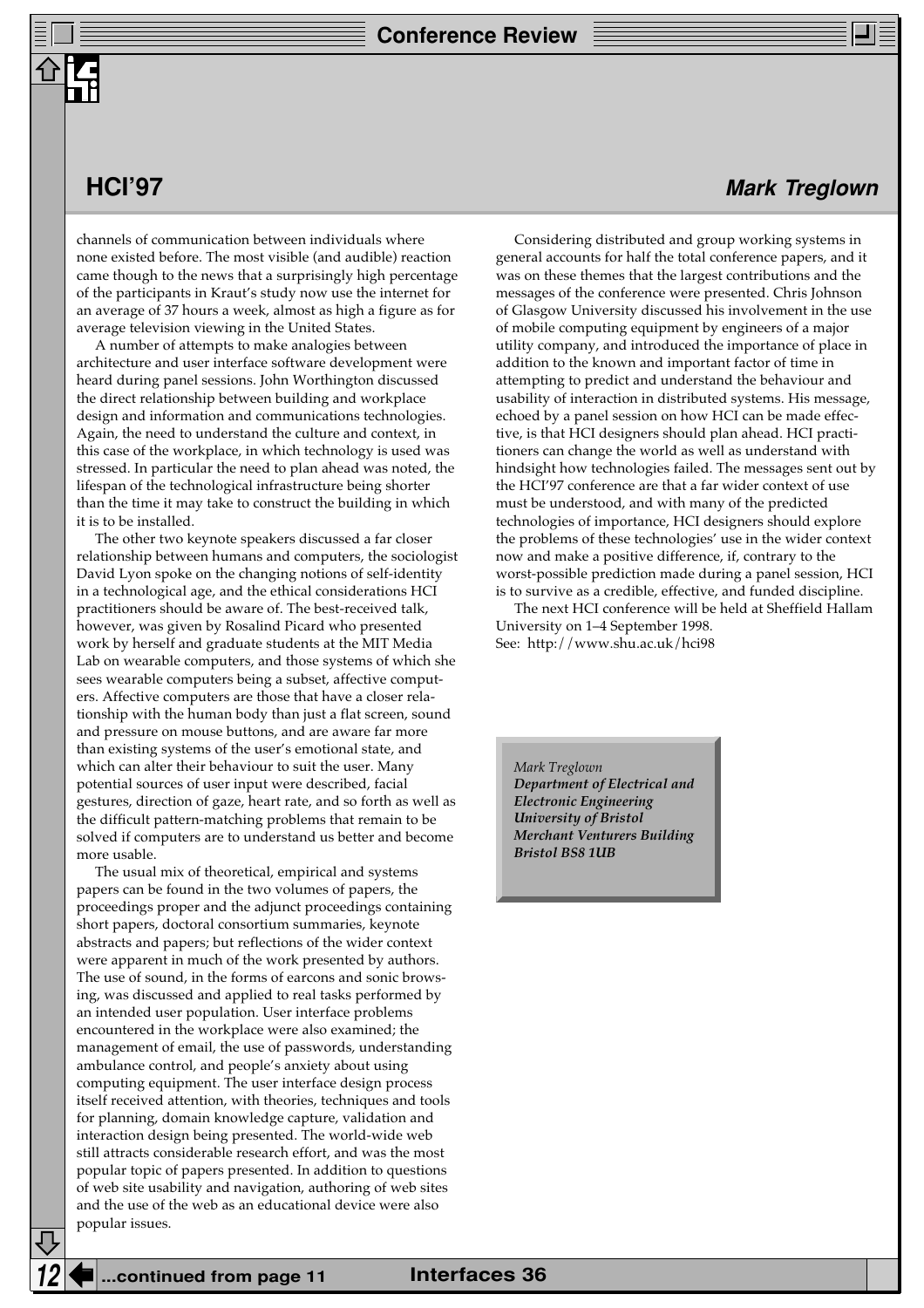## **The HCI Professional: a systemic individual?**

## **Adrian Williamson**

One of the discussions at HCI'97 focused on the question of the HCI professional, who they were and how they were created. Further questions arose about the nature of the profession: is it a science; a discipline; or some nebulous witchcraft practised by people with digging instruments and aprons? Perhaps a good starting point is what an HCI professional most certainly is not. They are most certainly not the creature with three heads each covering a particular specialism. The factors significant to the HCI profession might be recognised as: Evaluation; Human Factors and Psychology; Interactive programming. A fourth head concerned with formal representation and reasoning would not be unwelcome. The resulting HCI Professional with many heads would be extremely cumbersome, difficult to talk to at parties and a terror to educate unless the heads are kept separate. At work we can imagine the arguments and discussions amongst the heads lasting long into the night, a big drain on the world's coffee stocks …

So the HCI Professional is not the beast with many heads. Where do they come from? I suggest that a look at Systems Thinking may provide the framework to recognise the true nature of the elusive individual that we recognise but can't assemble. Applying Systems Theory to the problem allows us to describe the HCI Professional as greater than the sum of their parts by virtue of emergent properties. It is when the components of Evaluation, Human Factors & Psychology, Interactive programming and Formal Techniques et al. are absorbed within the single mind that the HCI Professional can emerge as a distinct character. If we take any component away, then we see immediately a bias which turns us into an anorak or happy clappy arm waver.

Whilst this view gives us insight into the structure of the individual, this is not sufficient to describe the whole – we must also consider the associated processes. We have all met the bright youngster who knows many things about our identified structural components, but still cannot apply them holistically. I would suggest that the main component in transforming the disparate collection of knowledge into an effective practitioner is reflective working. This is hardly a revelation but it does emphasise the need to prepare knowledge, opportunities for exploration, experimentation and discussion on the relative significance of the activities undertaken.

The next stage of the analysis, therefore, might be to examine the knowledge structures of existing HCI professionals and then discuss their reflective processes which have brought about the fusion of the disparate disciplines. This should guide us away from people-who-know-about HCI, towards the true HCI professional.

Is our HCI Professional a stable system? One could argue that the HCI profession is transitory. In the days of Charles Atlas, bodybuilding and fitness were explicit activities requiring recognition and planning, and specialist knowledge from nutritionists, physiologists, psychologists, etc. Similarly, our awareness of the computer at present is extremely explicit. Meanwhile back with fitness, the hordes of people down the exercise suite at my local tennis club

think nothing of the hybrid fitness regimes of the past, it has been absorbed into our culture. In 50 years time it won't be necessary for the HCI Professional to be on hand to chastise the anoraks, or inform the arm wavers. Just as fitness regimes combining diet, exercise and mental strength are designed by Tennis coaches, Badminton coaches, Football coaches, Rugby coaches, etc, best HCI practice will permeate life and leave small hubs of research and design in the established engineering and science structure. My conclusion, therefore, is that HCI's purpose, and consequently the future of its professionals, is to ensure that computer technology is absorbed into our culture, and that they achieve the levels of transparency advocated by Mark Weiser, Bill Buxton et al. In 50 years' time HCI issues will be absorbed and studied as human factors, technology and management. Mmmm. I don't know about you, but I'm increasing my pension payments ...

*© Adrian Williamson Information Systems Group Department of Computing and Information Systems University of Paisley High Street Paisley PA1 2BE*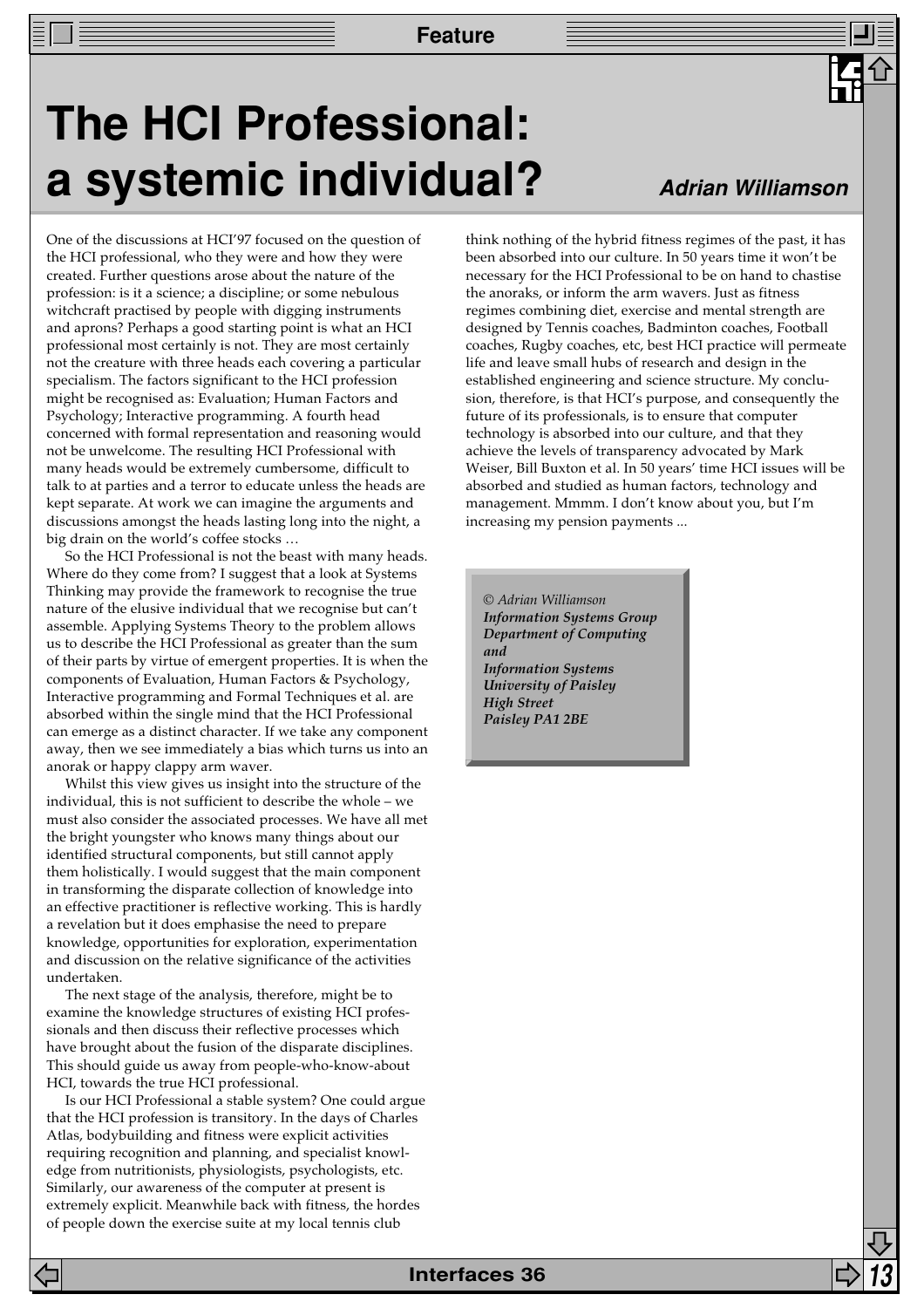**HCI'98**



## Invitation to Participate HCI '98

1st – 4th September 1998 Sheffield Hallam University Sheffield

## The Venue

The conference venue is the campus of Sheffield Hallam University, within the vibrant heart of the city of Sheffield. The campus lies within the rapidly developing cultural industries quarter which houses many media design studios and the newly developed National Centre for Popular Music. Site visits are being arranged in this interesting and exciting area, as well as a full programme of social events

## Important Dates

|         | 23/1/98 Submission deadline for full |
|---------|--------------------------------------|
|         | papers and tutorials.                |
| 27/3/98 | Full paper notification.             |
| 8/5/98  | Submission deadline for              |
|         | demonstrations, doctoral             |
|         | consortium, organisational           |
|         | overviews, panels and posters,       |
|         |                                      |

short papers and videos. Full paper camera ready copy due. 22/5/98 Industry day submissions deadline.

## Industry and Academia

The HCI annual conference prides itself on recognising the relevance of both industry and academia to the field of human–computer interaction. HCI'98 is keen to promote the broadening of understanding between industrial and academic perspectives within the field.

Industry day will include invited keynote addresses, panel discussions, technical papers and organisational overviews.

A new innovation is the inclusion of research symposia, at which full technical papers will be discussed in a highly interactive format.

## Publishing

As in previous years it is planned that conference proceedings will be published by Springer-Verlag, and that an ISBN listed conference companion will be produced containing other programme elements.

## Refereeing

HCI'98 welcomes researchers and practitioners within the HCI community to referee full paper submissions. Referees receive ten pounds off the conference cost per submission refereed. If you are interested in refereeing, contact the conference coordinator providing: your name, affiliation, contact details and a short list of keywords reflecting your skills and interests within the field of HCI.

## Contact Details

HCI'98 Conference Coordinator Conference 21 Sheffield Hallam University Sheffield S1 1WB UK.

Telephone: +44 (0)114 225 5334 Fax:  $+44(0)1142255337$ E-Mail: hci98@shu.ac.uk http://www.shu.ac.uk/hci98

HCI '98 is sponsored by the BCS-HCI group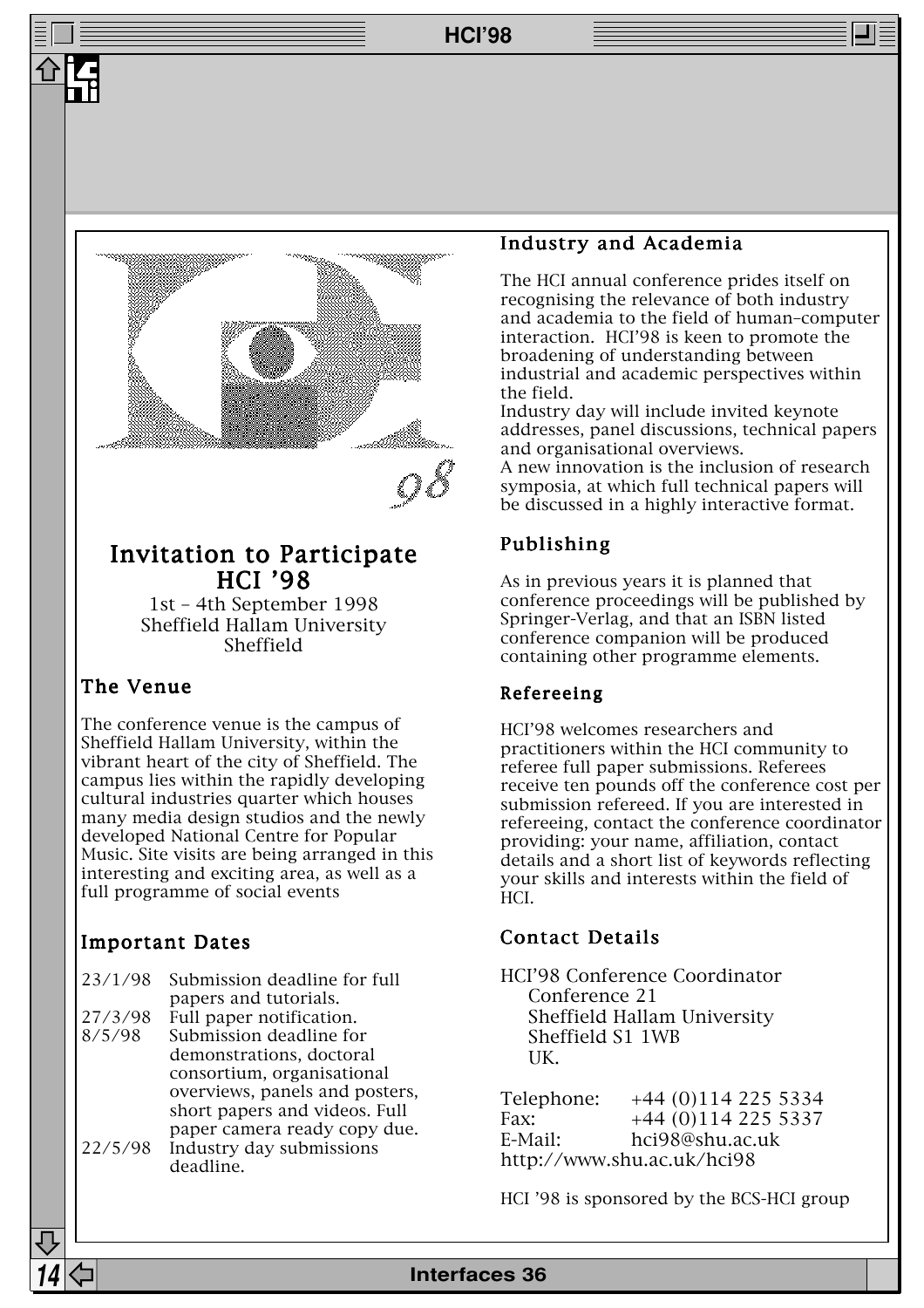## **Diary**

## **diarydiarydiarydiarydiarydiarydiary**

#### **The Second International Workshop on CSCW in Design**

26–28 November, 1997, Bangkok, Thailand

Further Info: URL: http://www.chinavigator.co.cn/ edu-sci/cscwd97.htm

Summary: Sponsored by National Electronics and Computer Technology Center (NECTEC), Thailand.<br>Co-sponsored by Institute of Computing Technol-<br>ogy (ICT), Academia Sinica, University of<br>Technology of Compiegne, France Institute No. 23,<br>National Space Bureau of China Hang Electronic Corp. The International Workshop on CSCW in Design provides a forum for the latest ideas and results on the theory and application of CSCW, the research of multi-agent systems, CSCW in design, concurrent engineering and other topics. The first workshop was successfully held in Beijing last year. The second workshop will be held

in Bangkok, Thailand. Topics include (but are not limited to): CSCW system architecture - multi-agent systems -Computer supported cooperative design - Concurrent Engineering - Interface for human– human interaction - Detection and resolution of conflicts - Internet, Intranet and CSCW - Applications of CSCW

#### **ESSCS – ECS-MMS 97: 2nd Multidisciplinary Workshop on Cognitive Modeling and UI Development**

15–17 December 1997, Freiburg, **Germany** 

Further Info: ESSCS (Dr. G.J. Dalenoort), Dept. of Psychology, University of Groningen, P.O. Box 41 096, 9701 CB, Groningen, The Netherlands; Tel: +31-50-3636448 / 3636454 (or 3636472); Fax +31- 50-3636304; Email:

<G.J.Dalenoort@PPSW.RUG.NL> Summary: EUROPEAN SOCIETY FOR THE STUDY OF COGNITIVE SYSTEMS (ESSCS) in cooperation with EACE (European Association for Cognitive Ergonomics) In December 1994 a special workshop was held on

the cognitive aspects of man–machine interaction, especially on modeling. In December 1997 a followup will be held, with emphasis on the aspect of social cognition. All aspects of man–machine interaction are welcome, as far as they may be considered as relevant for cognitive science. The workshop is not intended as a forum for purely technical papers. The central idea is that the way one communicates with another system depends on the representation, or image, one has of the other system. One communicates in a different manner with a young child than with a colleague, apart from the level of knowledge involved. For verbal communication this was expressed by Grice in rules. For communication with computers we are in a very different position as compared to communication with our fellow human beings. To what extent do our explicit and implicit assumptions on the system with which we communicate influence the way we communicate? Must a machine have different modes, and levels of communication, dependent on the person with whom it communicates? What technical consequences may this have for the design of systems?

#### **CMC'98: Second International Conference on COOPERATIVE MULTIMODAL COMMUNICATION** 28–30 January, 1998; Tilburg, The **Netherlands**

Further Info: Anne Adriaensen, Computational Linguistics and Artificial Intelligence Group, Tilburg University, P.O. Box 90153, 5000 LE Tilburg, The Netherlands; Tel: +31 13 466 30 60; Fax +31 13 466 31 10; Email: denk@kub.nl; URL: http:// cwis.kub.nl/~fdl/research/ti/Docs/CMC Summary: The principal aim of the conference is to bring together researchers involved in the design, implementation and application of forms of cooperative human–computer communication

where natural language (typed or spoken) is used in combination with other modalities, such as visual feedback and direct manipulation. The conference will focus on formal, computational, and user aspects of building cooperative multimodal dialogue systems.

#### **WSCG'98: The Fifth International Conference in Central Europe on Computer Graphics and Visualization 98**

#### 9–13 February, 1998, Plzen, nr Prague, Czech Republic

Submissions by 30 September, 1997 Further Info: Vaclav Skala, Computer Science Dept, Univ. of West Bohemia, Univerzitni 22, Box 314, Plzen, Czech Republic (http://yoyo.zcu.cz/ ~skala); Tel: +420-19-2171-188; Fax: +420-19- 2171-188; Fax: +420-19-7822-578; Email: skala@kiv.zcu.cz (Subject: WSCG INFO); URL: http://wscg.zcu.cz Summary: IFIP working group 5.10 on Computer

Graphics and Virtual Worlds

#### **2nd EUROMICRO WORKING CON-FERENCE on SOFTWARE MAINTE-NANCE AND REENGINEERING**

9–11 March, 1998, Florence, Italy Submissions by 15 September, 1997 Further Info: Email: csmr98@ozon180.ing.unifi.it; URL: http://www.isst.fhg.de/csmr; http:// www.dsi.unifi.it/~nesi/csmr98.html

Summary: The purpose of the working conference is to promote discussion and interaction about a series of topics which are as yet underrepresented. We are particularly interested in exchanging concepts, prototypes, research ideas, and other results which could contribute to the academic arena and also benefit the business and industrial community. Researchers, practitioners, technology transition experts, project managers, developers and users of tools are all welcome.

#### **Workshop on Effective Training and Education for Human Computer Interaction**

23–24 March, 1998, Glasgow, Scotland

Further Info: Prof. Chris Johnson, Department of Computer Science, University of Glasgow, Glasgow, G12 8QJ, Scotland; Tel: +44 141 330 6053; Fax.: +44 141 330 4913; Email: johnson@dcs.glasgow.ac.uk; URL: http:// www.dcs.gla.ac.uk/~johnson/HCI\_workshop.html Summary: Human Computer Interaction now has an established place in the curricula of many University departments. It is a necessary component in the professional development schemes advocated by the British Computer Society, the ACM, the IEEE and the IEE. Cochaired by Steve Draper, Phil Gray and Chris Johnson, and sponsored by the British HCI group and the CTI Centre for Computing Science, this workshop will provide a forum for practitioners to discuss 'leading edge' techniques for HCI training in higher education.

#### **SECOND EUROPEAN CONFERENCE ON COGNITIVE MODELLING (ECCM-98)**

1–4 April, 1998, Nottingham, UK

**Full c.f.p. pending** Further Info: Email: Richard Young<R.M.Young@herts.ac.uk>; Frank Ritter<Frank.Ritter@nottingham.ac.uk>; URL: http://www.psychology.nottingham.ac.uk/staff/ ritter/eccm98/

Summary: The conference will cover all areas of cognitive modelling, including symbolic and connectionist models, evolutionary computation, artificial neural networks, grammatical inference, reinforcement learning, and datasets designed to test models. Papers that present a running model

and its comparison with data are particularly encouraged. This meeting is open for work on cognitive modelling using general architectures (such as Soar and ACT) as well as other kinds of simulation models.

These meetings were introduced to establish interdisciplinary co-operation in the domain of cognitive modeling. The first meeting held in Berlin in November 1996 attracted about 60 researchers from Europe and USA working in the fields of artificial intelligence, cognitive psychology, computer linguistics and philosophy of mind.

#### **ASSETS'98, the 3rd ACM/SIGCAPH Conference on Assistive Technologies**

15–17 April, 1998, Los Angeles, California, USA

Further Info: Email: General Chair: Arthur I. Karshmer<arthur@cs.nmsu.edu> or Program Chair: Meera M. Blattner<blattner@llnl.gov)>; URL: http://

www.acm.org/sigcaph/assets Summary: To take place at the Marina del Rey Hotel in Los Angeles, back-to-back with CHI'98. This is the premier international forum where researchers and developers from academia and industry meet to exchange ideas and report on new developments relating to computer-based systems to help people. The conference scope spans disabilities and special needs of ALL types; there are no parallel sessions, in order to encourage total group participation throughout the meeting (even meals are taken together). For complete details, please see the conference web site.

#### **CHI'98: ACM SIG-CHI 1998 Conference on Human Factors in Computing Systems**

18–23 April, 1998, Los Angeles, California, USA

**Submission Deadlines**

**8 January 1998**: Special Interest Groups (SIGs), Student Posters, Late-Breaking Results

**1 February 1998**: Student volunteers Further Info: CHI 98 Conference Office, CHI 98 Conference Administrator, 703 Giddings Avenue, Suite U-3, Annapolis, MD 21401 USA; Tel: +1 410 263 5382; Fax: +1 410 267 0332; Email: chi98 help@acm.org; URL: http://www.acm.org/sigchi/ chi98

Summary: The annual CHI conference is the premier worldwide forum for exchanging information on all aspects of how people interact with computers. Researchers, practitioners and educators, students and professionals from academia, industry, health care and the arts, from around the world, will join in exploring the future of Human–Computer Interaction. This year's theme is "Making the Impossible Possible". CHI 98 seeks the active participation of those who want to make the world a better place. CHI 98 will include the successful program tracks and focus areas of the past CHI conferences, including Human–Computer Interaction and Society, New Applications and User Populations, Devices and Displays, and Design and Evaluation. In addition, CHI 98 will present an innovative focus on Education, Entertainment and Health Care

application domains. Submissions in all areas are welcome.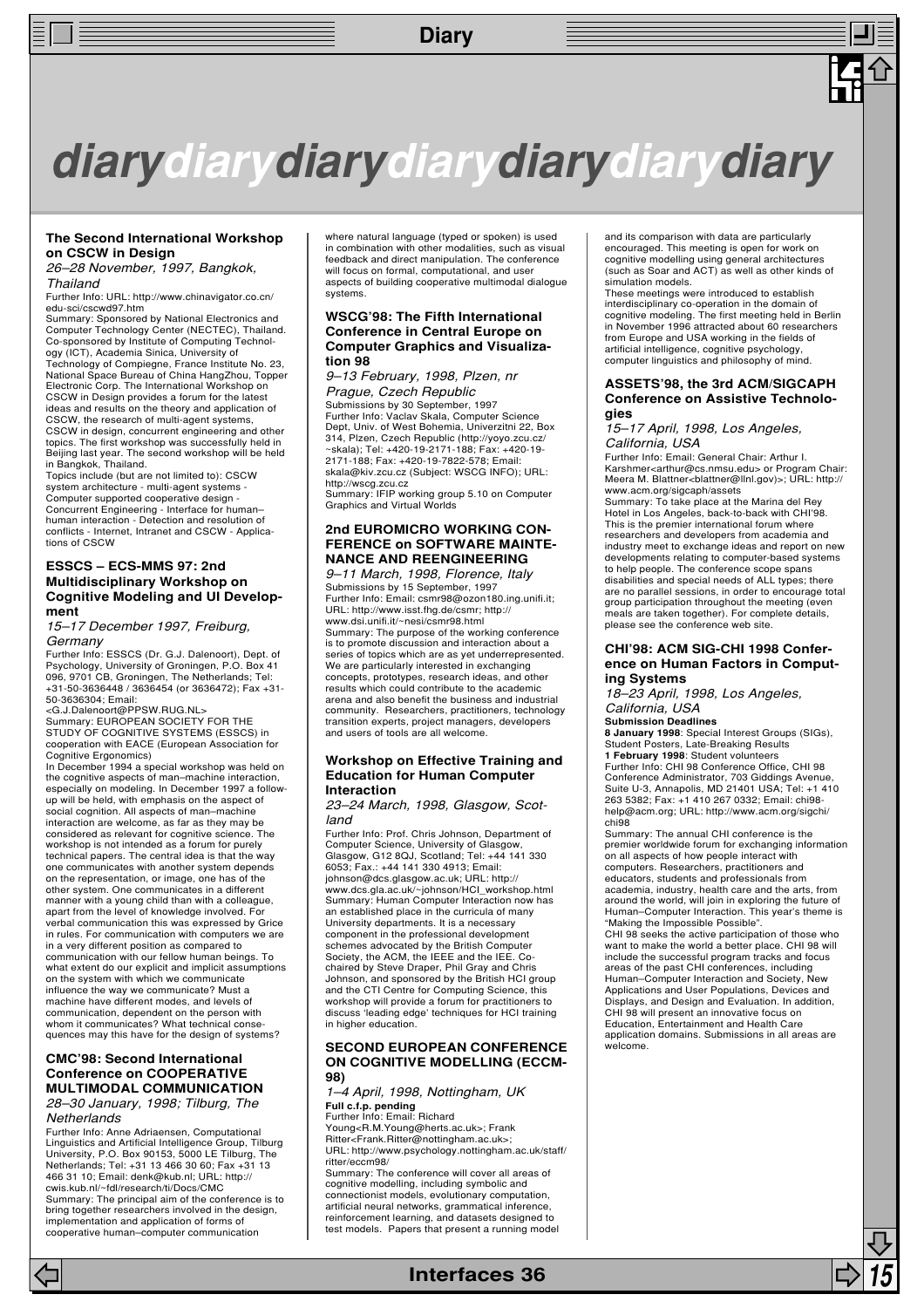## **Diary**



## **diarydiarydiarydiarydiarydiarydiary**

#### **The 20th International Conference on Software Engineering**

19–25 April, 1998, Kyoto, JAPAN Further Info: Koji Torii (NAIST); Email: torii@is.aistnara.ac.jp; URL: http://icse98-info@itc.aistnara.ac.jp

Summary: Sponsored by Science Council of Japan, Information Processing Society of Japan, Japan Society for Software Science and Technology IEEE Computer Society, ACM Special Interest Group on Software Engineering; Corporate Sponsors (Tentative): Nippon Telegraph and Telephone Corporation; Nihon Keizai Shimbun, Inc. Since ICSE's founding, politics and technology have converged to shatter once formidable barriers to international cooperation. The collapse of the Berlin Wall symbolizes the end of the Cold War, and links in a Web page are a metaphor for our enhanced capacity for global information exchange. In this spirit, we have worked hard to ensure that ICSE98 will see an unprecedented increase in the level of international participation. In particular, we will give a greater voice to members from the Asian-Pacific region, an area under-represented in the past. Yet our outreach must extend beyond geography. As we continue to build bridges to other software disciplines, researchers and practitioners in allied fields will benefit from an understanding of the contributions that software engineering can make to their work. In turn, we must address their problems in our research. New collaborations between academia and industry will also enrich ICSE98 and our profession as a whole.

#### **COOP'98 – Third International Conference on the Design of Cooperative Systems**

26–29 May, 1998, Cannes, France **Submissions: Full papers, 15 December, 1997**

### **Short papers, 31 December, 1997**

Further Info: Monique Simonetti, INRIA, COOP'98, Bureau des Relations Exterieures, 2004 route des Lucioles, BP 93, 06 902 Sophia-Antipolis Cedex, France; Tel: + 33 - 4 93 65 78 64; Fax: + 33 - 4 93 65 79 55; Email: simoneti@sophia.inria.fr; URL: http://zenon.inria.fr/acacia/Coop/Coop98/ Summary: The main goal of COOP'98 is to contribute to the solution of problems related to the design of cooperative systems, and to the integration of these systems in organizational settings. The Conference is sponsored by a number of French and international organizations, and brings together researchers from distributed AI, decision-making, distributed cognition, management studies, computer science and CSCW. The conference is international yet intimate, and provides a useful forum for debate about methodologies, conceptual frameworks and case material. The main language of the conference is English.

#### **DSV-IS'98: 5th International Eurographics Workshop on Design, Specification and Verification of Interactive Systems**

3–5 June, 1998, Abingdon, England **Submissions by 6 February, 1998** Further Info: Panos Markopoulos, Department of Computer Science, Queen Mary and Westfield College, University of London, Mile End Road,

London E1 4NS, UK Tel: +44-(0)171-975 5257; Fax: +44-(0)181 980 6533; Email: markop@dcs.qmw.ac.uk; URL: http:// www.dcs.qmw.ac.uk/research/hci/dsvis98 Summary: The workshop will provide a forum for the exchange of ideas on diverse approaches to the design of interactive systems. The particular focus of this year's event is on models (e.g. of devices, users, tasks, etc.) and their role in supporting the design and development of interactive systems. As in previous years we maintain our interest in the use of formal representations and their role in supporting the design, specification, verification, validation and evaluation of interactive systems. Contributions pertaining to

**16 Interfaces 36**

less formal representations of interactive system designs and model-based design approaches are also encouraged. The workshop aims to encourage an exchange of ideas between these different research fields.

#### **FOIS'98 – INTERNATIONAL CON-FERENCE ON FORMAL ONTOLOGY IN INFORMATION SYSTEMS**

6–8 June, 1998, Trento, Italy **Submissions by 19 December, 1997** Further Info: Organization Chair: Alessandro Artale, ITC-IRST, Povo, I-38050 Trento, Italy; Email: artale@irst.itc.it; URL: http://mnemosyne.itc.it:1024/ fois98/

Summary: Research on ontology is becoming increasingly widespread in the computer science community. Its importance has been recognized in fields as diverse as qualitative modelling of physical systems, natural language processing, knowledge engineering, information integration, database design, geographic information science, and intelligent information access. Various workshops addressing the engineering aspects of ontology have been held in the past few years. However, ontology – by its very nature – ought to be a unifying discipline. Insights in this field have potential impacts on the whole area of information systems. In order to provide a solid general foundation for this work, it is therefore important to focus on the common scientific principles and open problems arising from current tools, methodologies, and applications of ontology. The purpose of this conference is to take a first step in this direction. The conference will have a strongly interdisciplinary character. Expected participants include computer science practitioners as well as linguists, logicians, and philosophers. Although the primary focus of the conference is on theoretical issues, methodological proposals as well as papers addressing concrete applications from a well-founded theoretical perspective are welcome.

#### **CE98 – 5th ISPE INTERNATIONAL CONFERENCE ON CONCURRENT ENGINEERING**

15–17 June, 1998, Tokyo, Japan Further Info: Professor Shuichi Fukuda, Department of Production, Information and Systems Engineering, Tokyo Metropolitan Institute of Technology, 6-6, Asahigaoka, Hino, Tokyo 191, Japan; Tel: +81-425-83-5111 Ext. 3605; Fax: +81- 425-83-5119; Email: fukuda@mgbfu.tmit.ac.jp; URL: http://www.bath.ac.uk/Departments/Eng/ CE98/home.html

Summary: CE98, the 5th ISPE International Conference on Concurrent Engineering, is a major forum for the international scientific exchange of research results in the development of novel methodologies, information technologies and business practices in achieving concurrency and integration in engineering.

#### **Collaborative Virtual Environments 1998 (CVE'98)**

17–19 June, 1998, Manchester, UK **Submissions by 31 October, 1997** Further Info: Dr. Dave Snowdon, Dept of Computer Science, The University of Nottingham, University Park, Nottingham NG7 2RD, UK; Email: <d.snowdon@cs.nott.ac.uk>; URL: http:// www.crg.cs.nott.ac.uk/~dns/conf/vr/cve98/ Summary: A Collaborative Virtual Environment (CVE) is one that actively supports human–human communication in addition to human–machine communication and which uses a Virtual Environment (including textually based environments such as MUDs/MOOs) as the user interface. This is an exciting field with much potential for interdisciplinary collaboration particularly in the fields of computer science, psychology, sociology, architecture & urban planning, cultural & media studies and Artificial Intelligence. Following on from the highly sucessful CVE'96, CVE'98 aims to present the current state of the art in Collaborative Virtual Environments and foster

inter-disciplinary links between researchers in this field. Compared to CVE'96, CVE'98 will have a larger and more varied programme committee to ensure high quality and varied content and full papers (rather than extended abstracts) will be published in the proceedings.

≣ן⊑

#### **ED-MEDIA/ED-TELECOM98 – World Conference on Educational Multimedia and Hypermedia and World Conference on Educational Telecommunications**

20–25 June, 1998, Freiburg, Germany Further Info: ED-MEDIA 98/AACE, P.O. Box 2966, Charlottesville, VA 22902 USA; Voice: 804-973- 3987; Fax: 804-978-7449; Email: AACE@virginia.edu; URL: http://www.aace.org/

conf/edmedia Summary: ED-MEDIA/ED-TELECOM 98 – World Conference on Educational Multimedia and Hypermedia and World Conference on Educational Telecommunications are jointly held international conferences, organized by the Association for the Advancement of Computing in Education (AACE). These annual conferences serve as multidisciplinary forums for the discussion and dissemination of information on the research, development, and applications on all topics related to multimedia/hypermedia and distance education. ED-MEDIA/TELECOM, the premiere international conferences in the field, span all disciplines and levels of education and attract 1000+ attendees from 50+ countries.

We invite you to attend ED-MEDIA/ED-TELECOM 98 and submit proposals for papers, panels, roundtables, tutorials, workshops, demonstrations/ posters, and SIG discussions. All proposals will be reviewed for inclusion in the conference program, proceedings books, and CD-ROM proceedings.

#### **15th IFIP World Computer Congress 'The Global Information Society on the Way to the Next Millennium'** 31 August – 4 September, 1998,

Vienna and Budapest

Further Info: Email: ifip98@ocg.or.at; URL: http:// www.ocg.or.at/ifip98

Summary: The Congress will consist of seven carefully selected conferences, most of which boast long traditions, with paper presentations and poster sessions. Each conference is organized in close cooperation with the relevant Technical Commit-tees and Working Groups of IFIP. The structure of the International Programme Committee and the Programme Committees of the seven conferences with well-known IT experts make sure that the participants of the congress will enjoy a high-quality scientific program that will give an excellent outlook of what can be expected in the future. Although participants register for one conference, they will be allowed to switch between the conferences: Telecooperation – The Global Office, Teleworking

and Communication Tools ICCHP '98 – 6th International Conference on

Computers Helping People with Special Needs SEC '98 – 14th International Information Security Conference

KnowRight '98 – 2nd International Conference on Intellectual Property Rights and Free Flow of Information

Fundamentals – Foundations of Computer Science IT & KNOWS – Information Technology and

Knowledge Systems Teleteaching '98 – Distance Learning, Training, and Education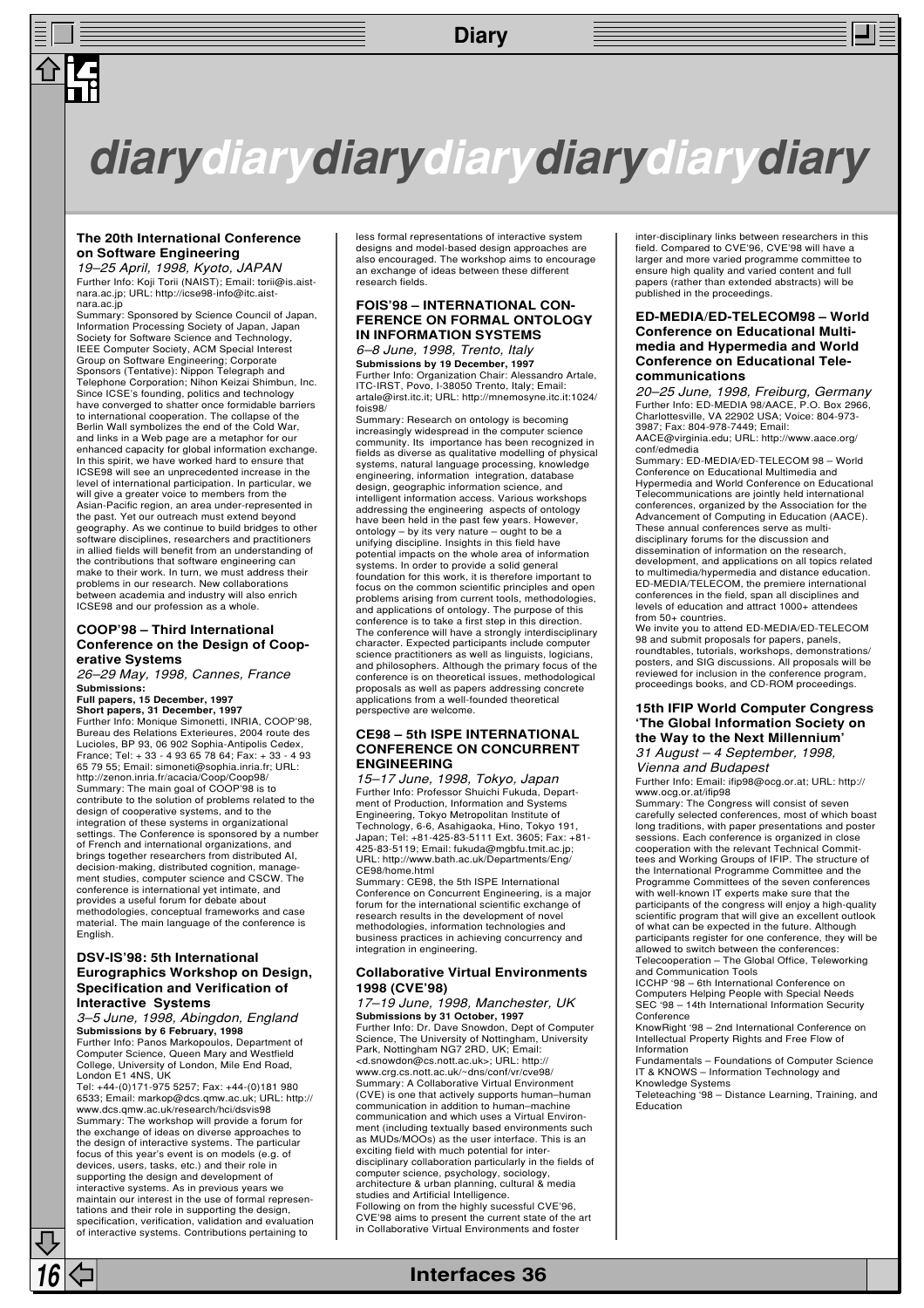## **Diary**

## **diarydiarydiarydiarydiarydiarydiary**

#### **ICCHP '98: the 6th International Conference on Computers Helping People with Special Needs**

31 August – 4 September, 1998, Vienna and Budapest

**Submissions by 16 January, 1998** Further Info: Dr. A. D. N. Edwards, Department of Computer Science, University of York, York, ENGLAND, YO1 5DD; Tel: + 44 1904 432775; Fax: + 44 1904 432767; Email:

alistair@minster.york.ac.uk; URL: http:// www.ocg.or.at/VERA/IFIP98/ICCHP/icchp.html Summary: Part of the 15th IFIP World Computer Congress, this conference is concerned with all aspects of the use of computers by people with disabilities. That includes both the adaptation of the human–computer interface to enable the persons to access the computer for everyday use and the development of computer-based aids to reduce the handicapping effect. Experience from the previous five ICCHP conferences has shown that computers have positively affected the lives of disabled people in many different ways. The conference aims to promote discussion with all relevant disciplines.

#### **HCI'98**

1–4 September, 1998, Sheffield, UK **Submissions by 23 January, 1998** Further Info: HCI'98 Conference Coordinator, Conference 21, Sheffield Hallam University, Sheffield, S1 1WB, UK; Tel: +44 (0)114 225 5334; Fax: +44 (0)114 225 5337; Email: hci98@shu.ac.uk; URL: http://www.shu.ac.uk/hci98 Summary: The HCI annual conference is the primary European conference on human–computer interaction. The conference regularly brings together researchers and practitioners concerned with the effective utilisation of computing and communication technology by humans, organis tions and society. This year's conference, HCI'98, is to be held at Sheffield Hallam University. In addition to the usual presentation formats, an innovation at this year's conference is the inclusion of research symposia, at which full technical papers will be discussed in a highly interactive format. The field of human–computer interaction is multidisciplinary and includes contributions from the human and social sciences, computer science, technology, education and design. With the widespread adoption and integration of computing and communication technology, the relevance of HCI is more significant than ever before. In addition, the current advances in technology present further opportunities and challenges for practitioners and researchers within the HCI community. Specifically, the professional exploitation of multi-media technology provides a rich domain which is creating new demands for effective methods and tools. HCI'98 provides an opportunity to further investigate and develop theory and practice within all of these areas.

#### **Designing Effective and Usable Multimedia Systems: IFIP 13.2 Working Conference**

9–11 September, 1998, Stuttgart, **Germany** 

**Submissions by 13 February, 1998**

Further Info: Professor Alistair Sutcliffe, Centre for HCI Design, School of Informatics, City University, Northampton Square, London EC1V 0HB, UK; Tel: +44-171-477-8411; Fax: +44-171-477-8859; Email: a.g.sutcliffe@city.ac.uk

Summary: As the multimedia marketplace becomes more crowded ease of use is becoming a key competitive advantage. Usability and effective communication are vital to ensure the success of multimedia designs and to avoid problems of information overloading. Multimedia systems are used in a wide variety of contexts such as computer-supported learning, entertainment, decision support and process control. The increasing diversity of applications raises complex design issues. For example, in educational applications sound design is necessary to promote learning with maintaining the user's attention; while in decision support systems representing key information is important. This conference will bring together researchers and practitioners from a variety of backgrounds to exchange current knowledge in the area, discuss design problems and solutions for improving product usability and shape future research agendas. The aim will be to advance understanding of usability issues, quality assurance and the design process for multimedia.

To receive more information via email on all these events and others, together with full details of many industrial, academic, and research studentship posts, subscribe to our electronic mailing list by sending the following two-line message, filled in appropriately, to the mailbase server: **mailbase@mailbase.ac.uk**

join bcs-hci [optional title] <your first name> <your last name> stop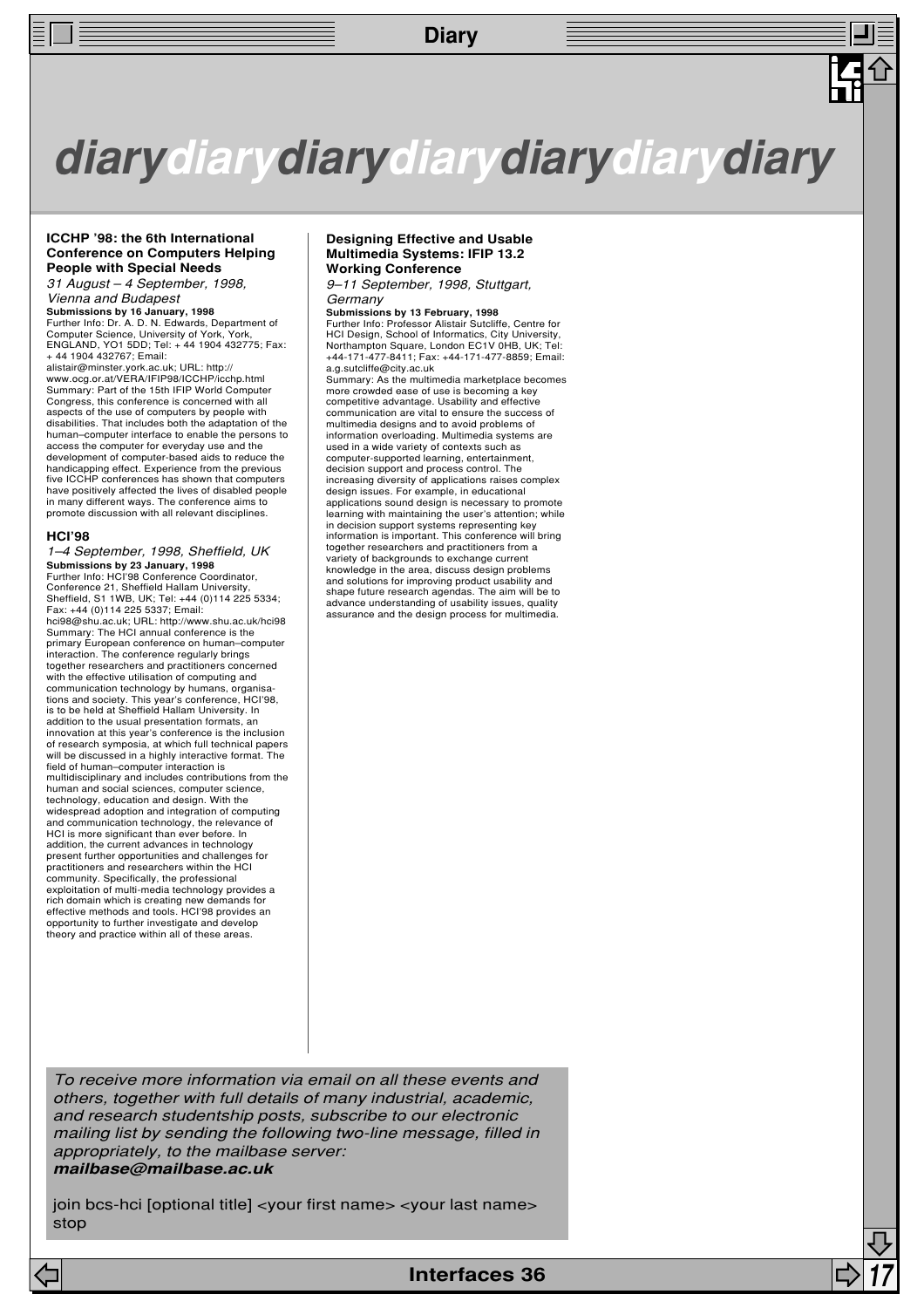| Please print or type. If renewing your membership, please indicate any changes to your details.                                                                                                                                                                                                                                                                         |                                                                                                                                                                                                                                 |
|-------------------------------------------------------------------------------------------------------------------------------------------------------------------------------------------------------------------------------------------------------------------------------------------------------------------------------------------------------------------------|---------------------------------------------------------------------------------------------------------------------------------------------------------------------------------------------------------------------------------|
| <b>Contact Details</b> (give a personal contact when asking for Corporate Membership)                                                                                                                                                                                                                                                                                   | Membership Fee                                                                                                                                                                                                                  |
| Title<br>Last Name<br>First Name                                                                                                                                                                                                                                                                                                                                        | Membership classes and fees for 1995-96 are:                                                                                                                                                                                    |
| Work Address                                                                                                                                                                                                                                                                                                                                                            | ā<br>CS Member £25<br>Non BCS Member £30<br>Student £10<br>$\widetilde{\tau} = \widetilde{\tau}$                                                                                                                                |
| Tel.<br>Fax.                                                                                                                                                                                                                                                                                                                                                            | and other mailings; membership for any 4 individuals at British HCI Groups events, as well<br>Corpo<br>rate £195<br>Corporate membership entitles the organisation to 8 copies of Interfaces                                    |
| E-mail                                                                                                                                                                                                                                                                                                                                                                  | as, a free one-page entry in the membership handbook.                                                                                                                                                                           |
| Nature of the work you do:                                                                                                                                                                                                                                                                                                                                              |                                                                                                                                                                                                                                 |
| Home Address                                                                                                                                                                                                                                                                                                                                                            | Journal Subscription to 'Interacting with Computers'                                                                                                                                                                            |
| Please send mailings to: my work address<br>$\overline{\cdot}$<br>to my home address<br>Membership form - please photocopy for use                                                                                                                                                                                                                                      | appear in March, 1996.<br>Elsevi<br>The HCI Group manages a journal, Interacting with Computers, published quarterly by<br>er Science. Members may subscribe to this journal at a reduced rate. Vol. 8-No.1 will                |
|                                                                                                                                                                                                                                                                                                                                                                         | Please<br>send me Vol. 8 (1996) of Interacting with Computers (£50)<br>$\begin{array}{c} \mathbf{f} \vdots \\ \mathbf{f} \vdots \\ \mathbf{f} \vdots \\ \mathbf{f} \end{array}$                                                 |
| Membership Status                                                                                                                                                                                                                                                                                                                                                       | Please<br>send me Vols. 7 & 8 of Interacting with Computers (£98)<br>٣.                                                                                                                                                         |
| Current British HCI Group Membership No. (if applicable)                                                                                                                                                                                                                                                                                                                | $\overline{\mathbf{z}}$<br>ease send me a free sample issue                                                                                                                                                                     |
| Student status (if applicable)<br>Current British BCS Membership No. (if applicable)                                                                                                                                                                                                                                                                                    | Fayment                                                                                                                                                                                                                         |
| <b>Professional Interests</b> (please indicate up to six areas of professional interest.)                                                                                                                                                                                                                                                                               | I enclose a cheque/postal order (Pounds Sterling only please), payable to British HCI Group<br>Please enter the total amount for membership and subscriptions<br>8Þ,                                                            |
|                                                                                                                                                                                                                                                                                                                                                                         | q<br>Card number<br>Please<br>debit my Access/Visa/Mastercard<br>Expiry date                                                                                                                                                    |
| Data Protection Act                                                                                                                                                                                                                                                                                                                                                     |                                                                                                                                                                                                                                 |
| membership may be collated from these data, although individuals will not be identified.<br>address will be used for British HCI Group mailings and statistical information on group<br>Hre data on this form $\angle$ ill be treated as conflidential to the BCS. However, the name and                                                                                | tions stated.<br>The information provided on this form is to my knowledge correct and I agree to the condi-                                                                                                                     |
| Membership Directory                                                                                                                                                                                                                                                                                                                                                    | Signature:<br>Date                                                                                                                                                                                                              |
| that is all you have given us).<br>Directory sent to all members of the group? (We will NOT use your home address, unless<br>Do you wish your contact details and professional interests to be listed in the Membership-<br>Yes<br>$\mathsf{X}^{\mathsf{C}}$                                                                                                            | Card holder's name and address if different from above:<br>$\vdots$                                                                                                                                                             |
| Getting Involved                                                                                                                                                                                                                                                                                                                                                        | :<br>:<br>:                                                                                                                                                                                                                     |
| activities please contact the membership secretary, Andrew Monk (AM1@york.ac.uk;<br>writing for Interfaces magazine, helping run the annual conference or joining the executive.<br>If you are able to contribute in this way or if you have ideas for 1-day meetings or new<br>We are always looking for people interested in contributing to HCI group activities by, | <b>Send</b><br>1 Sand<br><b>HCI Membership, British Computer Society,</b><br>(Tel. +44(0)1793 417417) Queries about membership can also be e-mailed to:<br>completed forms and cheques to:<br>ford Street, Swindon, SN1 1HJ, UK |
| Fax. 01904 433181).                                                                                                                                                                                                                                                                                                                                                     | hci@bcs.org.uk                                                                                                                                                                                                                  |

*British HCI Group Application Form 1997*

**British HCI Group Application Form 1997**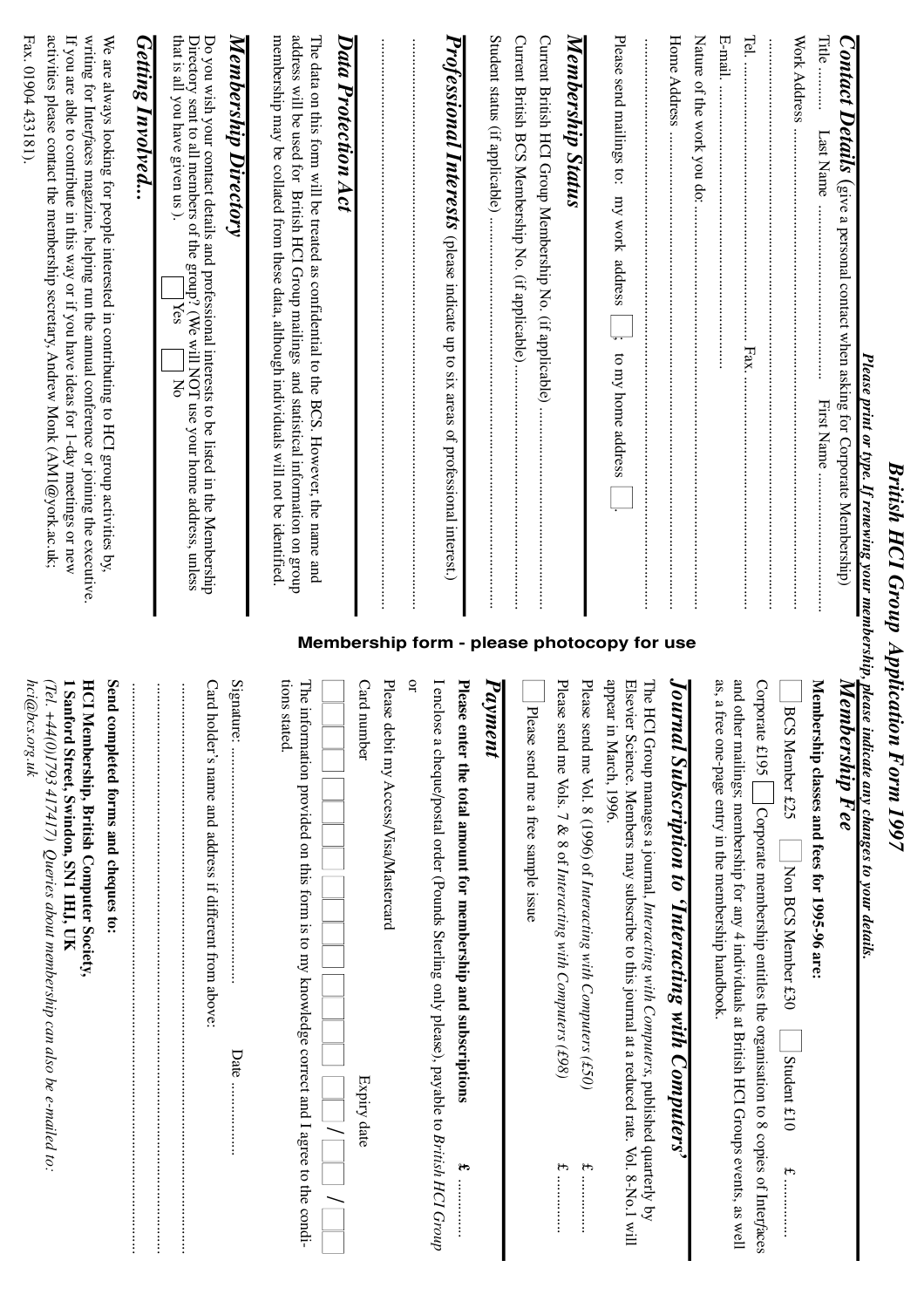**Feature**

## **Cyderspace Cyderspace**

## **What?**

The Centre for Electronic Arts at Middlesex University won first prize on Thursday 3 July 1997 in the Interactive Media category of the Design and Art Direction student awards, with a Web project called **Cyderspace.** This project can be viewed on the Web at http://www.cea.mdx.ac.uk/ DandAD and [http://www.ines.com/apple](http://www.ines.com/apple/).

Apple Computer sponsored the competition to design a Web site for them aimed at students. The brief stated that the site should 'provide information of real value to students and communicate why students should buy a Macintosh personal computer, while at the same time employing the latest internet and Apple technologies'.

The site uses Macromedia Shockwave extensively, and some Javascript (but no Java). 3D imagery was modeled in StrataStudio; the sound was designed in SoundEdit and controlled using Lingo.

## **Who?**

The winning students are on the MA Design for Interactive Media at Middlesex University's Centre for Electronic Arts. They are Ines Pach, Lars Eberle and Vassilios Alexiou.

Course leaders Stephen Boyd Davis and Gordon Davies commented on their achievement:

"This success demonstrates one of the great strengths of the course:

bringing together students from a wide range of backgrounds to work on projects together. Ines has a background in language and communication, Lars studied communication design, and Vassilios studied software engineering and graphic design before he came to Middlesex."

| where you will fly today<br>Dallee<br>galaxy<br>planet<br>zickname | j | huper:port<br><b><i><u>Contractor Contractor</u></i></b><br><b>TELEVISION CONTRACT</b> |  |
|--------------------------------------------------------------------|---|----------------------------------------------------------------------------------------|--|
|                                                                    |   |                                                                                        |  |
|                                                                    |   |                                                                                        |  |
|                                                                    |   |                                                                                        |  |
|                                                                    |   |                                                                                        |  |
|                                                                    |   |                                                                                        |  |
|                                                                    |   |                                                                                        |  |
|                                                                    |   |                                                                                        |  |
|                                                                    |   |                                                                                        |  |

"We are also very pleased that it shows the international nature of our courses. Ines and Lars are from Germany and Vassilios is from Greece. Other students come from France, Norway, Sweden, Hong Kong, Taiwan, Canada, Mexico, Brazil and the United States as well as the UK."



## **The judges' response:**

Compared with last year there was a far better understanding of the medium. The winner used a lot of research and addressed the relevant issues about Apple and technology in amusing ways. The standard of this piece is as high as professional entries in this category. These students are in a league of their own: the navigation is very sound, the choice of the colours gives superb image quality and the graphics show an excellent use of the new technology. A

great deal of **Louis** imagination and talent as animators and conceptualisers has gone into this piece.

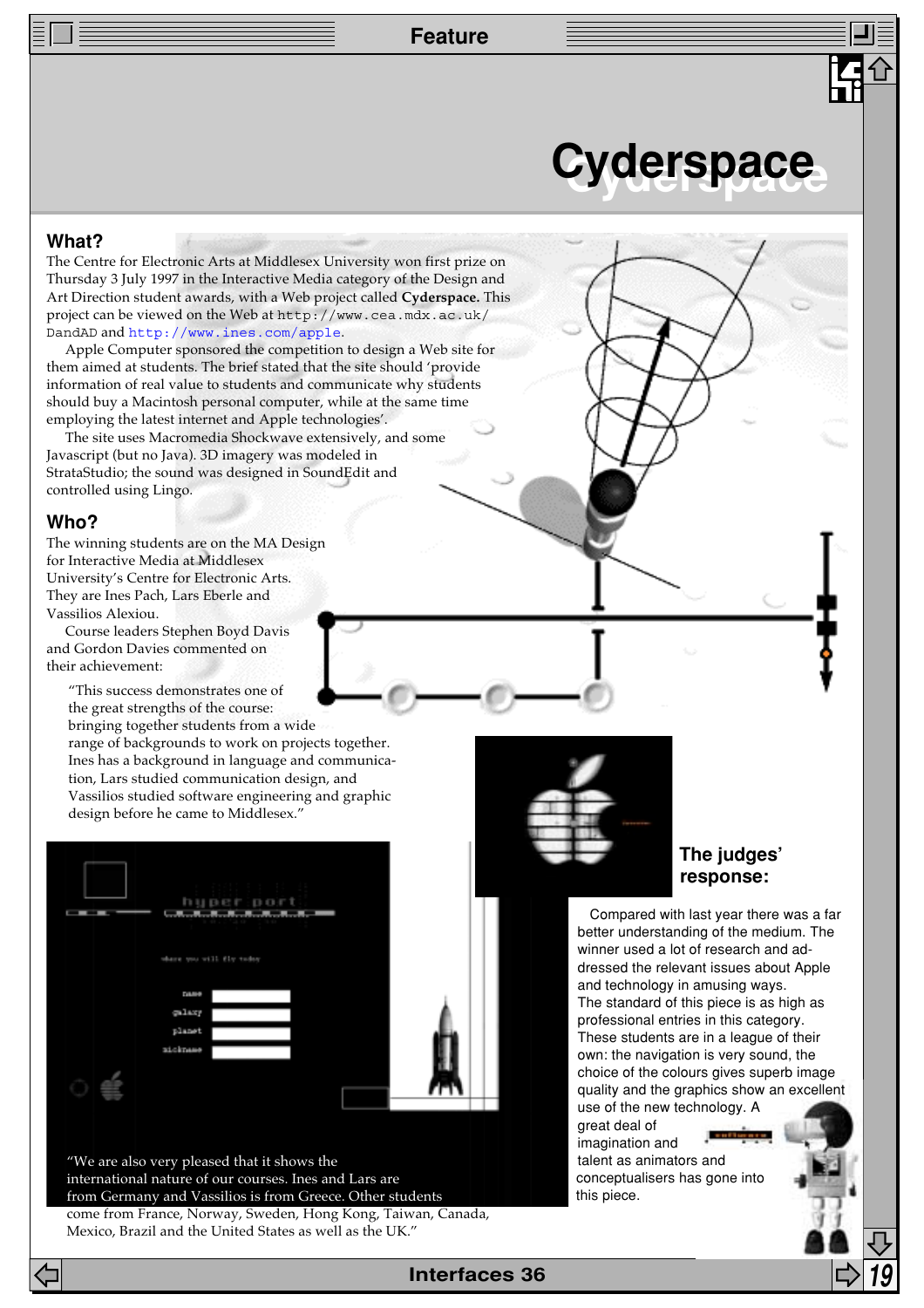## **My Thesis**

*Name and address of researcher Joerg Wagner Martin-Luther-Universitaet Halle-Wittenberg Germanistisches Institut Luisenstr. 2 06099 Halle/S. Germany Tel +49/345/5523611 Fax +49/345/5527107 email: wagner@germanistik.uni-halle.de*

## **Title of thesis**

**Miscommunication. Strategies and forms of verbal action in human–computer-interaction at non-, partial, and misunderstanding**

### **Supervisor, department and institution**

**Prof. Dr. Gerd Antos, M.A. Department of German Linguistics Martin-Luther-University Halle-Wittenberg, Germany**

### **What my thesis is about**

The thesis is a holistic linguistic approach to errors and breakdowns in human–computer interaction. The errors I am interested in arise from poorly devised verbal interface elements.

## **How I got into this**

Anyone working with (DOS-)computers knows this one:

Non-system disk or disk error Replace and press any key when ready

I have seen so many (German) novice users getting panicstricken, not knowing what to do. Most of the time it helps, not to replace but to remove the disk ...

## **My contribution to HCI research**

Modern graphical interfaces tend to be designed as conversational partners to their users. A great deal, if not most, of the information necessary for interacting with computers is conveyed via language not graphics. Nevertheless, the importance of the verbal elements of interfaces still seems to be underestimated in their importance for different types of users of graphical user interfaces (GUI). This is particularly true for novice users or experts learning to use a new application who often tend to rely on verbal elements (e.g. menus) more than on graphical elements (e.g. icons).

Programmers and software engineers often look at human–computer interaction as paralleling human–human communication. It is assumed that humans always interact successfully. Yet, human–human communication is inherently flawed and understanding is never complete. A great deal of partial, mis- or non-understanding is not even acknowledged by the participants. Nevertheless, human– human communication is sufficient on a large scale, even without negotiating acknowledged misunderstandings. This seems not to hold true for human–computer interaction. My hypothesis is that breakdowns in human-computer interac-

tion are quite often the result of non-, partial and misunderstandings of verbal interface elements (e.g. menus, dialogues, error messages, help files, etc.) by the user. But misunderstanding in human–human communication and human–computer interaction differs in a number of aspects. Deficient understanding in human–human dialogue:

- can go unnoticed,
- can be detected by speaker and hearer;
- can be repaired by speaker and hearer;
- can be negotiated if necessary.

In human–computer interaction the user's defective understanding often directly leads to an ultimate breakdown of the interaction with the system, leaving the user helpless, because:

- in most cases only the user can detect it  $(s/he)$ has to monitor him/herself);
- only the user can initiate repair actions;
- meanings are not negotiable.

In order to test my hypothesis, users were observed working as pairs so that they have to interact with the system, but also with each other about the system. Errors and breakdowns occurring in the interactional process are analysed on the basis of transcriptions of the human–human dialogue and the human–computer interaction. Linguistically caused breakdowns are interpreted and categorised. Recommendations will be made how to redesign the misleading verbal interface elements in order to possibly avoid errors and breakdowns. The final goal of the thesis is to make suggestions how methods for usability engineering can be refined by integrating methods from applied linguistics to enable us to design interfaces that allow for more successful interaction.

*These short articles are now a regular feature in Interfaces. The idea is to offer a platform to Ph.D. students who have just submitted their theses, or who are about to do so. The articles are intended to be short narrative explanations of what the thesis is about, rather than formal summaries. They will allow other research students and researchers working in similar areas to make contact with the author; who knows, they may even lead to offers of employment.*

*If you would like to contribute to this series, please contact Andrew Monk (01904 433148; AM1@york.ac.uk) for instructions.*

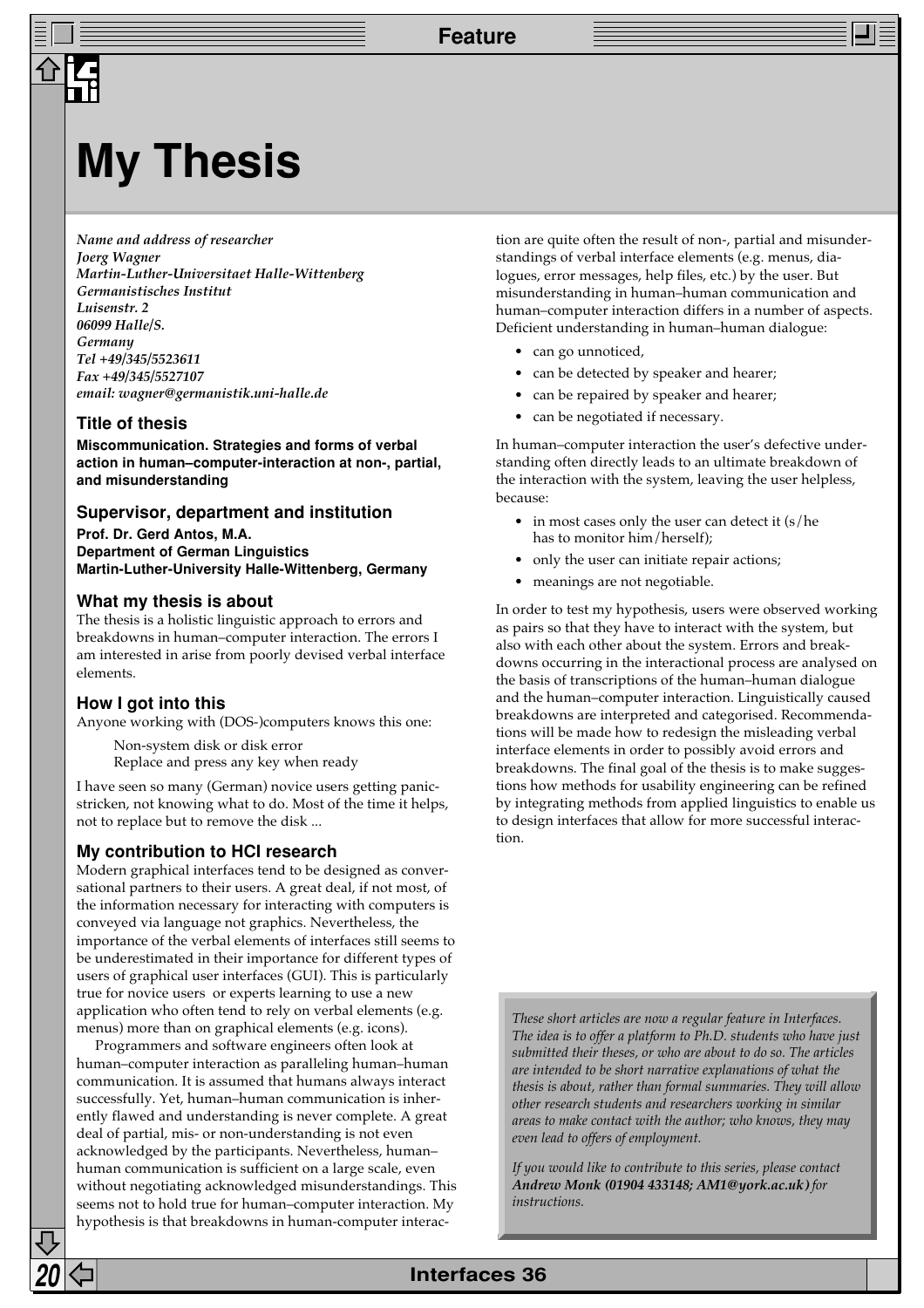**Feature**

## **Joerg Wagner and Anita Dutt**

*Name and address of researcher Anita Dutt Indian YMCA Student Hostel 41 Fitzroy Square London W1P 6AQ*

**Title of thesis Reusable Schema Toolset**

## **Supervisor, department and institution**

**Professor Peter Morse and Mr Colin Myers Westminster University**

### **What my thesis is about**

Development of a design support tool for reusing existing database designs and the study of its usability.

### **How I got into this**

I worked on a research project at Westminster University to develop a system for reusing designs of existing database schema. This work formed the basis for the PhD.

### **My contribution to HCI research**

Originally the goal of the PhD was to develop a system for reusing designs of existing database schemas. To do this the software design task was analysed in terms of data collected from empirical studies on how designers work ([1], [4], [5], [10], [11]). The data suggested that a design support system should store specialised schema information (i.e. specialised knowledge about families of related software systems). An investigation into software design reuse led to the proposition that a design tool can reuse existing designs by refining and instantiating frameworks [6], which describe high-level designs for classes of similar database applications such as inventory or reservation systems.

A prototypical system was implemented. It incorporates a design reuse strategy which states that applications can be refinements of general database designs and general database designs can be abstracted from applications. This results in a hierarchical arrangement of database schemas where the top-most schemas represent a group of reusable designs at the most general level and the end-leaves represent applications [3]. The prototype displays database schemas in meaningful categories and allows users to create applications or frameworks by selecting and refining multiple frameworks (the 'selection by user' approach is also used in Taligent's CommonPoint [7], but in systems such as Desire [2], IDeA [8] and Ira [9] components for reuse are selected automatically).

We are currently evaluating the prototype. As well as considering the validity of the prototype, we will consider its usability in terms of how well it supports the software design task (i.e. does it match or interfere with users' views of the task) and the usability of its reusable design components. The latter means studying the extent to which users understand and interpret correctly information represented by reusable components, and know how and when to reuse components. The prototype currently provides a search facility to support keyword matching and usage examples for frameworks, both of which aid user comprehension and reuse. Our studies into the HCI aspects may also show that more mechanisms are needed to improve user interaction, and indicate the form these mechanisms might take. It is expected that these studies will generate a contribution to HCI research as related systems like Taligent CommonPoint do not yet address the usability failures of their reuse artifacts.

## **References**

- [1] Adelson, B. & Soloway, E., A Model of Software Design. In Chi, M., Glaser, R. & Farr, M. (eds),*The Nature of Expertise,* Lawrence Erlbaum,1988
- [2] Biggerstaff, T. J., Design Recovery for Maintenance and Reuse. *IEEE Computer*, 36–47, IEEE Computer Society Press, July 1989
- [3] Dutt, A., Reusable Schema Toolset. *Adjunct Procs. of HCI'96 :People and Computers XI*, Cambridge University Press, 1996

[4] Guindon, R., What Knowledge Is Exploited By Experts During Software

System Design. *International Journal of Man-Machine Studies* **33**, 279–304, Academic Press, 1990

[5] Guindon, R., Krasner, H. & Curtis, B., Breakdowns and Processes during the Early Activities of Software Design by Professionals. In Olson, G., Sheppard, S. & Soloway, E. (eds), *Empirical Studies of Programmer: Second Workshop*, Ablex Publishing, 1987

- [6] Jakel, C., Maximising Reuse. *Procs. of Object Expo Europe*, 171–4, SIGS Publications, 1994
- [7] Laubsch, J., Taligent Application Frameworks: A Technology Assessment. HP Laboratories Technical Report, HPL-95-116, September 1995
- [8] Lubars, M. D. & Harandi, M. T., Knowledge-Based Software Design Using Design Schemas. *Procs. of the 9th International Conference on Software Engineering*, 253–62, ACM Press, 1987
- [9] Maiden, N. & Sutcliffe, A., Reuse of Analogous Specifications during Requirements Analysis. *Procs. of 6th International Workshop on Software Specification and Design*, 220–23, IEEE Computer Society Press, October 1991
- [10] Malhotra, A., Thomas, J. C., Carroll, J. M. & Miller, L. A., Cognitive Processes in Design. *International Journal of Man-Machine Studies* **12**, 119– 140, Academic Press, 1980
- [11] Simon, H. A., *Sciences of the Artificial* (2nd edn), MIT Press, 1981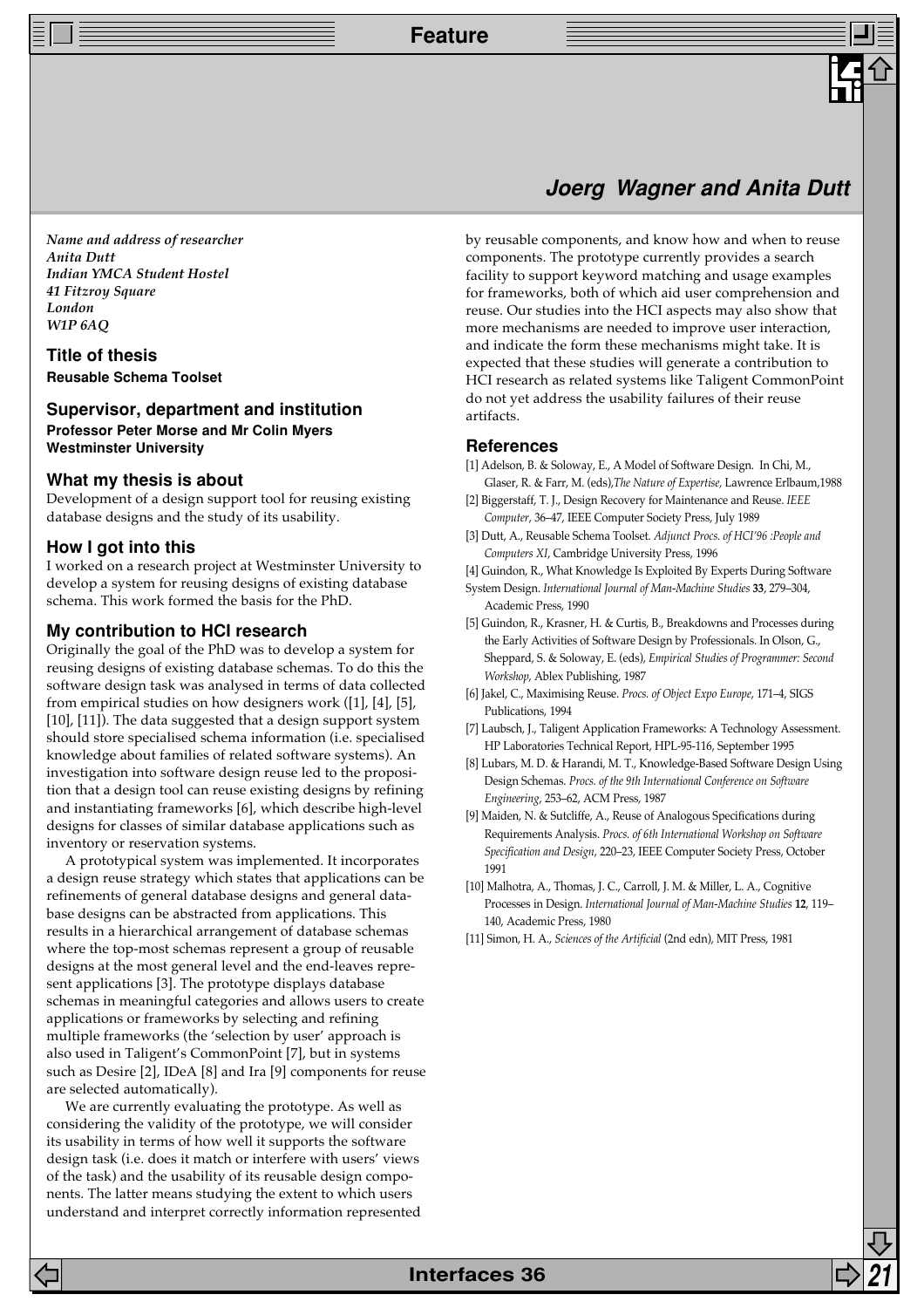## **Profile**

## **Janet Finlay**



*I studied English Literature for my first degree, discovered the realities of unemployment amongst Arts graduates and 'converted' (in action if not in spirit) to computing via an MSc in Information Processing and a PhD in Computer Science at York. My interest was in HCI from the start – initially user modelling and adaptivity, latterly evaluation, CSCW and education. After 8 years at York (not including my undergraduate 'other life') as student, researcher and lecturer, I moved in 1993 to Huddersfield, where I currently lead the HCI research and teaching centres. I am co-author of a number of books, including an HCI text book of which a second edition is imminent, and am editor of Interfaces – doing this profile is the price I pay for getting a new sub-editor for the Profile series!*

**What is your idea of happiness?** A new puppy. Being with good friends. Ideally both.

**What is your greatest fear?** Spiders

**With which historical figure do you most identify?** Christina Rossetti

**Which living person do you most admire?**

Not a single individual but people who stand up for others at risk to themselves

**What is the trait you most deplore in yourself?** Not finishing what I start

**What is the trait you most deplore in others? Intolerance** 

**What vehicles do you own?** 1992 Diesel Escort Estate

**What is your greatest extravagance?** Books

**What makes you feel most depressed? Genocide** 

**What objects do you always carry with you?**

Keys, dog treats and a poopscoop!

**What do you most dislike about your appearance?** The waist down

**What is your most unappealing habit?**

Chewing around my fingers

**What is your favourite smell?** Lilac, fresh coffee, horses and wet dogs

**What is your favourite word?** Maremmano

**What is your favourite building?** The house in Cumbria where I grew up

**What is your favourite journey?** The M6 North to Cumbria

**What or who is the greatest love of your life?** My Maremma sheepdogs – Bruno,

Florence and Grace **Which living person do you most despise?**

Those who abuse children and animals

**On what occasions do you lie?** To avoid trouble

**Which words or phrases do you most overuse?** Bizarre

**What is your greatest regret?** Negative equity

**When and where were you happiest?** Wetheral 1971, York 1983, PEI 1988, Italy 1995 and many times in between

**How do you relax?** Walking with the dogs away from the crowds

**What single thing would improve the quality of your life?** A house without neighbours

**Which talent would you most like to have?** To be musical

**What would your motto be** I'll get it to you tomorrow

**What keeps you awake at night?** A 90lb Maremma on my feet

**How would you like to die?** Quietly amongst friends

**How would you like to be remembered?** As having made a difference

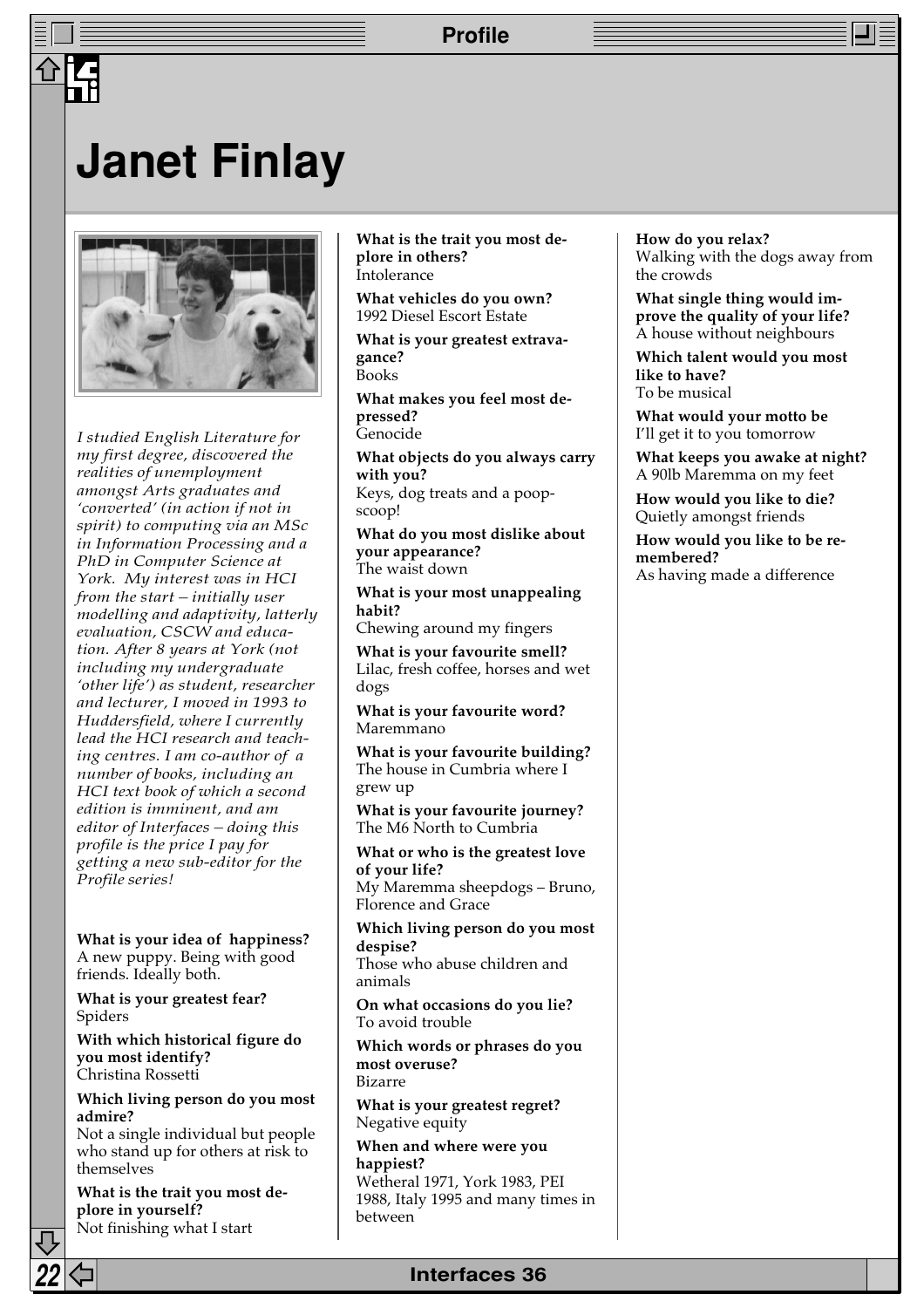## **Reading and writing in electronic diaries Patricia Wright & Nick Rogers**

## **Memory Aids**

All of us have problems at times remembering to do things and we enlist the help of devices as varied as knots in handkerchiefs, 'post-it' notes, calendars and electronic alarms to circumvent these problems. Sometimes these memory aids fail because we forget what the knot stands for or we are too busy to look in our diary. In such instances memory aids need to be both attention getting and informative (Kapur, 1995). This is particularly true of compensatory techniques used by people whose memory problems are much more severe, either as a result of the ageing process or brain injury (Wilson & Watson, 1996).

Having a poor memory is not a problem as long as you do not forget things. The recent *Interfaces* article by Aldrich (1997) highlighted the pioneering work of Wilson and colleagues in the UK in which a pager rings at preset times and the visual message displayed reminds people of what they should be doing now (Wilson et al., 1997). They have evidence that electronic memory aids can play a vital role in helping people cope with the problem of remembering when to do things. The NeuroPage messages result from patients telephoning a central location and asking for the message to be sent at a particular time. Some of Wilson's patients mentioned that they would welcome a device that let them enter their own reminders because it would restore their highly valued independence. Could pocket computers have electronic diaries that were simple enough for patients to read and write in? In principle they could be tailored to the specific needs and capabilities of the patient. Their alarm bleep prevents users ignoring them. Indeed some devices allow different alarm sounds to be attached to different categories of message. Another potential advantage of a pocket computer is that the message display can be more extensive than the pager, even including graphics if necessary. Moreover the opportunity for diary users to look ahead and see whether a certain time slot was free could also increase their ability to plan their daily lives. But are they inevitably too complex and require too much new learning to be practical solutions for people with memory problems? A few of Wilson's patients had tried to use commercially available electronic organisers or pocket computers but found them too complicated and difficult to master. Reading and writing diary entries requires a cluster of control operations.

## **Reading diary entries**

Moving on to the next page is such an incidental part of our reading behaviour that few of us pay much heed to it. Our fingers know what to do and when. When reading electronic documents, the involvement of our fingers becomes much greater and the navigation skills may require new learning and deliberate attention (Wright et al., 1994). These problems did not arise with the NeuroPage system in which just one message was given at a time. Until 1997 almost all electronic diaries relied on an interaction via the keyboard, not just for entering data but also for reading entries. This makes reading difficult. The diary user must know which

keys to press when wanting to check an evening appointment if the screen is showing morning times. The arrow keys seem a natural choice but they may just move the cursor up and down the hours within the times currently on view. Further navigation issues concern viewing tomorrow's events and next week's. Creating a simplified interface means enabling any entry to be read with almost no additional learning by the diary users. This would be much easier for a diary having a touch-screen display than it is with a keyboard.

When using an electronic diary that has a touch-screen, people only have to learn to 'tap' a diary entry or an onscreen button. Admittedly these taps may call for more precise movements on the small screen than some patients find easy, but there is much less to remember. Unfortunately a single tap will not suffice if the display divides into active and inactive windows. The need for double taps in some circumstances but not others may cause confusion. A design solution that made window activation an explicit recurrent action might be more easily mastered by people with memory problems, since it leads to a uniform one-tap style of interaction. However, consistency, like all simplistic rules, can be a false friend (Grudin, 1989) and we hope to explore such issues empirically within the context of the use of electronic diaries.

Related to reading an entry is the activity of setting or unsetting the alarm linked to it. If a keyboard is the only means of interacting with the computer then the alarm function could be accessed via a special key that simply toggled the alarm on and off when the cursor was alongside the appropriate entry. Although special keys may suffice for the alarm, they do not offer a generic solution for the range of functions that can be needed when reading a diary. Consider how the number of keys escalates if special keys are needed to change day, week, month and year, plus using extra functions such as Find or Notes. Sophisticated users easily learn to tab between alternative menus listing subsets of available functions, and would only need one key that gave access, for example, to all Change Date Displayed options. However, for patients with memory problems it may be difficult to learn a tabbing concept with its one-tomany mapping and its apparent similarity to the function of the cursor keys. The confusion is heightened if the vertical cursor keys are used for selection within menus. With dropand-stay menus people also need to learn an additional 'selection' command to indicate which of the menu options is required. The issue being emphasised is that keyboards can be demanding and clumsy reading tools for electronic diaries.

For a diary with a touch-screen display, within a single window only one tap is necessary to toggle on and off an alarm icon beside any diary entry. Arrows at the top and bottom of the window strongly cue their scrolling function to move the display through the hours of the day. A bar strip labelled with the days of the week (see Figure 1), in which the day being viewed is highlighted, may afford a similarly obvious cue to tap on the day you want displayed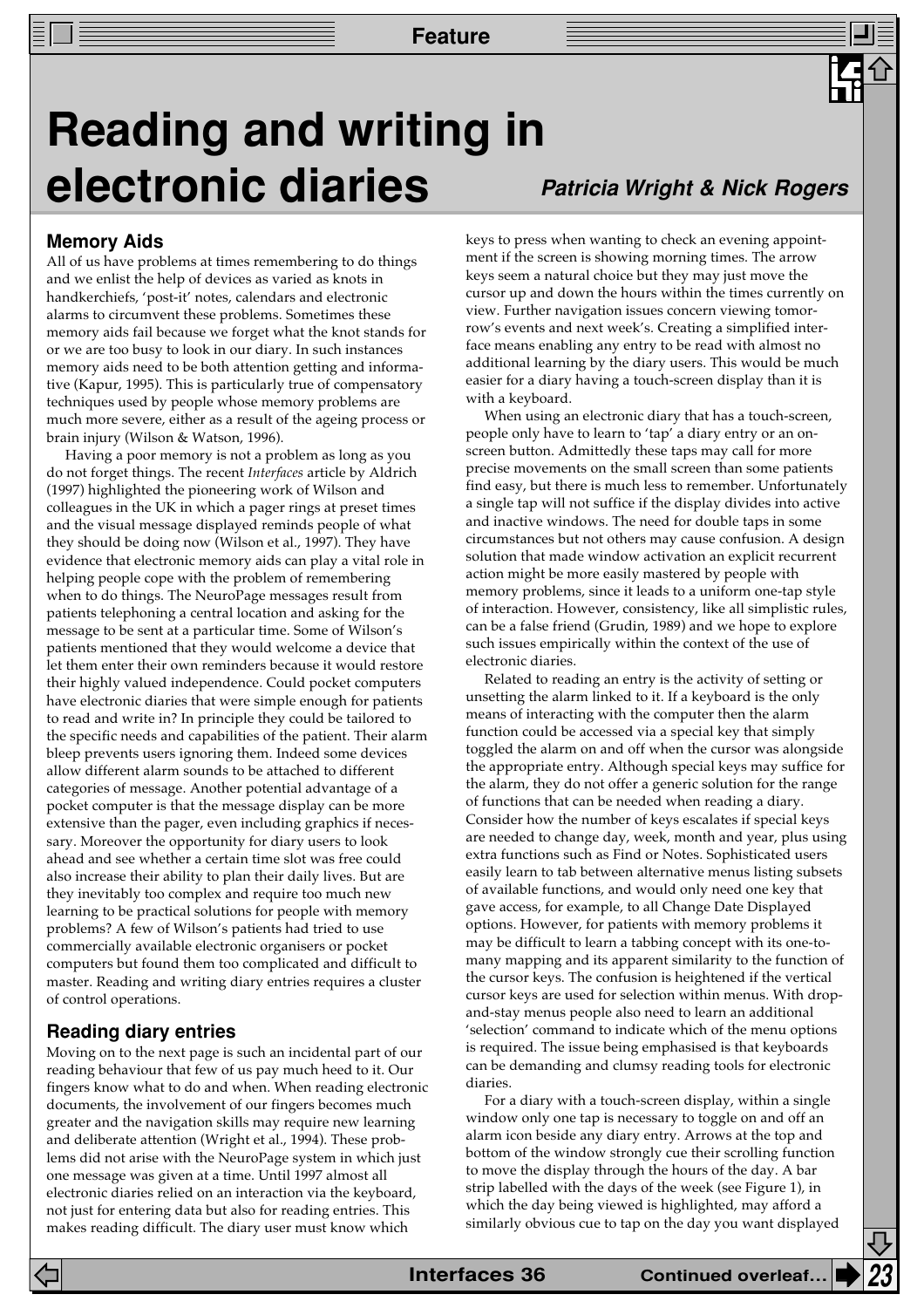## **Reading and writing in electronic diaries**

in order to view another day in this week. Tapping on a number in a conventional month calendar (see Figure 2) may be easily remembered as a way of viewing a day outside the current week. Interfaces with these features are already instantiated in touch-screen products such as the US Robotics Pilot™ and the Apple Newton™, both of which have diary and alarm functions but also offer a great deal more.

|  |  |  |  | Sun   Mon   Tue   Wed Linu   Fri   Sat |  |  |
|--|--|--|--|----------------------------------------|--|--|
|--|--|--|--|----------------------------------------|--|--|

Figure 1 **Bar strip for selecting days of the week.**

|          | s m t w t            |  | <b>《September, 1997》</b><br>S |
|----------|----------------------|--|-------------------------------|
|          |                      |  |                               |
|          | 1 2 3 4 5 6          |  |                               |
|          | 7 8 9 10 11 12 13    |  |                               |
|          | 14 15 16 17 18 19 20 |  |                               |
| 28 29 30 | 21 22 23 24 25 26 27 |  |                               |

## Figure 2 **Month calendar for changing day displayed**

## **Writing diary entries**

Could patients with severe memory problems regain more independence by using one of the commercial electronic touch-screen diary systems, even if they needed the help of carers or friends to keep the information up to date? The NHS R&D South and West is funding a research project to investigate this possibility because while the touch-screen may facilitate reading a diary, it may introduce difficulties for 'writing' if there is no keyboard (Wright et al., 1997). When people have displayed the appropriate time, they need to add the message. With the keyboard machines this is scarcely a problem. Diary users align the cursor with the time slot then just press keys, editing and retyping as necessary. In contrast, with a touch-screen diary the available screen space is already limited. Giving up part of this area to a permanently displayed on-screen keyboard does not seem ideal. Space can be saved if the electronic diary recognises handwritten input. Both the Newton™ and the Pilot™ offer this functionality. However, it is unlikely that patients with memory problems will be able to learn a special script such as Graffiti™ which the Pilot™ requires. These patients will need to remember how to display the keyboard, which may require two commands – one for

alpha characters and another to display a keyboard for numeric entries. This is the solution adopted for the Pilot™. It enables the on-screen keyboard to be larger and more legible but reduces the ease of entering mixed alphanumeric sequences and increases the amount of learning needed to master keyboard entry. Even with the slightly larger keyboard some patients may have a tremor or impaired control of motor movements which makes delicate tap-typing impractical.

## **Hybrid interaction**

Fortunately help is at hand. New products reaching the pocket computer market include machines such as the Psion 5 and products having the Windows CE operating system, all of which combine keyboard and touch-screen inputs. It seems highly probable that this combination, the keyboard for writing and the touch-screen for reading and navigating through the diary, may enable patients to regain their independence and empower them to plan and organise their own reminders. Of course, these patients will need devices that offer fewer distractions and opportunities for confusion than exist in the widget-rich pocket computers currently available. It might also be hoped that the price of a simplified diary + alarm device would be less than that of a pocket computer running word processing, spreadsheet, database, fax, modem and internet software.

It remains an empirical question whether hybrid interfaces involving both pen and keyboard are suitable for people with severe memory problems. When such a diary is opened it immediately confronts the diary user with decisions about using the pen or keyboard. Other work by Wilson and colleagues suggests that it greatly assists patients learning new procedures if they can be guided to the right actions without making errors (Wilson et al., 1994). This important feature of errorless learning may be easier to achieve within the constraints of a touch-screen-only interface than with the hybrid display, because the screen display can reduce the options currently available and so reduce the opportunities for error, whereas with the keyboard available keys may be pressed that result in changes that were not intended by the user. This may result in confusion and distrust of the diary aid. The visual salience of the keyboard when the electronic diary is opened may make it difficult for patients to remember to take out the pen if all they want to do is read through tomorrow's events. So an important part of the design challenge is to see if this problem can be overcome, perhaps by a reminder alongside the display of times and events which is shown when the diary is opened on each occasion.

Over the horizon is the possibility that voice recognition may remove any need for a keyboard for 'writing'. This could reduce the bulk and hopefully the cost of electronic diaries. Even with voice recognition there remains a problem of 'modedness'. When the diary owner says 'Up' this could be a text entry or a cursor command or a window scroll command. Hoping that patients will remember specific word combinations (e.g. Cursor Up; Page Up) may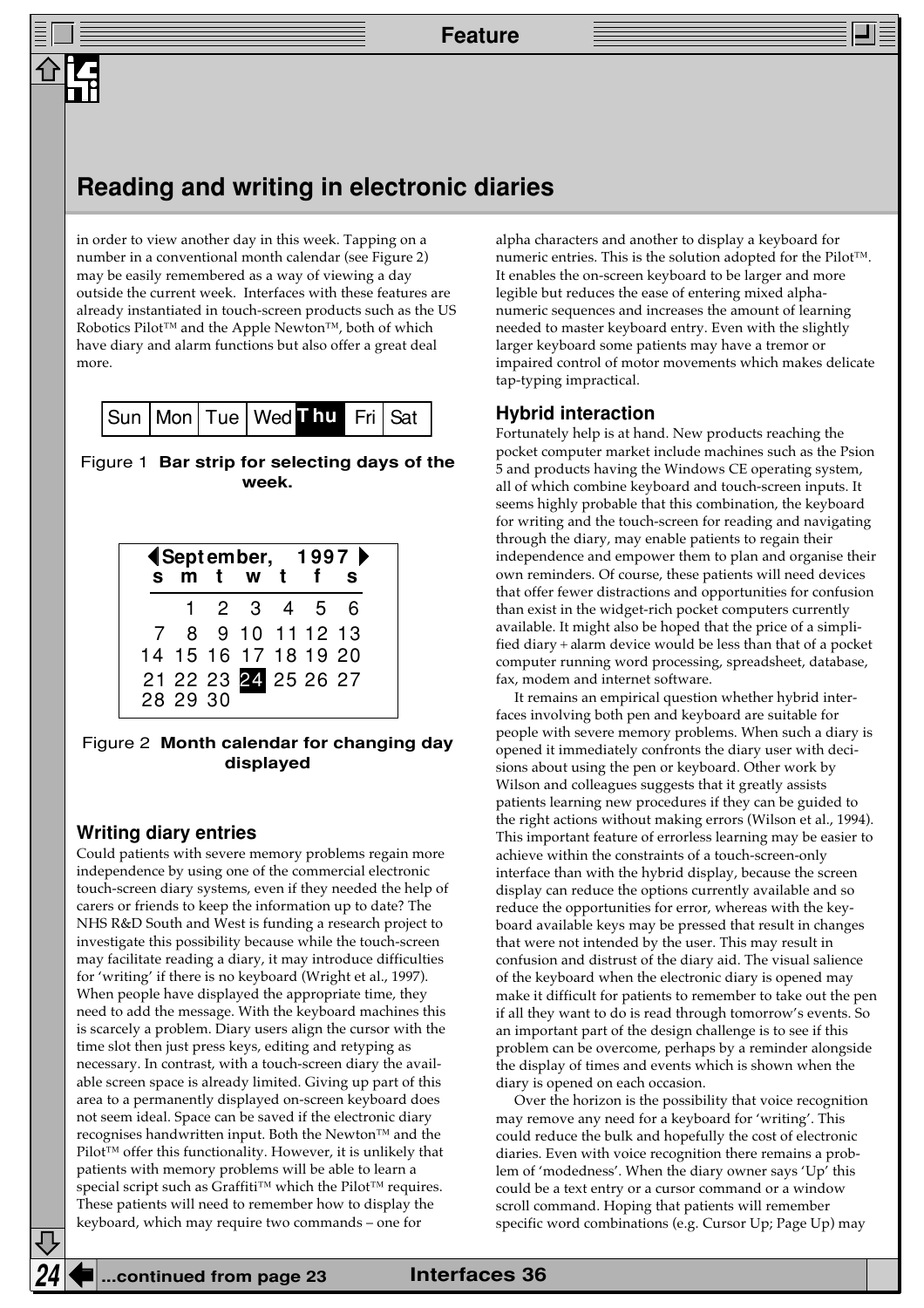**Feature**

## **Patricia Wright & Nick Rogers**

be optimistic. One interim solution might be to remain a little closer to the NeuroPage's separation of the reading and writing functions. Memory clinics or friends or carers might help initially to enter the main diary entries. It is likely that at this initial stage many of the alarms will be set for events that recur on a regular basis, such as taking medication daily or attending a regular clinic. Having been set once they will remain continuously available. Manually entering each repeating event seems unnecessarily tedious. Whether a dialogue can be devised that is within the grasp of patients with memory problems remains to be seen, but from examination of the commercial products currently available this should certainly be possible for family/friends of the patient.

Exploring how interface design can be recruited to provide patients with as much functionality for the management of their own personal information and planning of daily life as they wish to use is one of the objectives of the project we have just started in Cambridge. Other studies of the long-term use of personal electronic notebooks have emphasised the importance of the interface being customisable to suit the information needs of the user (Erickson, 1996). This may well be true of electronic diaries which reflect our idiosyncratic life styles. Moreover, the ability to customise the display, and perhaps the interaction style, may be particularly important for patients who will vary in the combination of cognitive problems they experience during the course of rehabilitation.

Although we are focusing on the support needed by Wilson's patients, memory problems are so common that it is hoped that the project will yield electronic diaries that we all find easier to customise and use. Certainly the work done so far has highlighted the ways keyboards and touchscreens have widely differing affordances in the complementary activities of reading and writing diary entries. Contact with other readers of *Interfaces* who are interested in the design and use of electronic diaries, in any context, would be very welcome.

## **References**

Aldrich FK (1997) NeuroPage: a case study. *Interfaces*, **35**, Summer, 22–23.

- Erickson T (1996) The design and long term use of a personal electronic notebook: a reflective analysis. In J Tauber, V Bellotti, R Jeffries, JD Mackinlay, J Nielsen (eds), *Common Ground,* proceedings of CHI'96. NY: ACM Publications, pp11–18.
- Kapur N (1995) Memory aids in the rehabilitation of memory disordered patients. In AD Baddeley, BA Wilson & FN Watts (eds), *Handbook of Memory Disorders.* Chichester: John Wiley. pp533–556.
- Grudin J (1989) The case against user interface consistency. *Communications of the ACM,* **32**(10), 1164–1173.
- Wilson BA, Baddeley AD, Evans JJ & Shiel A (1994) Errorless learning in the rehabilitation of memory-impaired people. *Neuropsychological Rehabilitation,* **4**, 307–326.
- Wilson BA, Evans JJ, Emslie H & Malinek V (1997) Evaluation of NeuroPage: a new memory aid. J*ournal of Neurology, Neurosurgery and Psychiatry*, **63**, 113– 115.

Wilson BA & Watson PC (1996) A practical framework for understanding

compensatory memory behaviour in people with organic memory impairment. *Memory,* **4**, 465–486.

- Wright P, Lickorish A & Milroy M (1994) Remembering while mousing: the cognitive costs of mouse clicks. *SIGCHI Bulletin*, **26**, 41–45.
- Wright P, Wilson, BA, Evans J, Emslie H (1997) Project PCD2/A1/215: Helping people with memory impairments recall facts and procedures – a comparison of two computer aids for personal information management. Funded by NHS National R&D programme for people with physical and complex disabilities (1997–2000).

## **Acknowledgements**

The preparation of this article was funded in part by the NHS National R&D Programme for People with Physical and Complex Disabilities through the NHS Executive South & West and benefited from the comments and experience of Prof. Barbara Wilson, Mr Jonathan Evans and Dr Hazel Emslie.

#### **Further design issues**

#### Basic Diary + Alarm

- 1. General discussion of screen: portrait/landscape; separate 'function' space, etc.
- 2. Optional views e.g. all hours vs only appointments
- 3. Detailed discussion of repeating alarm settings every day, every week, next Friday
- 4. Snooze alarm options
- 5. Training issues initially and subsequently (print/online?)
- 6. Format of on-screen keyboard
- 7. Role of menus in accessing diary functions (because initially we can manage without)
- Additional functions
- 8. Find
- 9. Notes attached to entry
- 10. Untimed To Do's
- 11. Links to 'address book'
- 12. Views of address book form page vs menu access

*Patricia Wright MRC Applied Psychology Unit 15 Chaucer Road, Cambridge CB2 2EF Email pat.wright@mrc-apu.cam.ac.uk*

*Nick Rogers MRC APU NeuroRehabilitation Section Elsworth House, Addenbrookes Hospital Box 58 Hills Road Cambridge CB2 2QQ Email nick.rogers@mrc-apu.cam.ac.uk*

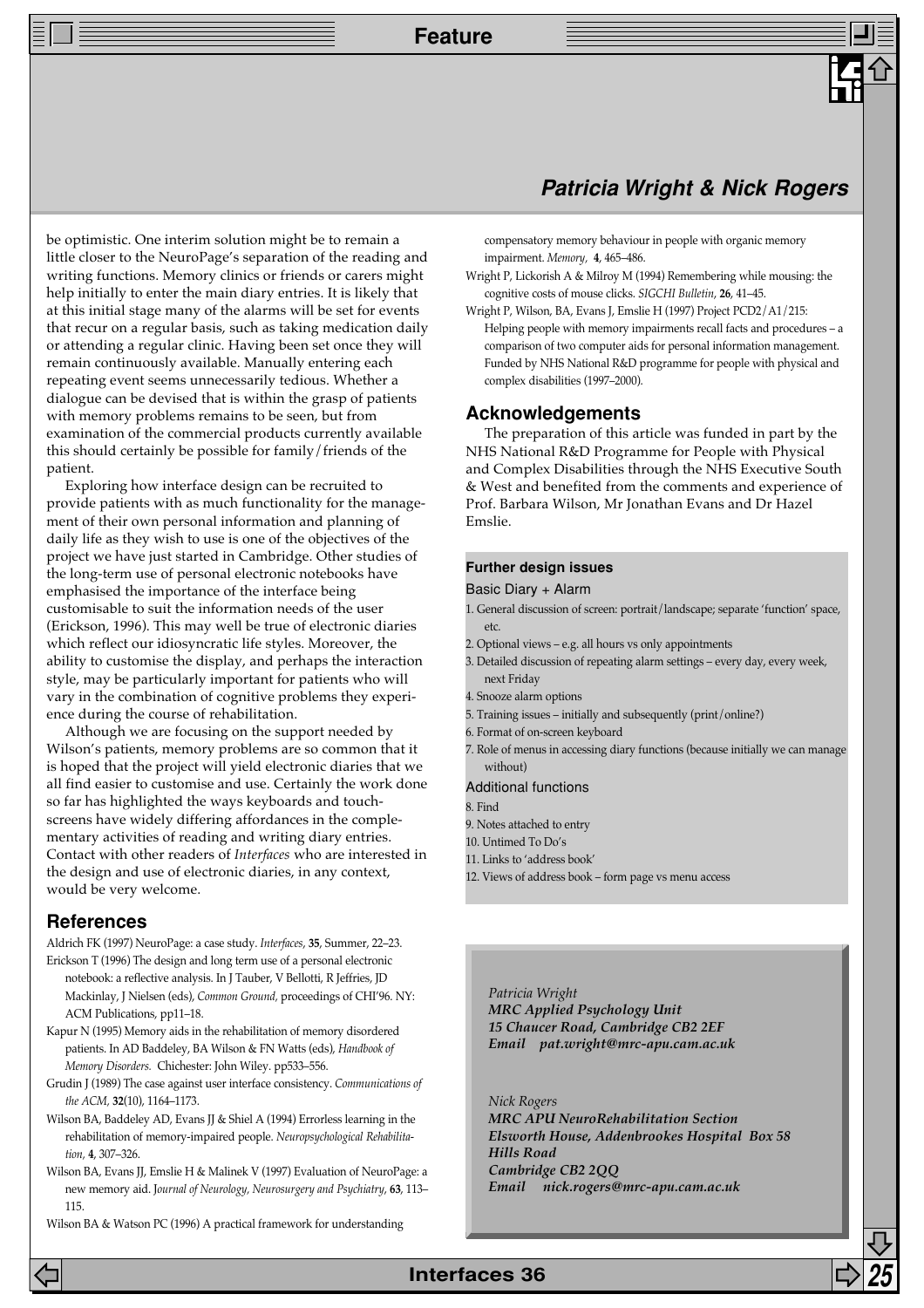## **Encouraging students to carry out research**

## **Introduction**

One of the problems educators face when developing courses for undergraduates is how to develop their study skills. One purpose of education is to develop intellectual curiosity and to provide those skills needed to ensure continued self development (Dearing 1997). As educators we would all like to provide our students with the ability and desire to delve more deeply into their chosen field of interest during their study and afterwards. From the student's point of view the ability to undertake research might prove a more immediate necessity than as a means of maintaining skills, since many final year students studying for degrees in computer science, computer studies or related fields are asked to carry out a project as part of their final year submission. Also, some students concluding their undergraduate program would like to go on to a masters program or perhaps work towards a doctorate. These postgraduate courses require research experience. The field of human factors is still very young and it needs good researchers. It was in order to try to address this problem of encouraging student research and individual thought that the author carried out the exercise described in this paper.

## **Background to the Research Exercise**

This exercise was carried out with two cohorts of students during the 1996/7 session. The School of Computing at South Bank University runs undergraduate degree programs in Business Information Technology (BIT) and in Computer Studies (CS). During the second year of the Computing Studies degree the students are allowed to choose options. The author runs a Foundations of Human Factors (FHF) unit which is offered as a prerequisite for the Human Information Processing and Cognitive Modelling (HIPCM) unit in the final year of the degree. This unit is

during the 1996/7 session the Foundations of Human Factors unit was offered for the first time to HND and HNC students.

The Foundations of Human Factors unit is primarily designed to prepare students for the final year option of the BSc Computing Studies degree. During the final year students are expected to build and test a real application (Faulkner and Culwin, 1995, 1997) so the Foundations course attempts to prepare them for this by introducing them to work with users. The final year unit also expects the students to work effectively in small groups and as a cohort.

The BSc BIT students also opt during the second year. The unit concerned is Ergonomics for Computerised Environments (ECE).

## **The Research Specification**

The same coursework was set for both cohorts. The FHF cohort consisted of about 45 students, while the ECE cohort consisted of about 25. The students were asked to divide into groups of between 3 and 5. Each group elected its own chairperson. The groups were told to keep minutes of all their meetings and all their rough work as this would form part of the assessment process. The groups were assigned research areas at random, offered in a draw with more subject areas than there were groups. The FHF students were given subject areas suitable for Human Computer Interaction (HCI), whereas the ECE students were given d towards ergonomics, but there was some ne of the subject areas (colour on the screen, text t copy and the screen) were areas where reeen done but others (left-handed users, adjusttrols) were less well documented. The criterion nclusion was that the student groups would be out the research within the university environnearby environs. Table 1 shows the topic areas.

> At the same time as the draw for subject areas, the students were given details about what they should submit. Each group was expected to set its own timetable and to keep to this schedule. Each group was at liberty to set up the research in any way it chose though the contents of the submission were fixed.

The final deliverable was to consist of:

1. A formalised research question.

2. A description of the research method chosen.

- 3. The findings.
- 4. The recommendations.
- 5. Comments on the work carried out by the group.
- 6. The minutes and rough work.
- 7. A presentation of the research to the cohort.

|  | Table 1 Research subject areas |  |  |
|--|--------------------------------|--|--|
|--|--------------------------------|--|--|

| grams in Business Information Technology (BIT) and in         | topics slanted                                                                                         |
|---------------------------------------------------------------|--------------------------------------------------------------------------------------------------------|
| Computer Studies (CS). During the second year of the          | overlap. Some                                                                                          |
| Computing Studies degree the students are allowed to          | type on hard c                                                                                         |
| choose options. The author runs a Foundations of Human        | search has bee                                                                                         |
| Factors (FHF) unit which is offered as a prerequisite for the | ment of contro                                                                                         |
| Human Information Processing and Cognitive Modelling          | for subject incl                                                                                       |
| (HIPCM) unit in the final year of the degree. This unit is    | able to carry of                                                                                       |
| offered to both non honours and honours students but          | ment or its nea                                                                                        |
| <b>Foundations of Human Factors</b>                           | <b>Ergonomics for Computerised Environments</b>                                                        |
| Font size - legibility and size on screen                     | Font size - legibility and size on screen                                                              |
| Font size - legibility and size on hard copy                  | Font size - legibility and size on hard copy                                                           |
| Font family - legibility of font families on hard             | Font family - legibility of font families on                                                           |
| copy                                                          | screen                                                                                                 |
| Font family - legibility of font families on                  | Font family - legibility of font families on hard                                                      |
| screen                                                        | copy                                                                                                   |
| Colour associations - can colour be used for                  | Colour recognition and labelling - how do                                                              |
| easier spotting of items?                                     | people classify different colours?                                                                     |
| Menu labels $-$ how easy is it to classify menu               | Colour and VDUs - which colours are easiest                                                            |
| choices into headings?                                        | to use on screen?                                                                                      |
| Icons - do people know what they are or                       | Gaps - what grouping of letters/numbers                                                                |
| mean?                                                         | makes for easier reading/memory?                                                                       |
| Short-cut keys - how memorable are they?                      | Adjusting chairs - how many students adjust<br>chairs?                                                 |
| Short-cut keys and mouse - which is faster?                   | Do left handed students move the mouse?                                                                |
| Colour recognition and labelling                              | Do people touch type for programming?<br>How many students adjust controls before<br>using the system? |

**26 Interfaces 36**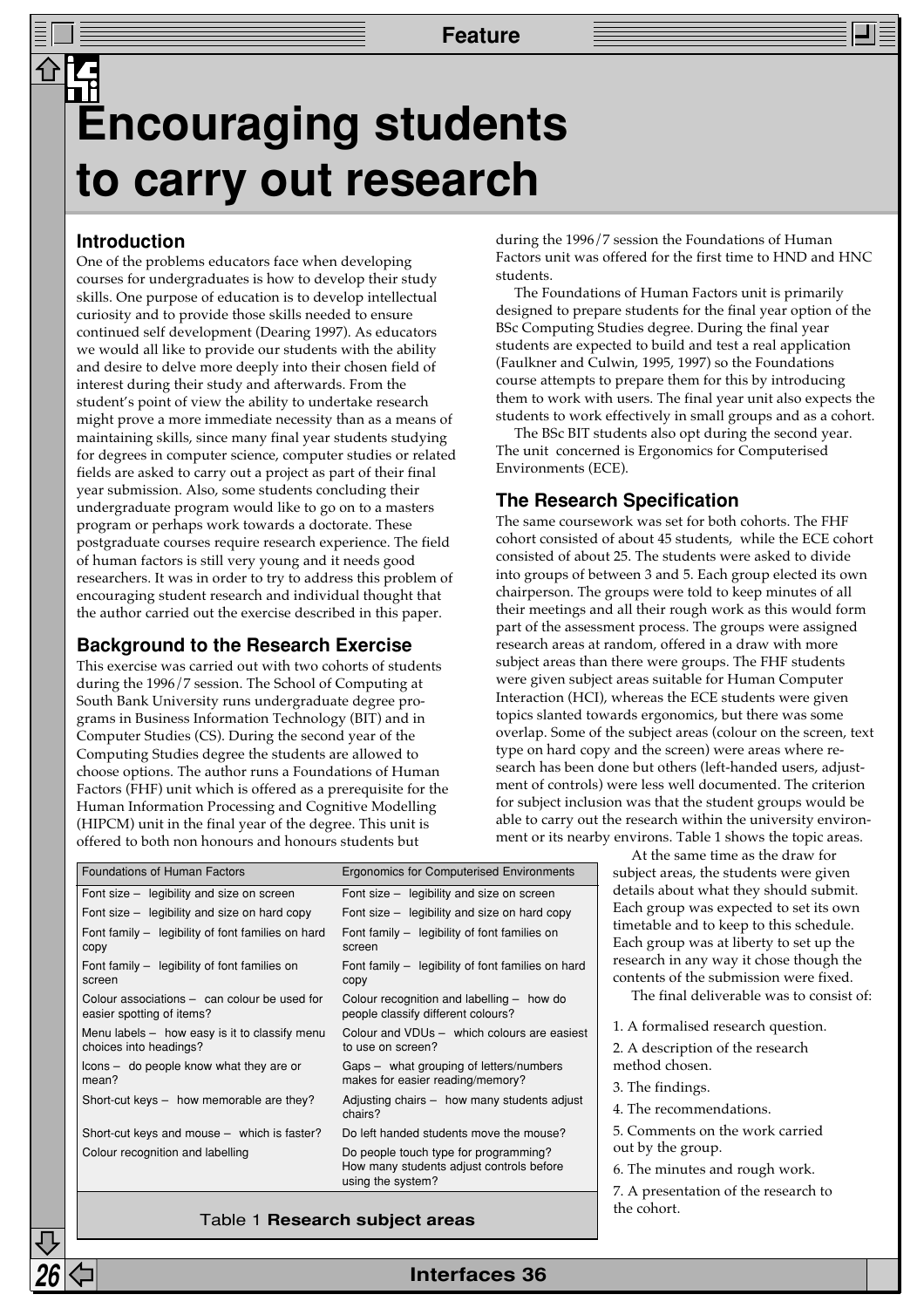**Feature**

## **Christine Faulkner**

The BSc students were expected to show details of their reading and how their research fitted into established research. For the HND/HNC students the author was more concerned about how they tackled the task of research than its theoretical content.

The final submission was a group submission but each student was expected to submit a one page description of what his/her contribution had been and to make any individual comments on the process. If a particular student had dissented from majority decision then this would be noted in the individual submission. The presentation to the cohort was simply a means of encouraging students to talk about their work to other people, and also to give students an opportunity to find out what other groups had been doing and to question their processes.

The coursework was supervised in class time. During each class the supervising lecturer went round every group and spent time checking on progress, answering questions and making recommendations. In the early stages this consisted mostly of making sure that groups had thought of a suitable research question and had properly formulated it. For example, two groups drew a subject area of colour identification. One group turned this into a research area of how men and women classify particular colours, whereas the second group examined how many colours people could identify easily on the screen. Once the research question had been properly formulated and approved the students designed their own research method. Some decided to carry out experiments, others used questionnaires, some used interviews and some used more than one method. Most students ran a pilot study to test their research method or their questionnaire. The pilot study formed part of the final submission. Classes were given on research methods and questionnaire design and the various groups were encouraged to try out their research methods on other groups prior to carrying out the real research.

## **The Completed Work**

The finished coursework was of a high standard. Students found the formulation of a suitable research question/ hypothesis difficult. Even when a suitable question was decided upon they found it difficult to phrase the question. Once the question was formulated most opted for a suitable form of research to test the question. Most groups carried out some form of questionnaire. Students had been warned that questionnaires must have a suitable research question behind their design and all questions should be relevant. This was to prevent questionnaires from becoming impossible to analyse within the time. Most questionnaires were of a good standard, though all groups, even when they had used a pilot questionnaire, admitted that there were still some problems with the finished article. One group carrying out work on how easy it was to interpret icons found that their wording of the initial question which formed their 'experiment' had caused subjects to think that they, rather than the icons, were being tested and were at fault.

Some groups were left with more questions after their

research than they had started with. Most found their studies inconclusive and were only too well aware that they needed to do more work. The groups seemed to have enjoyed working with real subjects and setting up their own research agenda. Most students found it easy to get suitable volunteers though one group carrying out their research in a particular area of the university found students who had been paid for taking part in a commercial research project and who thus expected payment!

### **Comments**

The students acted in a professional manner. They set up their research and their research methods with due regard to their subjects' feelings and privacy. Subjects were all volunteers and the groups took great care to ensure that subjects knew they were free to abandon the research. They met with a lot of enthusiasm but that was likely because they undertook their research with enthusiasm. They learned a lot; much more than they would have learned in classes. Most realised that it was more difficult than it looked. All knew that the next time round they would be more able to carry out research. All learned, most important of all, that research is not about trying to prove yourself right, that proving yourself wrong or coming to no clear conclusion can be just as useful.

The students were honest and very self critical. The group that had phrased its initial research question badly commented that one subject treated the questionnaire like an examination. The group members were concerned that they may inadvertently have caused even minor distress. They learned to watch and listen. Much of the work in the field of HCI and ergonomics depends on the ability of the practitioner to observe and listen. By the time students had completed their research they had begun to learn how new research is formed by watching what is happening.

This work will continue with the next cohort and a different set of problems.

### **References**

- Dearing R. (1997) *Higher Education in the Learning Society* The National Committee of Inquiry into Higher Education
- Faulkner, C. & Culwin, F. (1995) An Integrated Exercise in Usability Engineering. In *Proc. of 3rd Conference of Computers and Education Dublin 1995*.
- Faulkner, C. and Culwin, F. (1997) Return of the Tuttles. In *Proc. of 5th Conference of Computers and Education Dublin 1997*.

*Christine Faulkner is a senior lecturer in HCI at the School of Computing, South Bank University. She is also associated with the Centre for People and Systems Integration.*

*Christine Faulkner School of Computing South Bank University 103 Borough Road London SE1 OAA phone: 0171 - 815 - 7433 e-mail: xristine@sbu.ac.uk*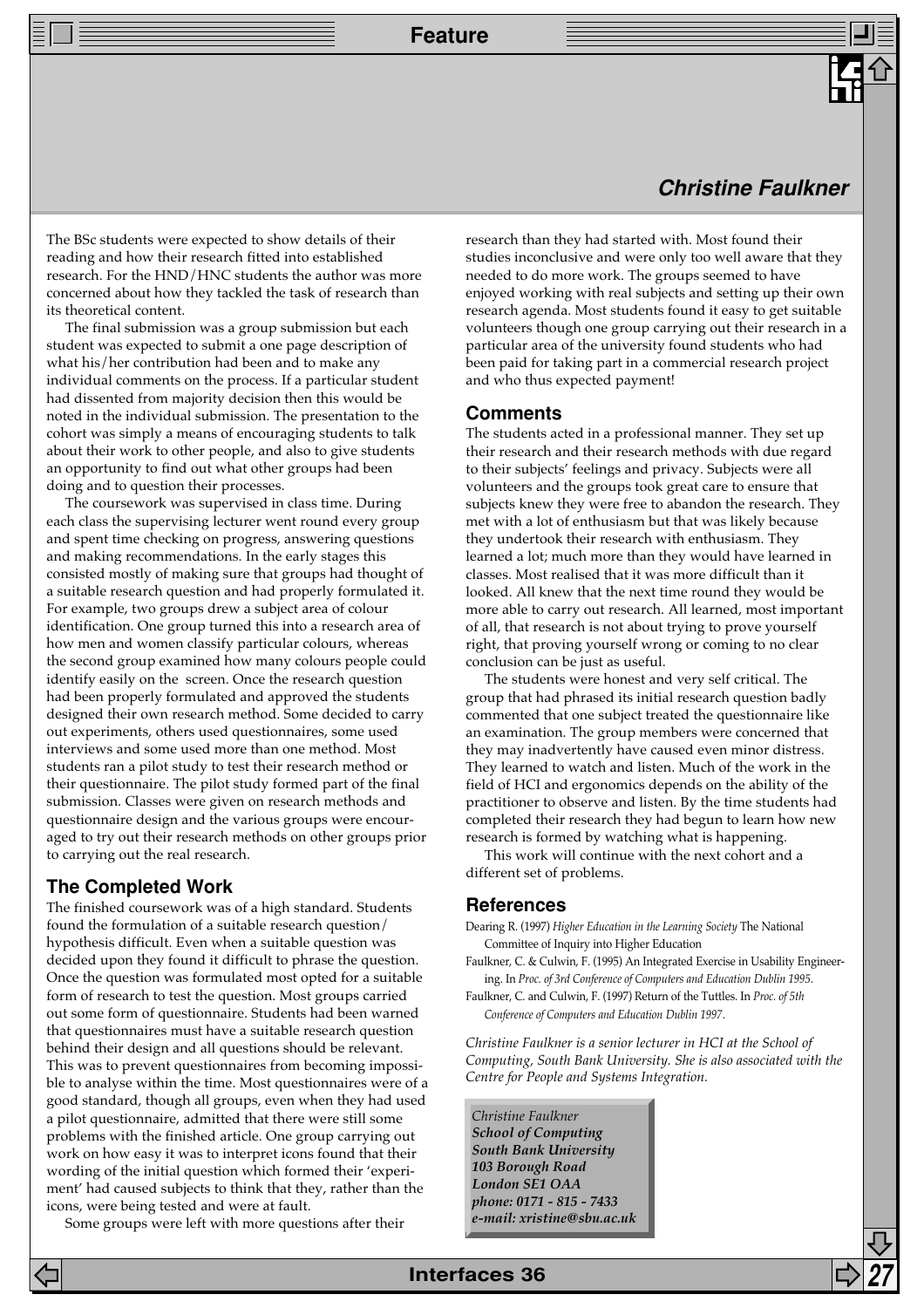## **Time and the Web**

**Graphics, information, waiting, … java, multimedia, waiting, … hypertext, waiting, … global networking, waiting, … waiting, … waiting …**

*Time and the Web* was a workshop of the British HCI Group held on 19th June 1997 at the Octagon, Staffordshire University. The organisers were Dave Clarke, Devina Ramduny, Dave Trepess and myself. I'll try to give a flavour of the day in this report, but for the full papers see the web site:

#### <http://www.hiraeth.com/web97/>

For me this workshop brought together two fascinating areas in HCI, first of all the study of temporal issues of user interaction, a focus of my own research for many years, and second the Web which has affected us all dramatically.

Modern user interface paradigms depend on direct manipulation, rapid response and immediate semantic feedback. Up until the early 1980s response time was a recognised problem. But, with the advent of personal computing and graphical interfaces, user interface designers have often assumed that machines will be fast enough. Response delays were no longer an interesting problem: ever faster computers would make the problem go away. I have previously called this assumption the 'myth of the infinitely fast machine' [1].

The web has given the lie to this assumption – exponential growth in traffic has lead to ever-increasing network delays and bottlenecks at overused servers. Even if we imagine that network capacity could overtake growth in usage, we are ultimately faced with the fundamental limitations of the speed of light. Delays are here to stay.

All this has highlighted the role of temporal issues in human–computer interaction:

- How do people cope with delays?
- Is direct manipulation the correct paradigm for computer or network intensive tasks?
- How do people interact over extended timescales?
- What architectural infrastructure do we need to support effective interfaces over slow or unreliable networks?

The workshop began to address these issues, building on the growing interest in this area, in particular on the popular workshop on *Temporal Aspects of Usability* held at Glasgow in 1995 [2], and recent meetings on *Hypermedia Usability* [3] and on user interfaces and CSCW for the Web [4]. The day was split into three main parts:

- 1. Setting the agenda: studies and issues with studies and analysis defining and establishing problems for time and the Web.
- 2. Attacking the problem: theory and mechanisms – with papers more concerned with potential solutions.
- 3. A panel discussion, led by Richard Bentley (Rank Xerox), Nigel Birch (EPSRC)

Of course, as with all such divisions, the rationale was as much governed by the timetable as the content, but in

general the day did move from problem statement, through theories, to partial solutions.

## **Setting the Agenda: Studies and Issues**

*Chair: Dave Trepess*

## **The Use of Critical Parameters in the Design of Web-based Interactive Systems**

#### William Newman

Rank Xerox Research Centre, 61 Regent Street, Cambridge, UK

newman@cambridge.rxrc.xerox.com

Critical parameters are performance measures which by common agreement can be used as a basis of assessment. For example, adverts for cars may quote fuel consumption at 70 km/hour, or even drag coefficient; countries are often discussed in terms of their GNP, population size or land area. Such critical parameters cannot capture the full subtlety of design trade-offs but they do allow the design space to be represented more succinctly and hence more tractably.

William gave examples of the use of critical parameters in applications, including airline reservation, medical record-keeping and calendar maintenance. He discussed the potential effect of porting applications to the Web in terms of critical parameters. He did not attempt to define the full set of critical parameters for the Web, thus leaving a challenge to the workshop participants.

Some critical temporal parameters at a low level are obvious: network bandwidth and latency. Those familiar with my own work will know that I would say that often the most critical temporal parameter is pace, that is the rate at which users can act and expect to receive some response to their actions [5].

### **Is Time Out To Be the Big Issue?**

Anthony Byrne and Richard Picking Staffordshire University, Beaconside, Stafford, UK R.Picking@soc.staffs.ac.uk

This paper reported the results of a web-based questionnaire. The questionnaire was created from a large initial set of candidate evaluation criteria using sorting techniques. The questionnaire was made available to the Web community, enabling users to provide their views on the usability of four nominated web sites after browsing each one. The survey data were analysed and results interpreted to place the perceived importance of delay in context with other usability issues in Web environments. The survey aimed to establish the subjective views of users performing browsing activities, rather than on measurements of the user performing allocated tasks.

The sorting exercise ascertained that delay was regarded as important by users, although issues of navigation and web page design are still dominant. Also, the survey revealed that delays provoked criticism from users, although delays appeared to be acceptable for local web sites where download times are faster.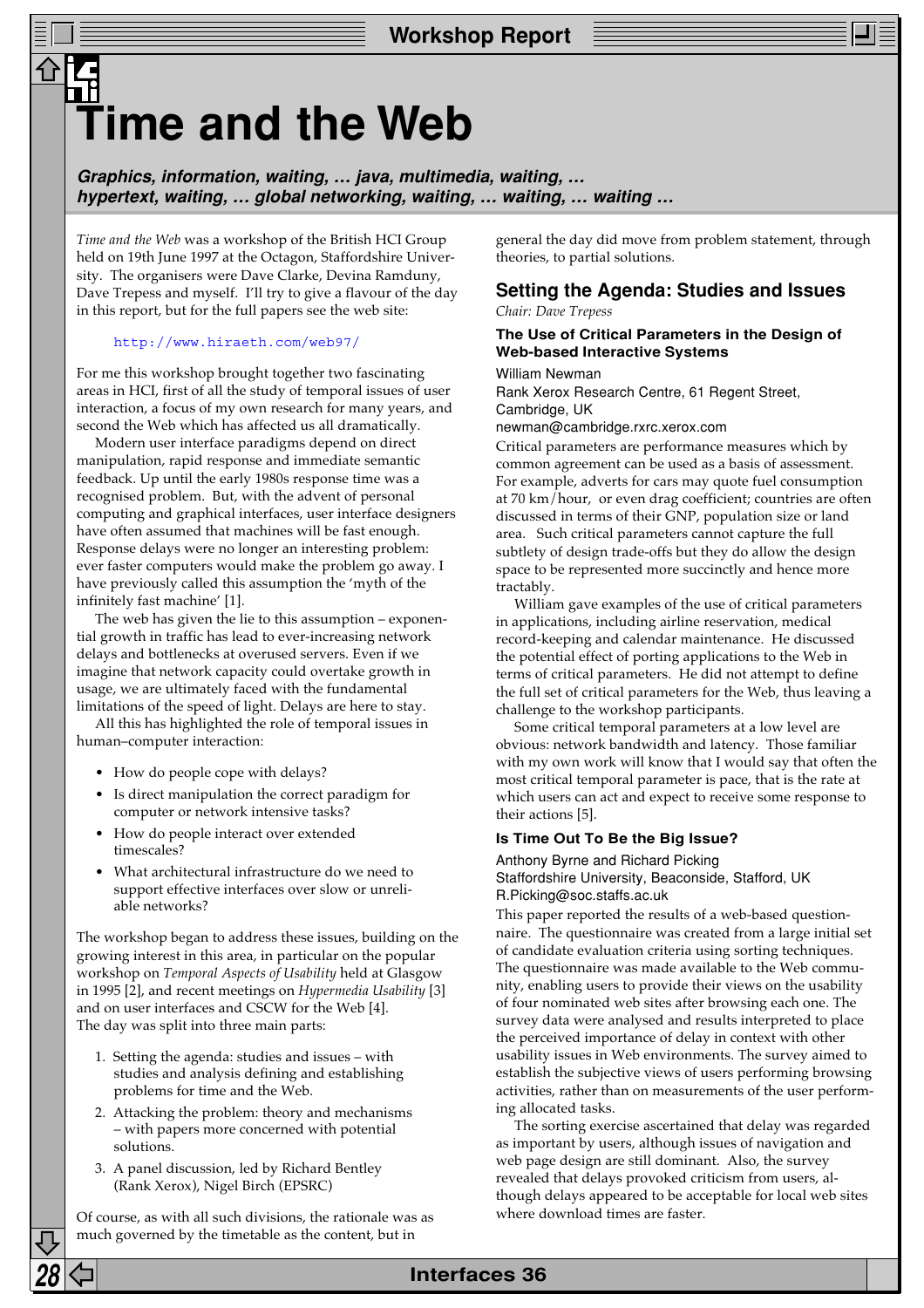**Workshop Report**

## **Alan Dix**

I found it interesting to contrast these results with a similar small-scale study discussed in a short paper at HCI'97, *Heuristic Evaluation of Web Site Usability* by Jones and Hewitt [6]. In their paper, delays were found not to be important. Perhaps this reflects the difference in evaluation styles: user questionnaire vs. heuristic evaluation, perhaps simply the different web sites used in the evaluations. Whichever is the case, it clearly demonstrates the difficulty in even quantifying the problem of web delays.

## **Compensatory Actions for Time Delays**

#### Barbara McManus

Department of Computing, University of Central Lancashire, Preston, UK

b.mcmanus@uclan.ac.uk

This paper described observations of students engaged in web-design assignments during a period of poor network performance. Users were observed using various types of 'compensatory actions', that is techniques which alleviate the effects of the slow response time. For example, some users kept several browser windows open so that they could work with one window whilst other windows were loading, some expert users extended the browser's cache size and other users simply avoided graphics-rich sites. The type of compensatory actions depended on the expertise of the user, expert or novice, and the kind of task, directed or exploratory.

In my own work, I have observed users adopting similar techniques to deal with a variety of time-based problems and called these 'coping strategies'. At first these often start as breakdown situations where the user explicitly acts to compensate for delays or unexpected behaviour. Later the actions become automatic and users are often unaware that they are using them, but of course the additional cognitive and physical loads remain.

### **Temporal Usability and Disturbance Management in Interaction**

#### Helen Parker

Computing Research Centre, Sheffield Hallam University, Sheffield, UK

#### h.parker@shu.ac.uk

This paper was based on Helen's extensive review of work on temporal issues within the HCI and psychology literature. She focused on two definitions of 'just right' timing in the user interface:

- 1. The timing of behaviour conforms to users' expectations based on prior experience or current status information.
- 2. The experienced user never has to devote conscious attention-directed awareness to the timing of interface behaviour.

The first definition emphasises the importance of 'temporal affordances', ways of making the user aware of the likely and ongoing delays. In a network system like the Web this may mean deliberately not being location transparent –

Helen talked of 'spatial' navigational aids to aid temporal awareness.

The second definition emphasises the importance of 'disturbance management' techniques, whereby delays in one activity can be filled with another (as in the case of multiple browser windows as observed by Barbara) and whereby the original activity can be resumed with minimal effort.

## **Attacking the problem: theory and mechanisms**

*Chair: Devina Ramduny*

## **What's the Web Worth? The Impact of Retrieval Delays on the Value of Distributed Information**

#### Chris Johnson

Department of Computing Science, University of Glasgow, UK

johnson@dcs.glasgow.ac.uk

Linking ideas from different fields often leads to new and powerful insight. Chris has taken aspects of utility theory, an important branch of economics, and applied them to the way retrieval delays affect users' perceptions of the value of information. This can both give potential measures of these effects and also suggest design directions, for example to help users estimate the utility and retrieval cost (delay) of as yet unseen information.

Chris's work in this area is expanded further in his HCI'97 paper, *The impact of marginal utility and time on distributed information retrieval* [7]. Also there are parallels in Grudin's use of cost–benefit analysis for discussing CSCW success factors [8], which I have used myself in assessing the success of the Web as a CSCW infrastructure [9]. Another similar approach is the Xerox PARC work on 'information foraging theory', which uses an ecological rather than economic metaphor [10]. A problem that still has to be addressed by both the economic and ecological models is how to accommodate the rather different and strange behaviour of information compared to real solid food and goods.

### **An Adaptive Caching and Replication Mechanism for WWW**

#### Cristian Ionitoiu

Computer Science Department, University of Warwick, Coventry, UK

chrisi@dcs.warwick.ac.uk

#### Maria Angi

Computer Science Department, "Politehnica" University of Timisoara, 2 Vasile Parvan, 1900 Timisoara, Romania maria@cs.utt.ro

One of the few redeeming features of web browsers when dealing with slow networks or servers is that they use caching – local copies of recently visited pages. So, although the first visit to a page may take some time, subsequent reloads only need to read the copy off your own disk.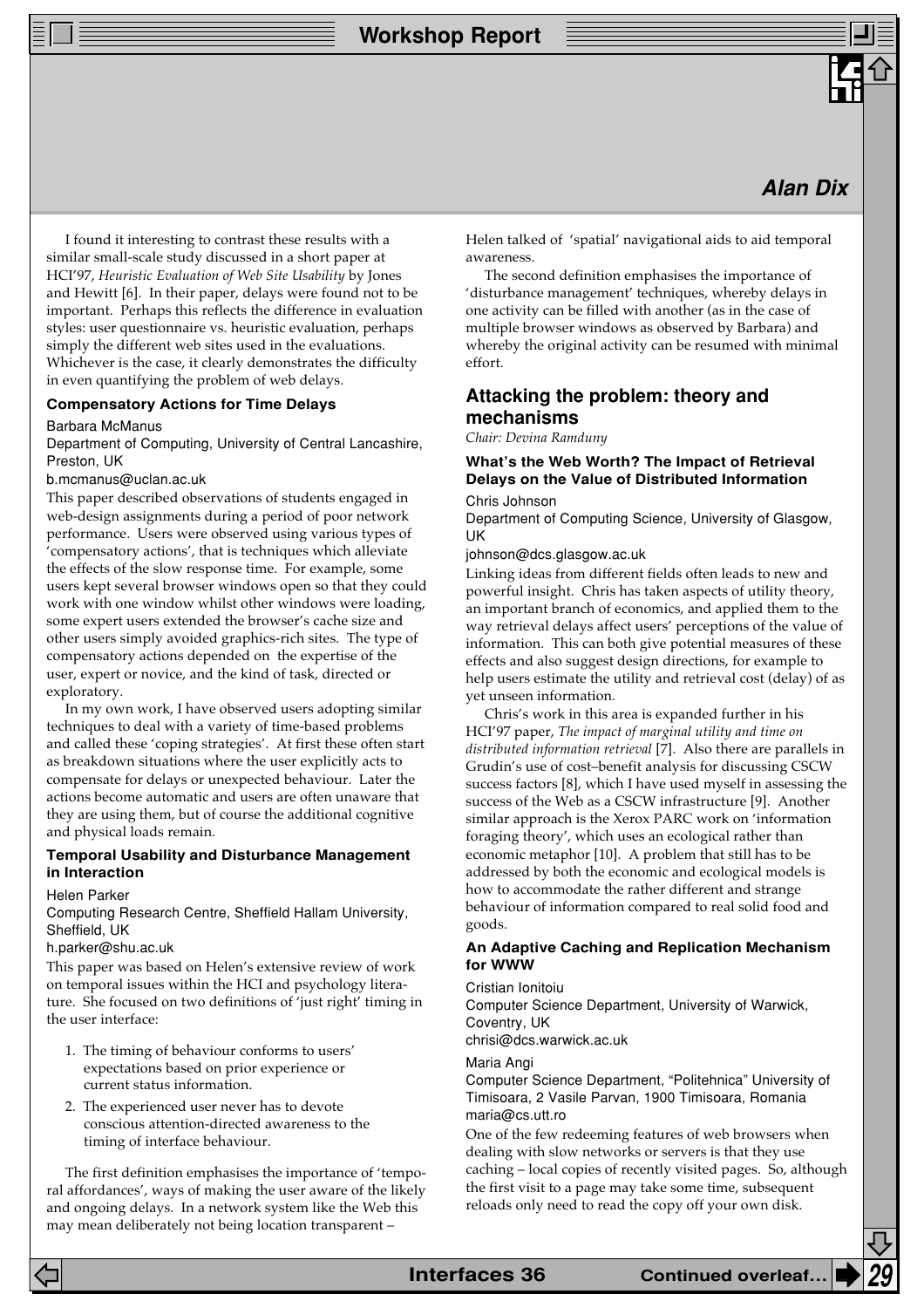## **Time and the Web**

Typically caching takes place at two levels. First, the browser itself keeps copies on your local disk. Second, the browser may use a 'proxy', that is it accesses pages through an intermediate machine. Proxy servers can allocate much more space to caching. Also, because the proxy is used by many web clients, there is a good chance the page you want has recently been accessed by another user and is in the proxy's cache.

Cristian and Maria described a caching mechanism based on more levels of proxy-like servers. They propose that the hierarchy of proxies should follow the DNS hierarchy given by the domain name of the machine. For example, my local machine might access a 'soc.staffs.ac.uk' proxy initially, which itself may ask for pages from the 'staffs.ac.uk' server and then an 'ac.uk' server, etc. The advantage of this as a structure is that users within the same domain name grouping are likely to have similar access requirements.

### **Quality of Service Requirements for Multimedia Communications**

Xinping Guo, Colin Pattinson School of Computing, Leeds Metropolitan University, The Grange, Beckett Park, Leeds, UK {X.Guo, C.Pattinson}@lmu.ac.uk

Different media demand different levels of timeliness and accuracy. If a set of company accounts is being transmitted it must be accurate (no wrong figures), but a delay of a few seconds mid-transmission is no real problem. In contrast, a delay of even a few hundred milliseconds in the middle of an orchestral performance would not be acceptable, although an occasional loss of sound quality may be. Even within the same media there are different demands for, say, videoconferencing as compared with television broadcasting, and speech transmission compared with music.

These complex user-level demands give rise to the concept of Quality of



## **Basic Support for Cooperative Work – GMD's Web-based shared workspace**

Service (QoS) at the network level. The paper particularly addressed translation of QoS demands between levels, starting at the user level (Perceptual QoS), which leads to application QoS demands upon the lower levels of communication software, such as the TCP/IP stack used by the Internet, and finally the QoS demands upon the actual physical networks.

At present the web protocol (HTTP) does not support such levels of QoS and indeed during discussion it was noted that even different web media types such as text and images

should be treated differently for caching purposes (arguably the use of progressive images makes some moves in this direction). Systems on the Web sending other media use lower-level Internet protocols (such as UDP) although, for home use, many Internet service providers optimise their dial-up connections in ways that conflict with UDP. The next generation of low-level Internet protocols will have better provision for specifying QoS, but in order to use this to its best advantage clear models of the required behaviour at the user level are essential.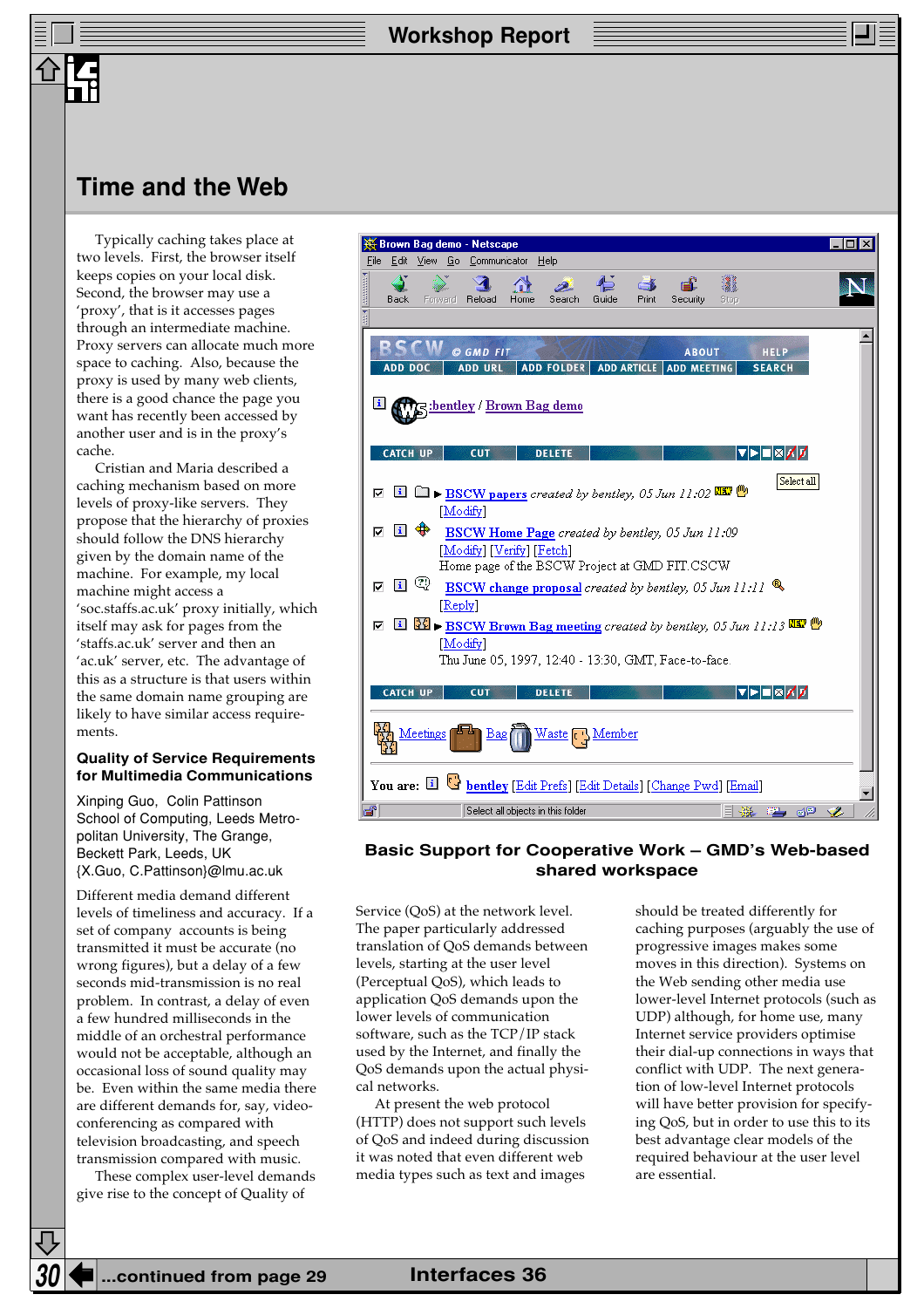## **Workshop Report**

## **Alan Dix**

## **Panel led discussion**

*Chair: Alan Dix*

### **Panellists:**

Richard Bentley Rank Xerox Research Cambridge, UK. bentley@cambridge.rxrc.xerox.com

Nigel Birch Human Factors, IT & Computer Science Programme,

EPSRC, Swindon, UK nhb1@wpo.epsrc.ac.uk

Richard was one of the chief architects of GMD's BSCW (Basic Support for Cooperative Work) Shared Workspace system, which is one of the most well known and widely used CSCW systems on the Web. He gave a brief overview of BSCW and then used the experiences from the project to suggest some general lessons to initiate discussion.

One of the initial reasons BSCW was built using the web infrastructure is that it offers a homogenous virtual platform – no more PC/Mac/UNIX versions! Unfortunately, this is only partially successful – differences between browsers clearly cause problems, but also different network characteristics can make a web interface usable or unusable.

A non-BSCW example of this is the oft-cited advice to make web pages fit onto one or two screens … (i) Whose screen? We now have handheld computers with web browsers! (ii) This isn't good advice when the latency is low but the bandwidth high (as is often the case for transatlantic connections). In these cases it is best to get a reasonable amount downloaded in one go and then use the rapid delayfree interaction with the scrollbar!

Nigel is responsible for Human Factors at EPSRC, the UK research council that funds university research in computing. One of his most interesting remarks was that, despite the large amount of excitement surrounding the Web, there were few high-quality grant applications in this area. Those that did arrive often addressed short-term issues and not deeper theoretical understanding.

Possibly the Web highlights a general problem in HCI, that of defining a discipline which is closely tied to technology yet which must transcend the short-term aspects of that technology. Academic research on the Web cannot outstrip Netscape and Microsoft in building web applications, but should instead use these technologies as ways of examining deeper fundamental problems that will continue to be applicable when the next wave of technology hits us.

## **References**

1. Dix, A. J., 1987. The myth of the infinitely fast machine. In *People and Computers III — Proceedings of HCI'87*. Cambridge University Press. p. 215– 228

[http://www.soc.staffs.ac.uk/~cmtajd/papers/hci87/](http://www.hcibook.com/alan/papers/hci87/)

- 2. Johnson, C. and P. Gray, 1996. Workshop Report: Temporal Aspects of Usability (Glasgow, June 1995). *SIGCHI Bulletin* **28**(2). [http://www1.acm.org:82/sigs/sigchi/bulletin/1996.2/](http://www1.acm.org:82/sigs/sigchi/bulletin/1996.2/timeintro.html) timeintro.html
- 3. Buckingham Shum, S. and C. McKnight, 1997. Special Issue on World Wide Web Usability. *International Journal of Human–Computer Studies* **47**(1): p. 1– 222.

<http://kmi.open.ac.uk/~simonb/missing-link>

- 4. Busbach, U., D. Kerr and K. Sikkel (eds), 1996. *CSCW and the Web – Proceedings of the 5th ERCIM/W4G Workshop*. Arbeitspapiere der GMD 984. GMD: Sankt Augustin. <http://orgwis.gmd.de/projects/W4G/>
- 5. Dix, A. J. 1992. Pace and interaction. In *Proceedings of HCI'92: People and Computers VII*. Cambridge University Press. p. 193-207. [http://www.soc.staffs.ac.uk/~cmtajd/papers/pace/](http://www.hcibook.com/alan/papers/pace/)
- 6. Jones, S. and J. Hewitt. 1997. Heuristic Evaluation of Web Site Usability: Experience from Two Case Studies. In *HCI'97 Conference Companion*. Bristol, UK: Springer. p. 23–25.
- 7. Johnson, C., 1997. The impact of marginal utility and time on distributed information retrieval. In *People and Computers XII – Proceedings of HCI'97*. Bristol, UK: Springer. p. 191–204.
- 8. Grudin, J., 1988. Why CSCW applications fail: problems in the design and evaluation of organisational interfaces. In *CSCW'88 Proceedings of the Conference on Computer-Supported Cooperative Work*. ACM SIGCHI & SIGOIS. p. 85–89.
- 9. Dix, A., 1997. Challenges for Cooperative Work on the Web: An analytical approach. *Computer–Supported Cooperative Work: The Journal of Collaborative Computing* **6**: p. 135–156. (also published in *Groupware and the World Wide Web,* R. Bentley, U. Busbach, D. Kerr & K. Sikkel (eds). Kluwer.)

[http://www.soc.staffs.ac.uk/~cmtajd/topics/webarch/](http://www.hcibook.com/alan/topics/webarch/)

10. Pirolli, P. and S. Card, 1995. Information foraging in information access environments. In *Proceedings of CHI'95*. ACM Press. p. 51–58.

Reprinted with permission from the SIGCHI Bulletin Vol 30, No 1 (Jan 1998)

## **About the Author**

Alan Dix is Professor of Computing and Associate Dean at the School of Computing, Staffordshire University, Stafford, UK. His research interests include CSCW, aspects of time in interface design, applications of formal methods in HCI and just about anything.

*A.J.Dix@soc.staffs.ac.uk [http://www.soc.staffs.ac.uk/~cmtajd/](http://www.hcibook.com/alan/)*